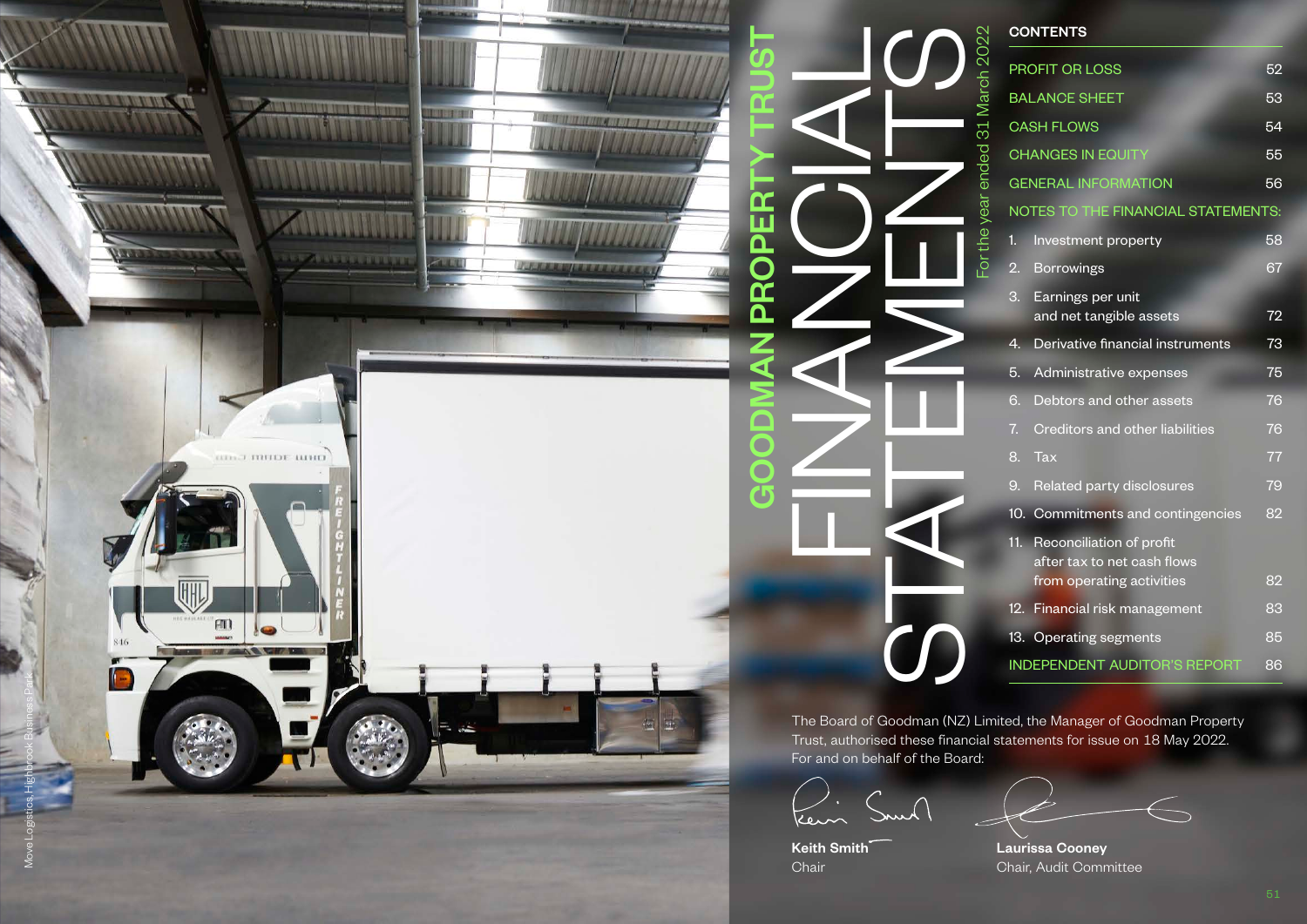#### FINANCIAL STATEMENTS OF GOODMAN PROPERTY TRUST

# <span id="page-1-0"></span>PROFIT OR LOSS

For the year ended 31 March 2022

| \$ million                                                   | <b>Note</b>    | 2022   | 2021   |
|--------------------------------------------------------------|----------------|--------|--------|
| Property income                                              | 1.1            | 187.8  | 182.0  |
| Property expenses                                            |                | (30.7) | (29.0) |
| Net property income                                          |                | 157.1  | 153.0  |
| Interest cost                                                | 2.1            | (20.0) | (22.5) |
| Interest income                                              | 2.1            | 0.3    | 0.2    |
| Net interest cost                                            |                | (19.7) | (22.3) |
| Administrative expenses                                      | $\overline{5}$ | (3.2)  | (3.0)  |
| Manager's base fee                                           | $\Theta$       | (15.9) | (12.8) |
| Operating earnings before other income / (expenses) and tax  |                | 118.3  | 114.9  |
| Other income / (expenses)                                    |                |        |        |
| Movement in fair value of investment property                | 1.5            | 660.4  | 560.0  |
| Movement in fair value of financial instruments              | 4.1            | 0.8    | (12.3) |
| Manager's performance fee expected to be reinvested in units | $\Theta$       | (15.7) | (13.7) |
| <b>Profit before tax</b>                                     |                | 763.8  | 648.9  |
| <b>Tax</b>                                                   |                |        |        |
| Current tax on operating earnings                            | 8.1            | (19.0) | (19.5) |
| Current tax on non-operating earnings                        | 8.1            | 4.4    | 5.8    |
| Deferred tax                                                 | 8.1            | (0.6)  | (3.5)  |
| <b>Total tax</b>                                             |                | (15.2) | (17.2) |
| Profit after tax attributable to unitholders                 |                | 748.6  | 631.7  |

There are no items of other comprehensive income, therefore profit after tax attributable to unitholders equals total comprehensive income attributable to unitholders.

| Cents                             | <b>Note</b> | 2022                                                                                                                                                                                                                                                                                                                                                                                                                                                                                     | 202:                      |
|-----------------------------------|-------------|------------------------------------------------------------------------------------------------------------------------------------------------------------------------------------------------------------------------------------------------------------------------------------------------------------------------------------------------------------------------------------------------------------------------------------------------------------------------------------------|---------------------------|
| Basic earnings per unit after tax | ◡.⊥         | $\overline{\phantom{a}}$ $\overline{\phantom{a}}$ $\overline{\phantom{a}}$ $\overline{\phantom{a}}$ $\overline{\phantom{a}}$ $\overline{\phantom{a}}$ $\overline{\phantom{a}}$ $\overline{\phantom{a}}$ $\overline{\phantom{a}}$ $\overline{\phantom{a}}$ $\overline{\phantom{a}}$ $\overline{\phantom{a}}$ $\overline{\phantom{a}}$ $\overline{\phantom{a}}$ $\overline{\phantom{a}}$ $\overline{\phantom{a}}$ $\overline{\phantom{a}}$ $\overline{\phantom{a}}$ $\overline{\$<br>73.OT | $\leftarrow$<br>一 一 一 一 一 |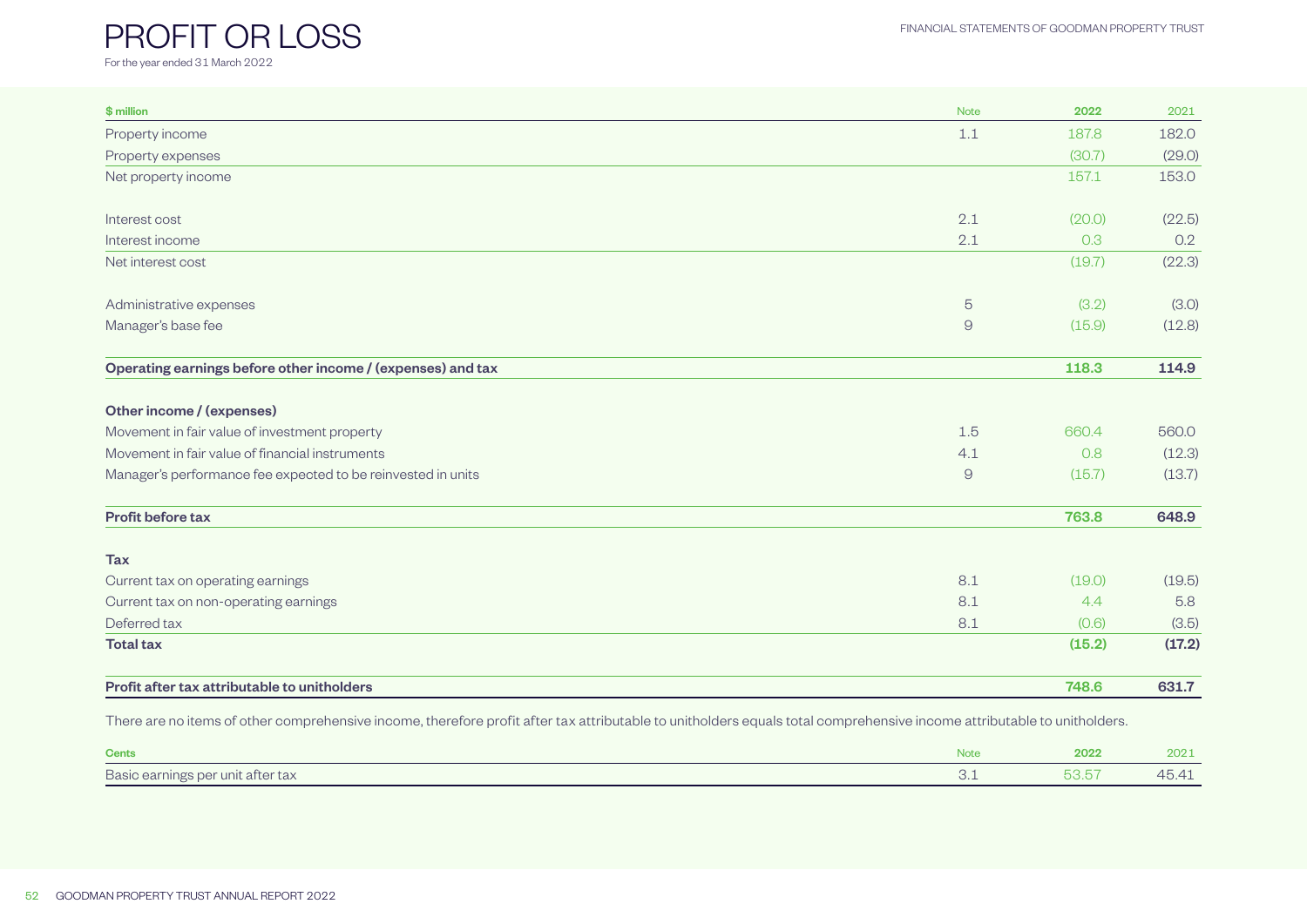## <span id="page-2-0"></span>BALANCE SHEET As at 31 March 2022

| \$ million                            | <b>Note</b>    | 2022    | 2021    |
|---------------------------------------|----------------|---------|---------|
| <b>Non-current assets</b>             |                |         |         |
| Investment property                   | 1.3            | 4,773.2 | 3,789.3 |
| Deposits paid for investment property |                | 1.1     |         |
| Derivative financial instruments      | 4.2            | 30.4    | 30.3    |
| <b>Total non-current assets</b>       |                | 4,804.7 | 3,819.6 |
| <b>Current assets</b>                 |                |         |         |
| Debtors and other assets              | 6              | 5.5     | 8.9     |
| Derivative financial instruments      | 4.2            | 0.5     |         |
| Cash                                  |                | 3.6     | 3.0     |
| <b>Total current assets</b>           |                | 9.6     | 11.9    |
| <b>Total assets</b>                   |                | 4,814.3 | 3,831.5 |
| <b>Non-current liabilities</b>        |                |         |         |
| <b>Borrowings</b>                     | 2.2            | 917.1   | 730.1   |
| Lease liabilities                     | 2.5            | 62.7    | 62.3    |
| Derivative financial instruments      | 4.2            | 2.5     | 3.9     |
| Deferred tax liabilities              | 8.2            | 36.0    | 35.4    |
| <b>Total non-current liabilities</b>  |                | 1,018.3 | 831.7   |
| <b>Current liabilities</b>            |                |         |         |
| <b>Borrowings</b>                     | 2.2            | 100.0   |         |
| Creditors and other liabilities       | $\overline{7}$ | 32.8    | 25.4    |
| Lease liabilities                     | 2.5            | 3.3     | 3.2     |
| Current tax payable                   |                | 2.5     | 2.0     |
| <b>Total current liabilities</b>      |                | 138.6   | 30.6    |
| <b>Total liabilities</b>              |                | 1,156.9 | 862.3   |
| <b>Net assets</b>                     |                | 3,657.4 | 2,969.2 |
| <b>Total equity</b>                   |                | 3,657.4 | 2,969.2 |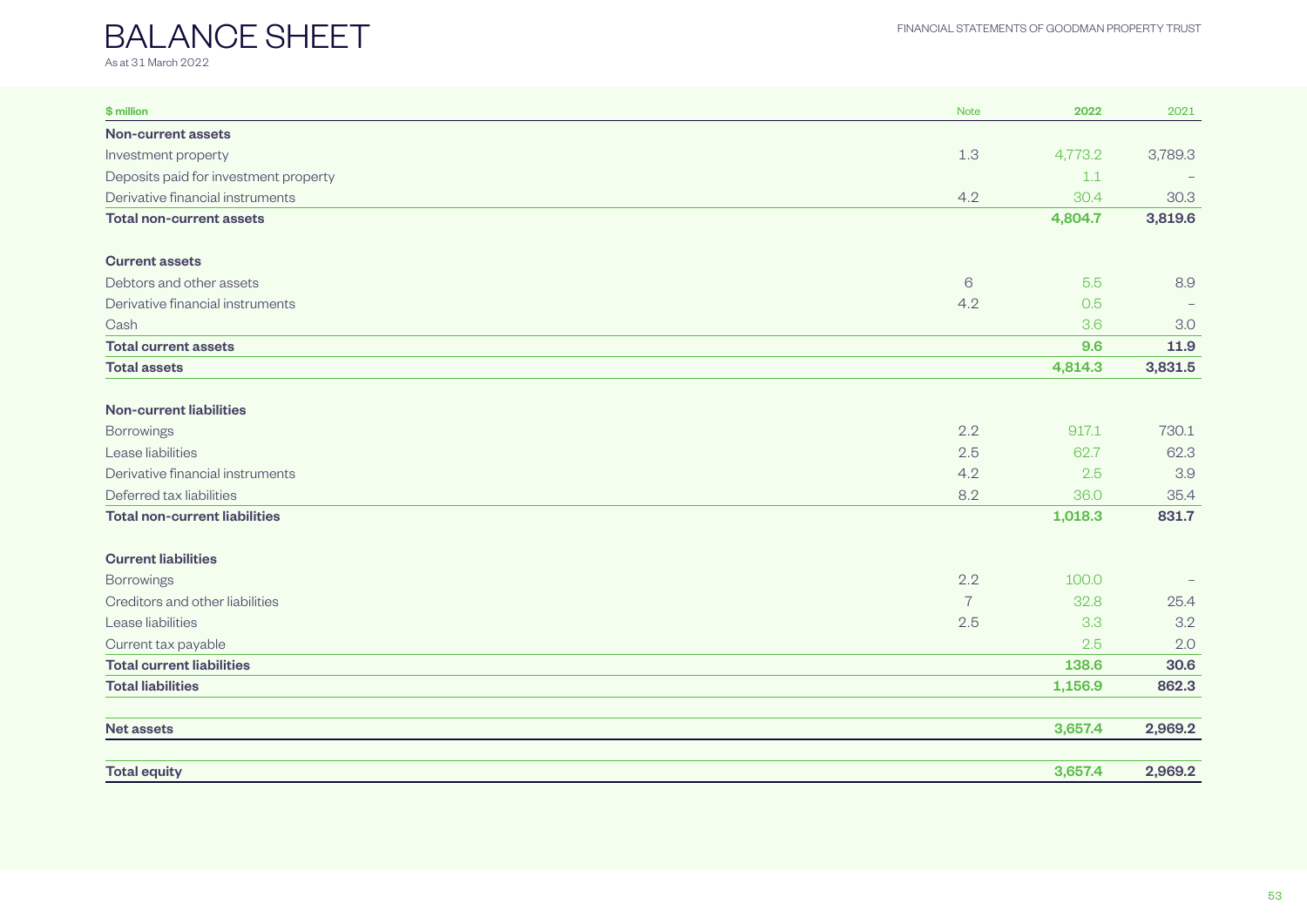<span id="page-3-0"></span>![](_page_3_Picture_1.jpeg)

| \$ million                                                                                     | <b>Note</b> | 2022    | 2021             |
|------------------------------------------------------------------------------------------------|-------------|---------|------------------|
| Cash flows from operating activities                                                           |             |         |                  |
| Property income received                                                                       |             | 194.5   | 190.0            |
| Property expenses paid                                                                         |             | (37.4)  | (37.1)           |
| Interest income received                                                                       |             | 0.3     | 0.2              |
| Interest costs paid on borrowings                                                              |             | (15.6)  | (20.0)           |
| Interest costs paid on lease liabilities                                                       |             | (3.3)   | (3.2)            |
| Administrative expenses paid                                                                   |             | (3.1)   | (2.9)            |
| Manager's base fee paid                                                                        |             | (15.8)  | (12.7)           |
| Manager's performance fee paid                                                                 |             | (13.7)  | (11.4)           |
| Net GST (paid) / received                                                                      |             | (1.0)   | 1.0              |
| Tax paid                                                                                       |             | (14.1)  | (14.1)           |
| Net cash flows from operating activities                                                       | 11          | 90.8    | 89.8             |
| <b>Cash flows from investing activities</b>                                                    |             |         |                  |
| Payments for the acquisition of investment properties                                          |             | (245.4) | (83.4)           |
| Proceeds from the sale of investment properties                                                |             | 4.6     |                  |
| Capital expenditure payments for investment properties                                         |             | (64.2)  | (68.2)           |
|                                                                                                |             | (8.8)   |                  |
| Holding costs capitalised to investment properties<br>Net cash flows from investing activities |             | (313.8) | (6.1)<br>(157.7) |
|                                                                                                |             |         |                  |
| <b>Cash flows from financing activities</b>                                                    |             |         |                  |
| Proceeds from borrowings                                                                       |             | 632.0   | 342.0            |
| Repayments of borrowings                                                                       |             | (346.0) | (206.0)          |
| Proceeds from the issue of units                                                               |             | 13.7    | 11.4             |
| Distributions paid to unitholders                                                              |             | (76.1)  | (78.3)           |
| Settlement of derivative financial instruments                                                 |             |         | (7.2)            |
| Net cash flows from financing activities                                                       |             | 223.6   | 61.9             |
| Net movement in cash                                                                           |             | 0.6     | (6.0)            |
| Cash at the beginning of the year                                                              |             | 3.0     | 9.0              |
| Cash at the end of the year                                                                    |             | 3.6     | 3.0 <sub>2</sub> |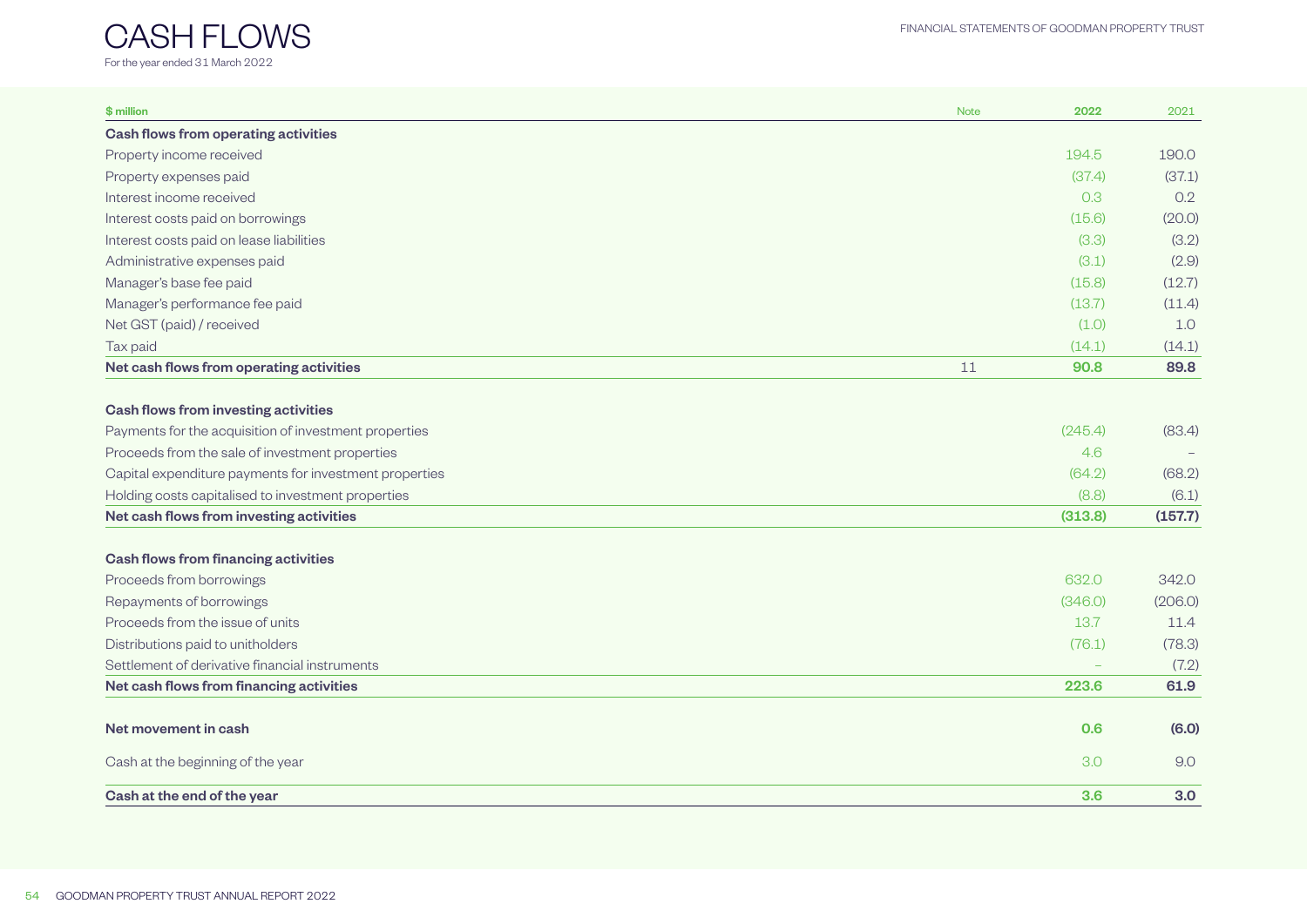<span id="page-4-0"></span>CHANGES IN EQUITY For the year ended 31 March 2022

|                                     | <b>Note</b>    | <b>Distribution</b><br>per unit<br>(cents) | <b>Number</b><br>of units<br>(million) | <b>Units</b><br>(\$ million) | <b>Unit based</b><br>payments<br>reserve<br>(\$ million) | <b>Retained</b><br>earnings<br>(\$ million) | <b>Total</b><br>(\$ million) |
|-------------------------------------|----------------|--------------------------------------------|----------------------------------------|------------------------------|----------------------------------------------------------|---------------------------------------------|------------------------------|
| As at 1 April 2020                  |                |                                            | 1,385.8                                | 1,605.0                      | 11.4                                                     | 785.7                                       | 2,402.1                      |
| Profit after tax                    |                |                                            |                                        |                              | $\qquad \qquad -$                                        | 631.7                                       | 631.7                        |
| Distributions paid to unitholders   |                | 5.64                                       |                                        | $\overline{\phantom{0}}$     | $\qquad \qquad -$                                        | (78.3)                                      | (78.3)                       |
| Manager's performance fee - earned  | $\Theta$       |                                            |                                        | $\qquad \qquad -$            | 13.7                                                     | $\overline{\phantom{m}}$                    | 13.7                         |
| <b>Issue of units</b>               |                |                                            |                                        |                              |                                                          |                                             |                              |
| Manager's performance fee - settled | $\overline{9}$ |                                            | 5.4                                    | 11.4                         | (11.4)                                                   |                                             |                              |
| As at 31 March 2021                 |                |                                            | 1,391.2                                | 1,616.4                      | 13.7                                                     | 1,339.1                                     | 2,969.2                      |
| Profit after tax                    |                |                                            |                                        |                              | $\overline{\phantom{0}}$                                 | 748.6                                       | 748.6                        |
| Distributions paid to unitholders   |                | 5.45                                       |                                        |                              | $\qquad \qquad -$                                        | (76.1)                                      | (76.1)                       |
| Manager's performance fee - earned  | $\Theta$       |                                            |                                        |                              | 15.7                                                     | $\qquad \qquad -$                           | 15.7                         |
| <b>Issue of units</b>               |                |                                            |                                        |                              |                                                          |                                             |                              |
| Manager's performance fee - settled | $\Theta$       |                                            | 6.1                                    | 13.7                         | (13.7)                                                   |                                             |                              |
| As at 31 March 2022                 |                |                                            | 1,397.3                                | 1,630.1                      | 15.7                                                     | 2,011.6                                     | 3,657.4                      |

There are no items of other comprehensive income to include within changes in equity, therefore profit after tax equals total comprehensive income.

#### 曲 SUBSEQUENT EVENT

On 18 May 2022 a cash distribution of 1.375 cents per unit with 0.182231 cents per unit of imputation credits attached was declared. The record date for the distribution is 26 May 2022 and payment will be made on 9 June 2022.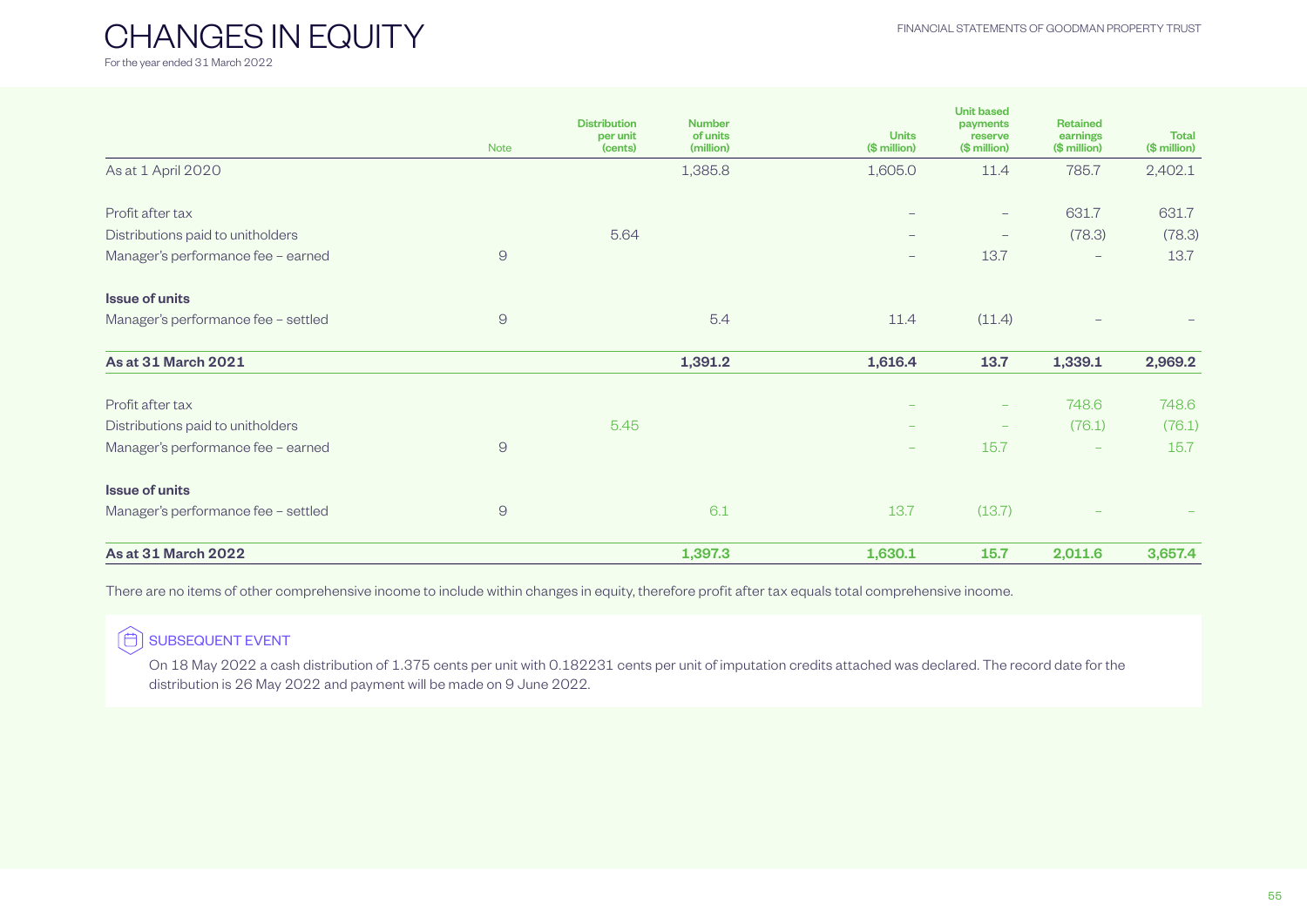## <span id="page-5-0"></span>GENERAL INFORMATION

For the year ended 31 March 2022

## REPORTING ENTITY

Goodman Property Trust ("GMT" or the "Trust") is a unit trust established on 23 April 1999 under the Unit Trusts Act 1960. GMT is domiciled in New Zealand. The Manager of the Trust is Goodman (NZ) Limited ("GNZ") and the address of its registered office is Level 2, 18 Viaduct Harbour Avenue, Auckland.

The financial statements presented are consolidated financial statements for Goodman Property Trust and its subsidiaries (the "Group").

GMT is listed on the New Zealand Stock Exchange ("NZX"), is an FMC reporting entity for the purposes of the Financial Markets Conduct Act 2013 ("FMCA") and the Financial Reporting Act 2013 and is an Equity Security for the purposes of the NZX Main Board Listing Rules.

The Group's principal activity is to invest in real estate in New Zealand.

Covenant Trustee Services Limited is the Trustee and Supervisor for GMT.

## BASIS OF PREPARATION AND MEASUREMENT

The financial statements of the Group have been prepared in accordance with the requirements of Part 7 of the FMCA and the NZX Main Board Listing Rules. The financial statements have been prepared in accordance with New Zealand Generally Accepted Accounting Practice ("NZ GAAP"), comply with New Zealand Equivalents to International Financial Reporting Standards ("NZ IFRS"), other New Zealand accounting standards and authoritative notices that are applicable to entities that apply NZ IFRS. The Group is a for-profit entity for the purposes of complying with NZ GAAP. The financial statements also comply with International Financial Reporting Standards ("IFRS").

The financial statements have been prepared on the historical cost basis except for assets and liabilities stated at fair value as disclosed.

The financial statements are in New Zealand dollars, the Group's functional currency, unless otherwise stated.

## BASIS OF CONSOLIDATION

The financial statements have eliminated in full all intercompany transactions, intercompany balances and gains or losses on transactions between controlled entities.

## SIGNIFICANT ESTIMATES AND JUDGEMENTS

Management is required to make judgements, estimates, and apply assumptions that affect the amounts reported in the financial statements. These have been based on historical experience and other factors management believes to be reasonable. Actual results may differ from these estimates and the difference may be material. Estimates and underlying assumptions are reviewed on an ongoing basis. Revisions to accounting estimates are recognised in the period in which the estimate is revised and in the future periods affected.

The significant judgements made in the preparation of these financial statements are detailed in the following notes:

- + Investment property (note 1.4)
- Derivative financial instruments (note 4.1)
- + Deferred tax (note 8.2)

## SIGNIFICANT ACCOUNTING POLICIES

Units are classified as equity. If new units are issued in the year, any external costs directly attributable to the issue are deducted from the proceeds received.

Distributions are recognised in equity in the period in which they are paid.

Other significant accounting policies are disclosed in the relevant notes.

## CHANGES IN ACCOUNTING POLICY

The accounting policies and methods of computation used in the preparation of these financial statements are consistent with those used in the financial statements for the year ended 31 March 2021. Where necessary, comparative figures have been adjusted to conform with changes in presentation in the financial statements.

## NEW ACCOUNTING STANDARDS NOW ADOPTED

There have been no new accounting standards that are applicable to these financial statements.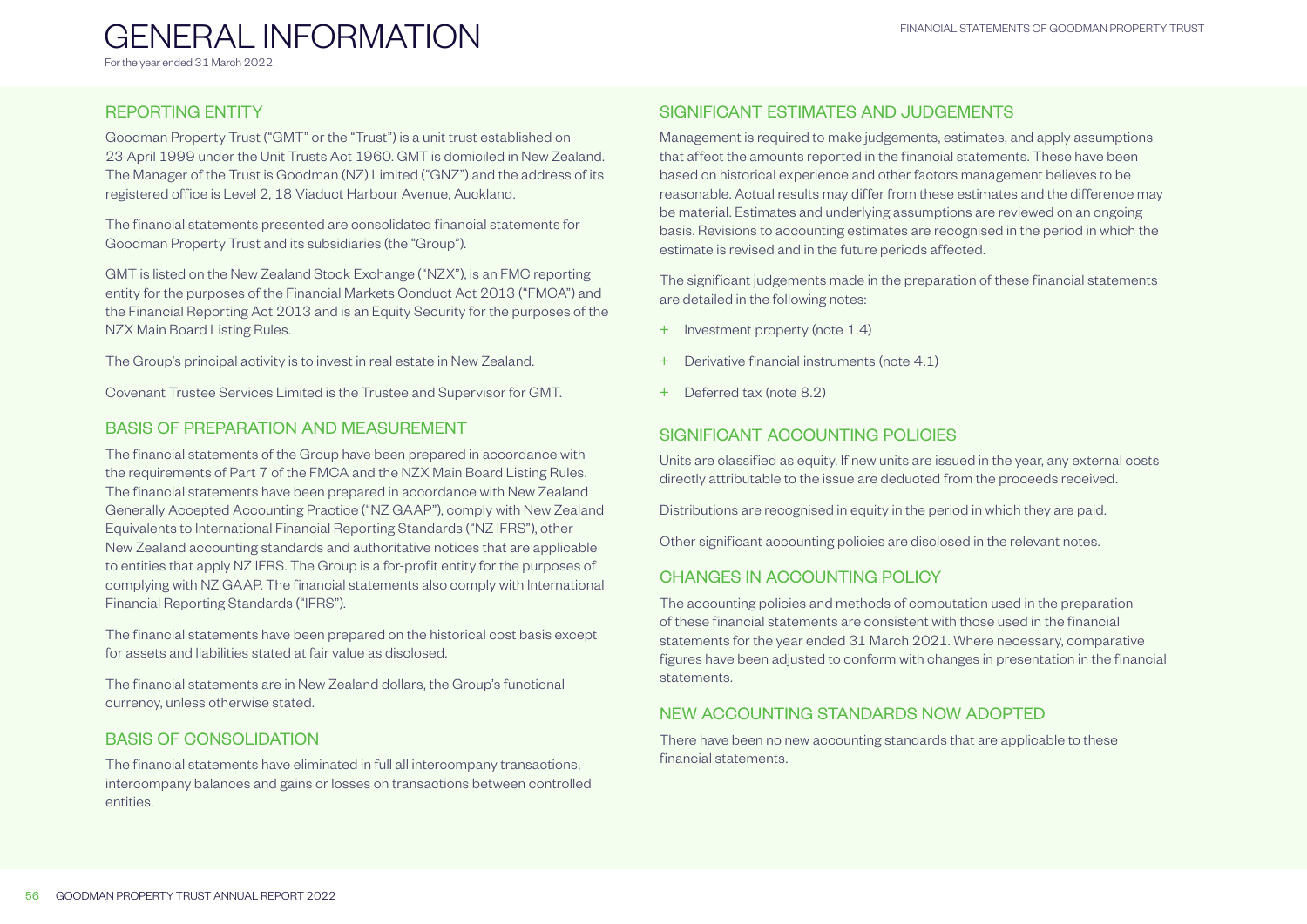Ò COVID-19 GLOBAL PANDEMIC

> During the year ended 31 March 2022, New Zealand has been subject to various restriction periods associated with the COVID-19 global pandemic, with Auckland being subject to greater restrictions than the balance of the country [\(https://covid19.govt.nz/covid-19/alert-system/](https://covid19.govt.nz/covid-19/alert-system/)).

Support has been provided to customers impacted by COVID-19 in a range of manners including rent abatements, rent deferrals and lease restructures. This support includes that required from the COVID-19 Response (Management Measures) Legislation Act, passed by New Zealand parliament in November 2021. The Act introduced an implied clause into all leases, for rental periods from 18 August 2021 until such time as the Government determines the relevant epidemic response is no longer required.

The clause states, that where there is an epidemic and the lessee is unable to gain access to all or any part of the leased premises to fully conduct their business, because of reasons of health or safety related to the epidemic, then a fair proportion of the rent will cease to be payable. The implied clause does not apply if there is a pre-commencement agreement in place (being any agreement relating to the payment of rent for the affected period).

In determining the fair proportion, the matters that the lessor and lessee must consider, include any loss of income experienced by the lessee in respect of that rental period because, for all or any of that rental period, (a) there is an epidemic; and (b) the lessee is unable to gain access to all or any part of the leased premises to conduct fully their operations in all or any part of the leased premises, because of reasons of health or safety related to the epidemic.

The Group continues to monitor closely the ongoing impacts of COVID-19 to its customers and to the New Zealand economy. The Group's operations are being managed conservatively and prudently in relation to potential impacts on GMT resulting from COVID-19.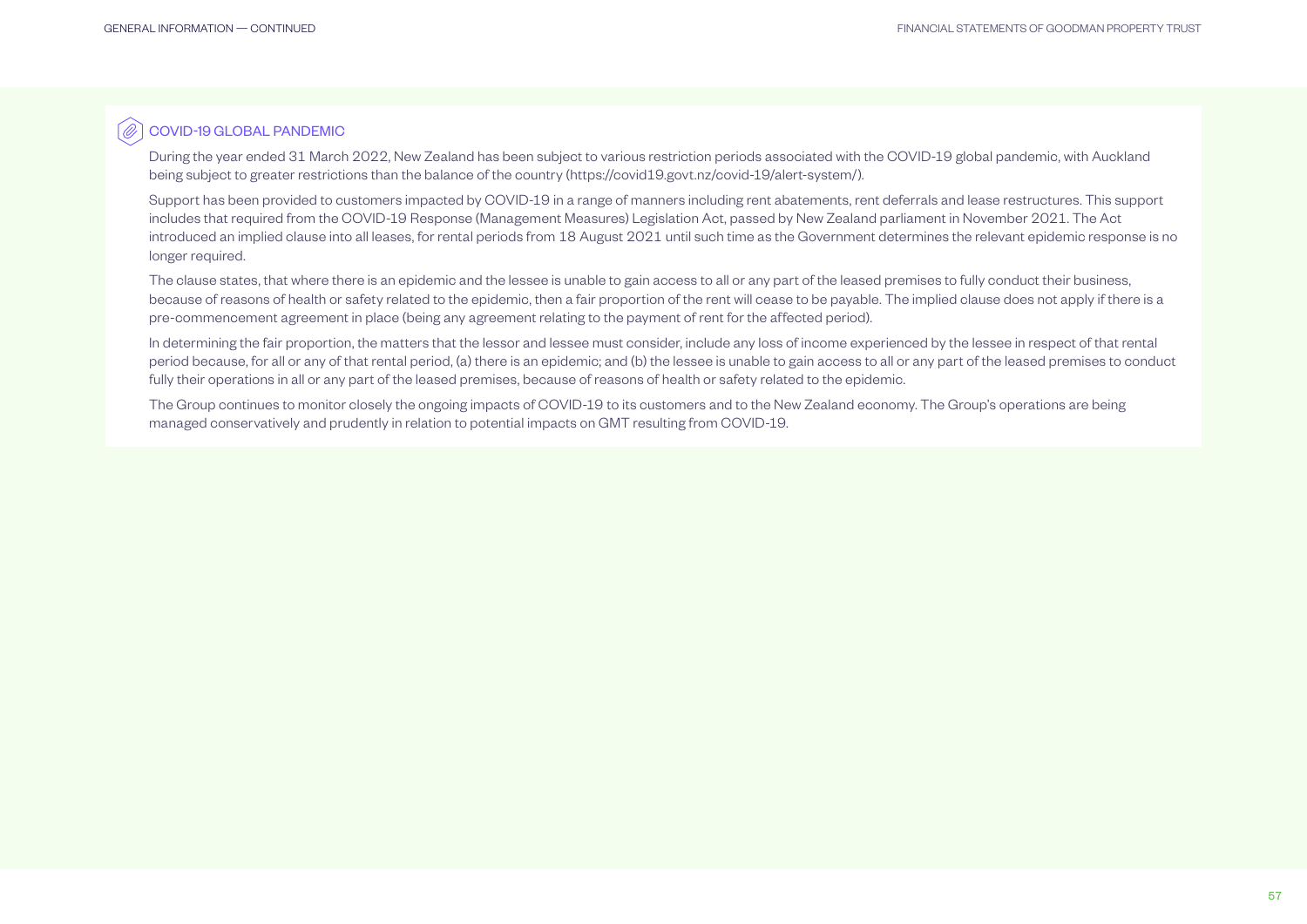## <span id="page-7-0"></span>NOTES TO THE FINANCIAL STATEMENTS

For the year ended 31 March 2022

## 1. Investment property

Property income is earned from investment property leased to customers.

#### 1.1. Property income

| \$ million                                   | 2022  | 2021  |
|----------------------------------------------|-------|-------|
| Gross lease receipts                         | 172.3 | 168.2 |
| Service charge income                        | 23.0  | 20.9  |
| Straight line rental adjustments             | 0.3   | 17    |
| Amortisation of capitalised lease incentives | (7.8) | (8.8) |
| <b>Property income</b>                       | 187.8 | 182.0 |

## $\left[\frac{+1}{\times 1} \right]$  ACCOUNTING POLICIES

Property income from investment property leased to customers under operating leases is recognised on a straight-line basis over the term of the lease to the extent that future rental increases are known with certainty. Fixed rental adjustments are accounted for to achieve straight-line income recognition. Where lease incentives are provided to customers, the cost of incentives is recognised over the lease term on a straight-line basis as a reduction to rental income.

Service charge income is recognised for the recoverable portion of customer's property operating expenses incurred in the accounting period.

#### 1.2. Future contracted gross lease receipts

Gross lease receipts that the Trust has contracted to receive in future years are set out below. These leases cannot be cancelled by the customer.

| \$ million                                   | 2022    | 2021    |
|----------------------------------------------|---------|---------|
| Year 1                                       | 181.1   | 160.5   |
| Year 2                                       | 175.1   | 142.5   |
| Year <sub>3</sub>                            | 154.3   | 121.8   |
| Year 4                                       | 134.2   | 101.1   |
| Year <sub>5</sub>                            | 113.3   | 85.5    |
| Year 6 and later                             | 608.9   | 400.1   |
| Total future contracted gross lease receipts | 1,366.9 | 1,011.5 |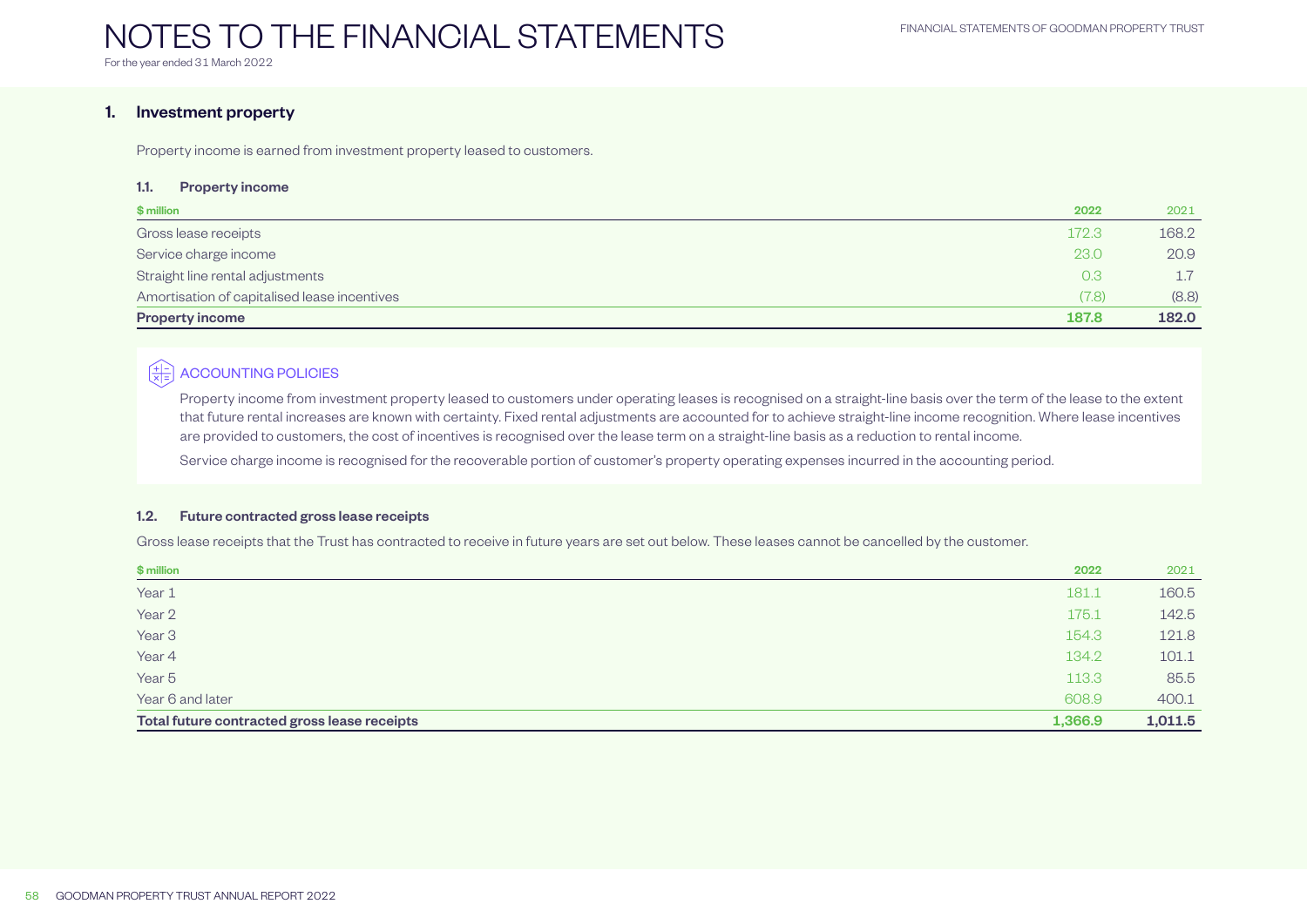#### 1.3. Total investment property

This table details the total investment property value.

|                                      |                                 |                                             | 2021         |                                 |                                             |         |
|--------------------------------------|---------------------------------|---------------------------------------------|--------------|---------------------------------|---------------------------------------------|---------|
| \$ million                           | <b>Stabilised</b><br>properties | Investment<br>property under<br>development | <b>Total</b> | <b>Stabilised</b><br>properties | Investment<br>property under<br>development | Total   |
| Core                                 |                                 |                                             |              |                                 |                                             |         |
| Highbrook Business Park, East Tāmaki | 2,283.3                         | 59.9                                        | 2,343.2      | 1,917.0                         | 57.4                                        | 1,974.4 |
| Savill Link, Ōtāhuhu                 | 566.4                           | 4.4                                         | 570.8        | 457.0                           | 4.1                                         | 461.1   |
| M20 Business Park, Manukau           | 460.6                           | $\qquad \qquad \blacksquare$                | 460.6        | 351.2                           | 11.8                                        | 363.0   |
| The Gate Industry Park, Penrose      | 413.7                           | $\overline{\phantom{a}}$                    | 413.7        | 284.0                           | $\overline{\phantom{0}}$                    | 284.0   |
| Westney Industry Park, Mängere       | 210.4                           | $\overline{\phantom{a}}$                    | 210.4        | 221.8                           | $\qquad \qquad -$                           | 221.8   |
| <b>Total core</b>                    | 3,934.4                         | 64.3                                        | 3,998.7      | 3,231.0                         | 73.3                                        | 3,304.3 |
| Value-add                            | 556.2                           | 218.3                                       | 774.5        | 485.0                           | $\qquad \qquad -$                           | 485.0   |
| <b>Total investment property</b>     | 4,490.6                         | 282.6                                       | 4,773.2      | 3,716.0                         | 73.3                                        | 3,789.3 |

Included within stabilised properties is a gross-up equivalent to lease liabilities of \$66.0 million (31 March 2021: \$65.5 million).

GMT's estates are classified as either "core" or "value-add" estates.

#### **Core**

Those estates within the portfolio which largely consist of modern, high-quality logistics and industrial properties.

#### Value-add

Those estates which generally consist of older properties that are likely to have redevelopment potential. Redevelopment of the properties to realise their maximum future value may require a change in use.

#### 佣 SIGNIFICANT TRANSACTIONS

In August 2021, GMT contracted the acquisition of land at Māngere, Auckland for \$75.0 million. In March 2022, GMT settled the majority of this land acquisition for \$65.0 million, with the balance of the acquisition subject to the satisfaction of a subdivision condition expected to occur in FY23.

In February 2022, GMT completed the acquisition of a core property adjoining The Gate Industry Park, Penrose for \$60.5 million, and also completed the acquisition of a value-add property at Albany, Auckland for \$55.6 million.

In March 2022, GMT completed the acquisition of value-add properties at Mt Wellington, Auckland for \$56.0 million.

During the year ended 31 March 2022, three developments were completed and were independently valued at a total of \$54.7 million.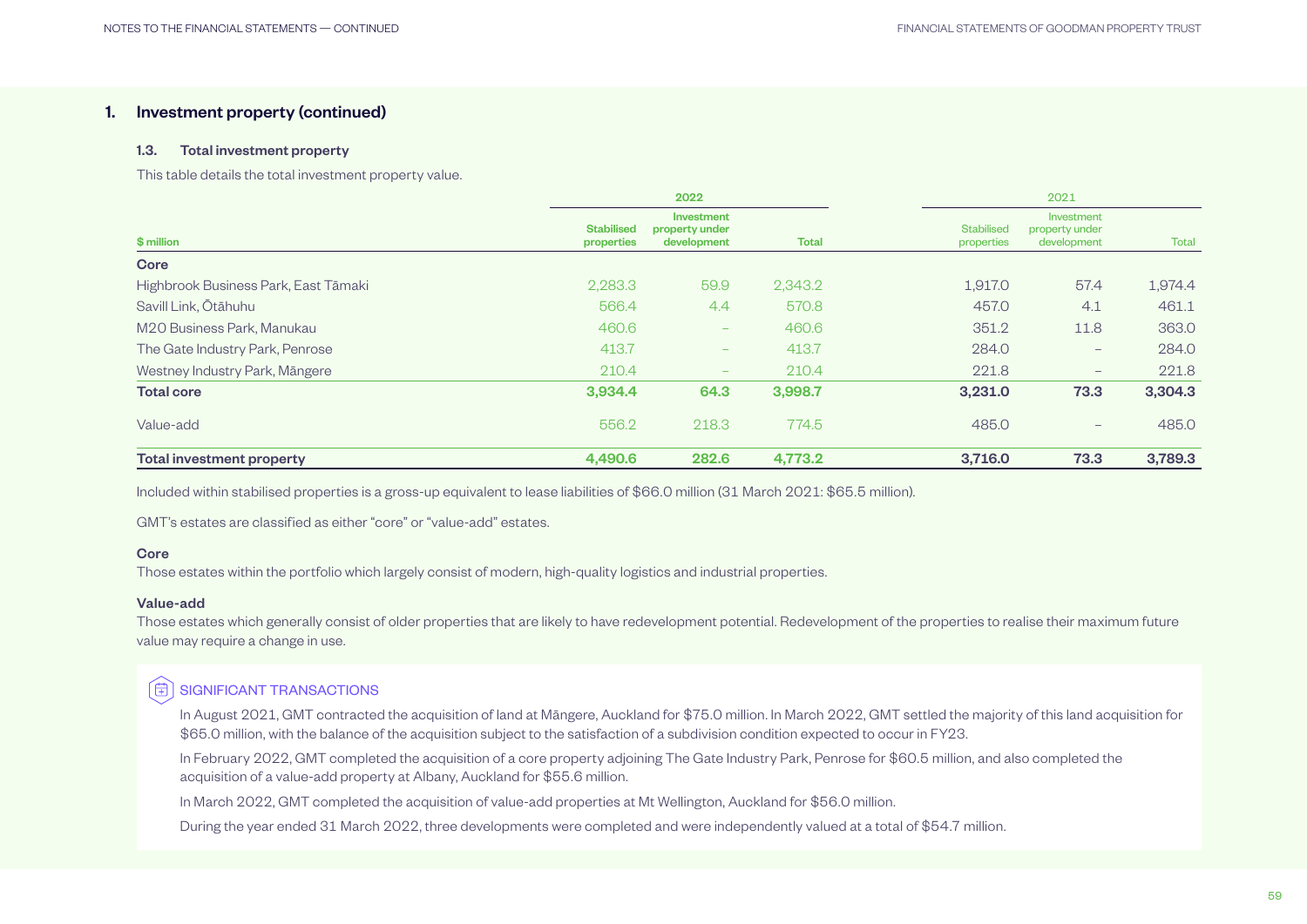#### 1.3. Total investment property (continued)

#### 佰 SUBSEQUENT EVENT

In May 2022, GMT unconditionally contracted the acquisition of a value-add property in Ōtāhuhu, Auckland for \$49.4 million with settlement expected to occur in late May 2022.

#### 1.4. Valuation of investment property

#### B KEY JUDGEMENT

The carrying value of stabilised properties, substantially completed developments and land is the fair value of the property as determined by an expert independent valuer, from a panel of valuation companies comprising Bayleys Valuations Limited, CBRE Limited, Colliers International New Zealand Limited, Jones Lang LaSalle Limited & Savills (NZ) Limited.

Fair value reflects the Board's assessment of the highest and best use of each property at the end of the reporting period. If the Board's view of the highest and best use has changed, then any impact on value will be assessed by independent valuations. Management review the valuations performed by the independent valuers for financial reporting purposes. Discussions of valuation processes and results are held between the Board, the Chief Executive Officer, the Chief Financial Officer, the Management Valuation Committee, and the independent valuers at least twice every year in line with the Group's reporting dates. Full independent valuations are completed for stabilised properties, developments held at fair value and land at least annually. Developments where fair value is not able to be reliably determined are carried at cost less any impairment. Additionally, at each financial year end all major inputs to the independent valuation reports are verified and an assessment undertaken of all property valuation movements by management.

The fair values presented are based on market values, being the estimated amount for which a property could be exchanged on the date of valuation between a willing buyer and a willing seller in an arm's length transaction after proper marketing wherein the parties had each acted knowledgeably, prudently and without compulsion. If this information is not available, alternative valuation methods are used, such as: recent prices on less active markets; the capitalisation method, which determines fair value by capitalising a property's sustainable net income at a market derived capitalisation rate with capital adjustments made where appropriate; or discounted cash flow projections ("DCF"), which discount estimates of future cashflows by an appropriate discount rate to derive the fair value. The key assumptions used in the valuations are derived from recent comparable transactions to the greatest extent possible; however, all three of the valuation methods rely upon unobservable inputs in determining fair value for all investment property.

Valuations also reflect the following unobservable inputs, where appropriate: the quality of customers in occupation or responsible for meeting lease commitments or likely to be in occupation after letting vacant accommodation, and the market's general perception of their creditworthiness; the allocation of maintenance and insurance responsibilities between the Group and the customer; and the remaining economic life of the property. When rent reviews or lease renewals are pending with anticipated reversionary increases, it is assumed that all notices and, where appropriate, counter-notices have been served validly and within the appropriate time.

The Group has considered the impact of climate change on the business and the valuation of investment property. To date, the panel of independent valuers used have made no explicit adjustments to valuations in respect of climate change matters. The Group acknowledges that climate change considerations will likely have a greater influence on valuations in the future as markets place a greater emphasis on these matters.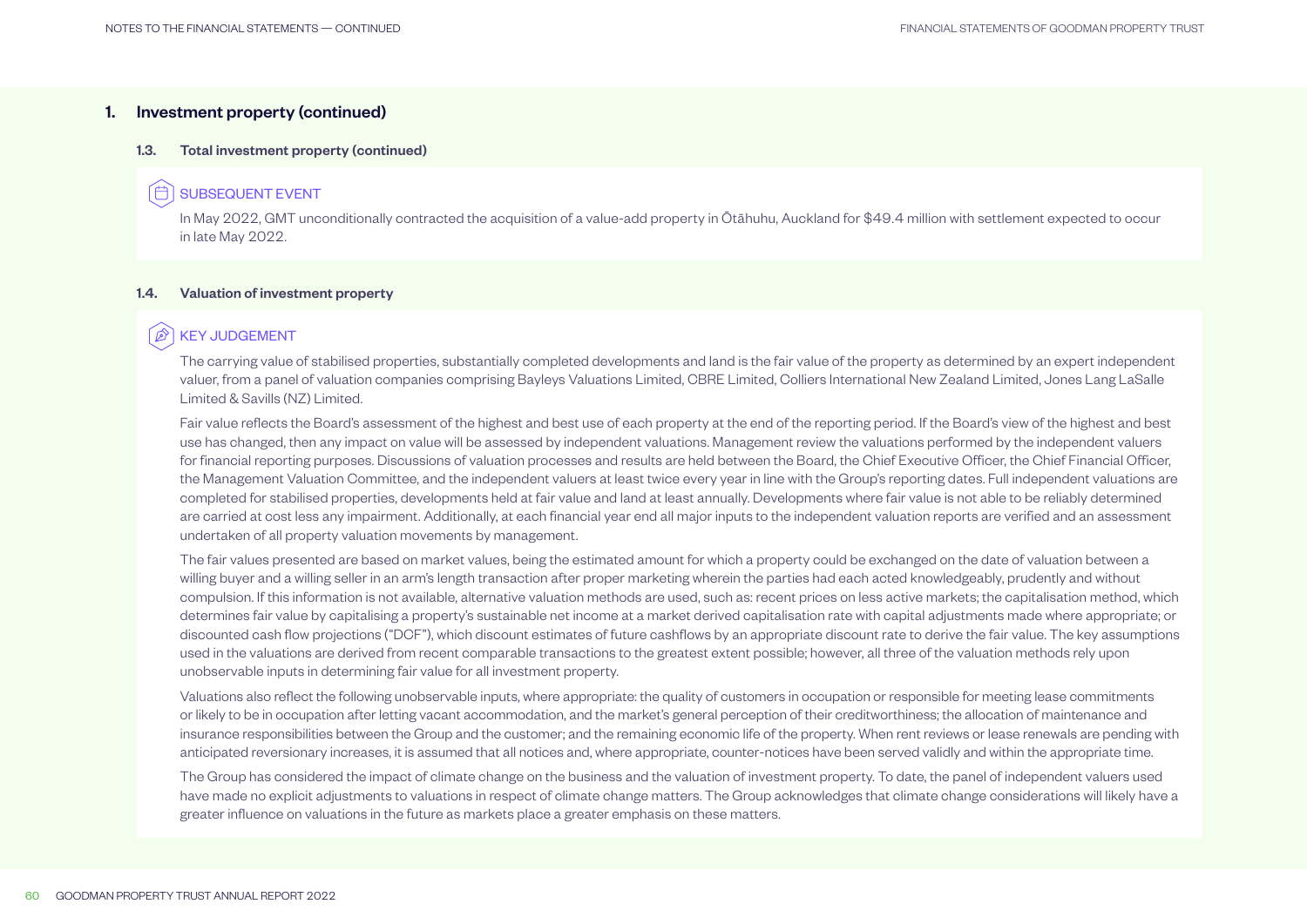#### 1.4. Valuation of investment property (continued)

#### $\mathbb{Z}$ KEY JUDGEMENT (continued)

All investment property is categorised as level 3 in the fair value hierarchy. Refer to note 12.6 for details of the hierarchy and the Group's transfer policy. During the year, there were no transfers of properties between levels of the fair value hierarchy.

The key valuation inputs used to measure fair value of investment property and investment property under development held at fair value are disclosed below, along with the weighted average value for each input:

|                              |                                                                                                                                                                                                                                                                                    | Weighted average valuation<br>input value |              | <b>Measurement sensitivity</b>  |                          |
|------------------------------|------------------------------------------------------------------------------------------------------------------------------------------------------------------------------------------------------------------------------------------------------------------------------------|-------------------------------------------|--------------|---------------------------------|--------------------------|
| <b>Key valuation input</b>   | <b>Description</b>                                                                                                                                                                                                                                                                 | 2022                                      | 2021         | <b>Increase</b><br>in the input | Decrease<br>in the input |
| Market capitalisation rate   | The capitalisation rate applied to the market rental to assess a property's<br>value. Derived from similar transactional evidence considering location,<br>weighted average lease term, customer covenant, size and quality of the<br>property. Used in the capitalisation method. | 4.2%                                      | 4.7%         | Decrease                        | Increase                 |
| Market rental                | The valuer's assessment of the annual net market income per square<br>metre ("psm") attributable to the property; includes both leased and vacant<br>areas. Used in both the capitalisation method and the DCF method.                                                             | $$144$ psm                                | $$139$ psm   | Increase                        | Decrease                 |
| Discount rate                | The rate applied to future cashflows; it reflects transactional evidence<br>from similar types of property assets. Used in the DCF method.                                                                                                                                         | 6.1%                                      | 6.2%         | Decrease                        | Increase                 |
| Rental growth rate           | The rate applied to the market rental over the 10-year cashflow projection.<br>Used in the DCF method.                                                                                                                                                                             | $2.7\%$ p.a.                              | $2.3\%$ p.a. | Increase                        | Decrease                 |
| Terminal capitalisation rate | The rate used to assess the terminal value of the property. Used in the<br>DCF method.                                                                                                                                                                                             | 4.3%                                      | 4.8%         | Decrease                        | Increase                 |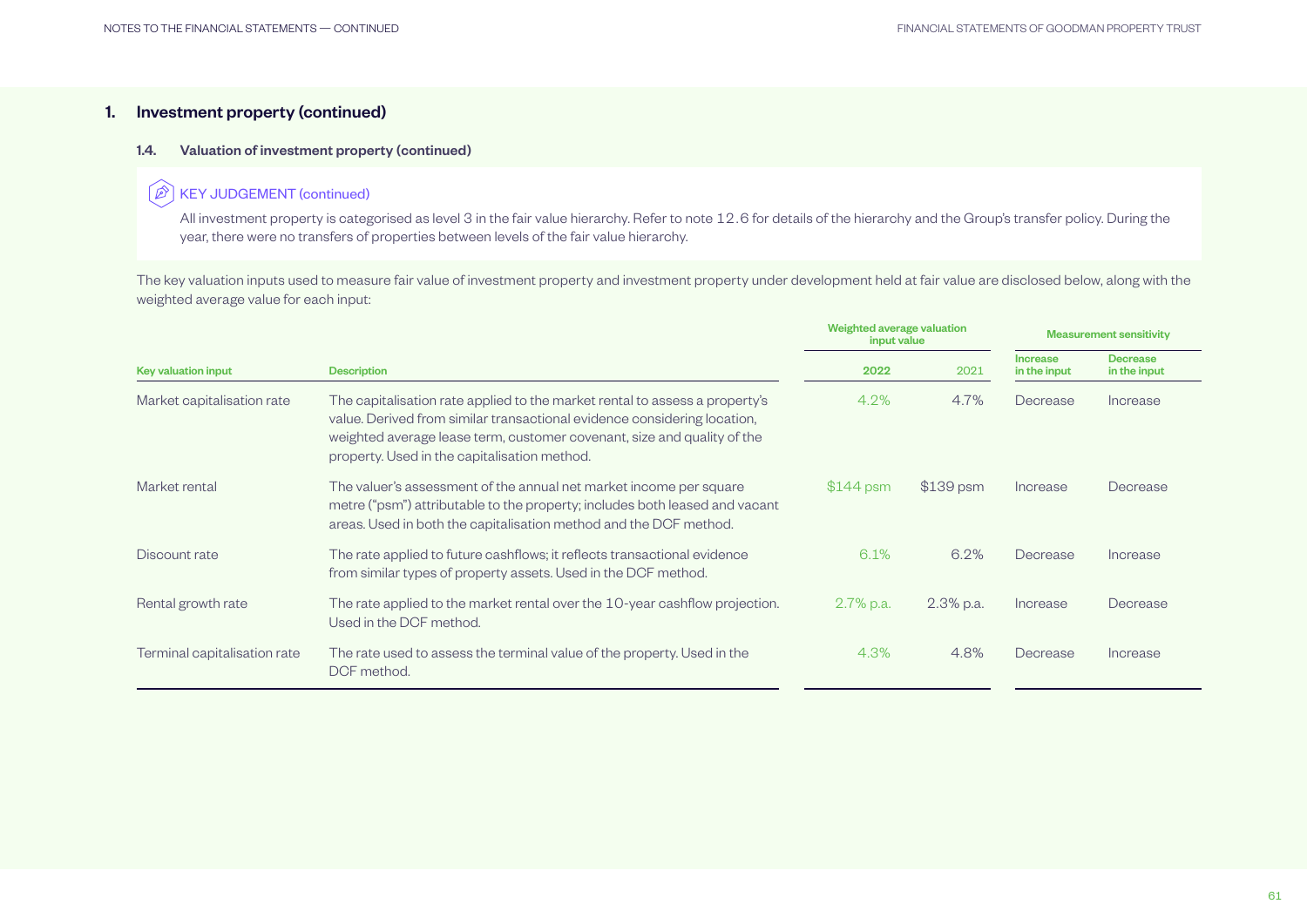#### 1.4. Valuation of investment property (continued)

The market capitalisation rate is the main determinant of value in the valuation of investment property. The impact of a 1.0% increase in the market capitalisation rate from 4.2% to 5.2% would be equivalent to a decrease of \$863.6 million / 18.1% in the fair value of investment property.

Land is valued based on recent comparable transactions, resulting in land values ranging between \$211 psm and \$649 psm (2021: between \$232 psm and \$1,150 psm).

#### IMPACT OF COVID-19 GLOBAL PANDEMIC TO THE FAIR VALUE ASSESSMENT OF INVESTMENT PROPERTY  $\widehat{\mathscr{O}}$

During the year ended 31 March 2022, New Zealand has been subject to various restriction periods associated with the COVID-19 global pandemic, with Auckland being subject to greater restrictions than the balance of the country. Despite these restrictions, an increased level of certainty has remained in the investment market with continued confidence in the economic outlook. Real estate investor confidence remains high based on current market capitalisation rates applied and rental growth rates. Greater certainty also exists for the key valuation inputs that impact valuations as detailed on the preceding page.

The following table details the movement in fair value of investment property during the financial year split between the first half (six months to 30 September 2021) and the second half (1 October 2021 to 31 March 2022), with comparative information for the FY21 year.

|                                       |                                     | 1H FY22 movements             |                    |                                     |                               | 2H FY22 movements  |                                     |
|---------------------------------------|-------------------------------------|-------------------------------|--------------------|-------------------------------------|-------------------------------|--------------------|-------------------------------------|
| \$ million                            | <b>Fair value at</b><br>31 Mar 2021 | <b>Fair value</b><br>movement | Other<br>movements | <b>Fair value at</b><br>30 Sep 2021 | <b>Fair value</b><br>movement | Other<br>movements | <b>Fair value at</b><br>31 Mar 2022 |
| Stabilised properties                 | 3.716.0                             | 489.8                         | (110.4)            | 4.095.4                             | 143.6                         | 251.6              | 4.490.6                             |
| Investment property under development | 73.3                                | 14.9                          | 144.2              | 232.4                               | 12.1                          | 38.1               | 282.6                               |
| Total investment property             | 3,789.3                             | 504.7                         | 33.8               | 4.327.8                             | 155.7                         | 289.7              | 4.773.2                             |

|                                       |                              | 1H FY21 movements      |                    |                              | 2H FY21 movements             |                    |                              |
|---------------------------------------|------------------------------|------------------------|--------------------|------------------------------|-------------------------------|--------------------|------------------------------|
| \$ million                            | Fair value at<br>31 Mar 2020 | Fair value<br>movement | Other<br>movements | Fair value at<br>30 Sep 2020 | <b>Fair value</b><br>movement | Other<br>movements | Fair value at<br>31 Mar 2021 |
| Stabilised properties                 | 2,951.8                      | 129.9                  | 136.4              | 3.218.1                      | 406.6                         | 91.3               | 3.716.0                      |
| Investment property under development | 122.2                        | 10.3                   | (8.3)              | 124.2                        | 13.2                          | (64.1)             | 73.3                         |
| Total investment property             | 3.074.0                      | 140.2                  | 128.1              | 3.342.3                      | 419.8                         | 27.2               | 3.789.3                      |

Other movements comprise Acquisitions, Transfers In, Net Expenditure, Disposals, Transfers Out and the impact of NZ IFRS 16. See note 1.6 for an explanation of each item.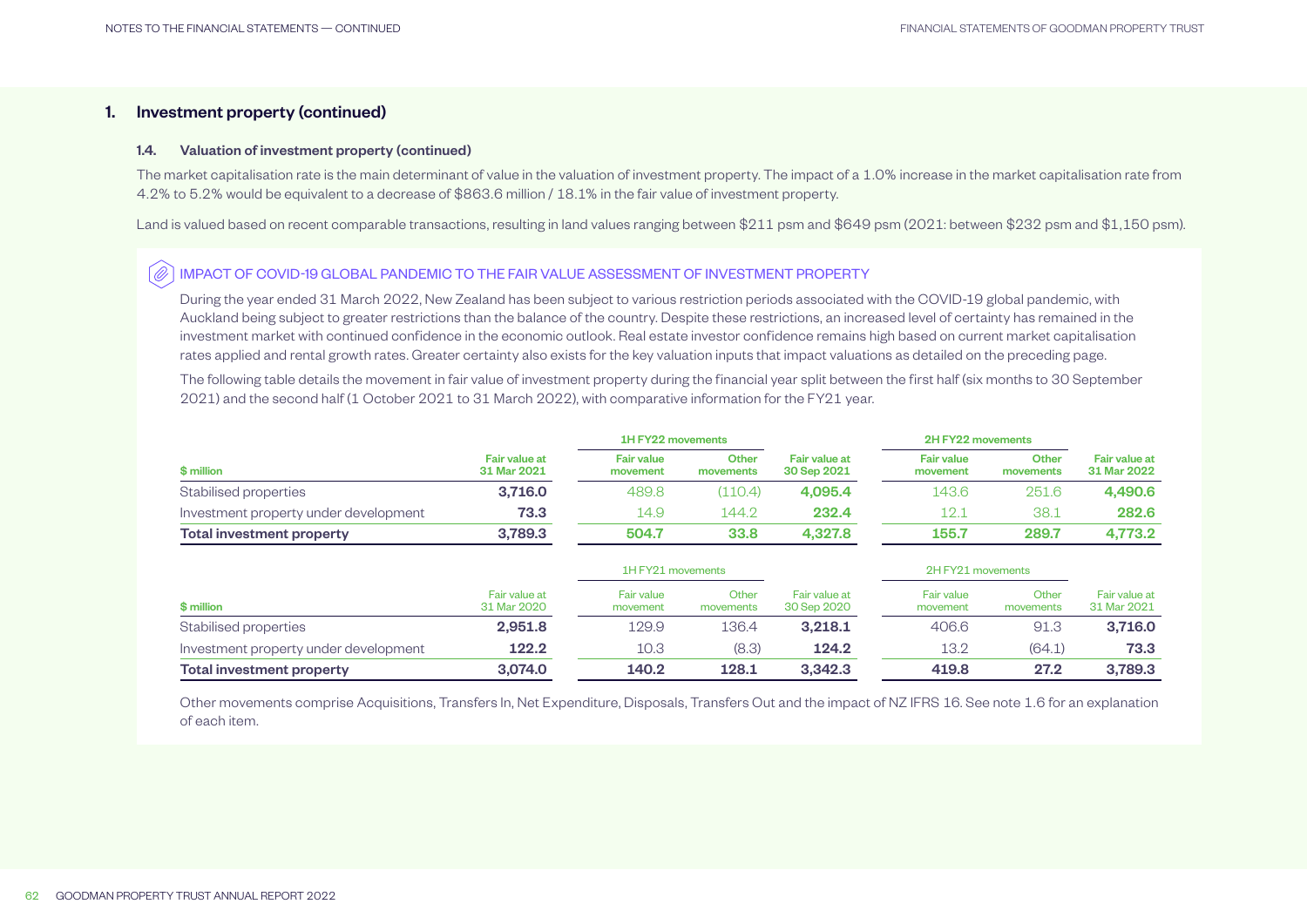#### 1.5. Movement in fair value of investment property

Movement in fair value of investment property for the period is summarised below.

| \$ million                                          | Note | 2022  | 2021  |
|-----------------------------------------------------|------|-------|-------|
| Stabilised properties                               | 1.6  | 633.4 | 536.5 |
| Investment property under development               |      | 27(   | 23.5  |
| Total movement in fair value of investment property |      | 660.4 | 560.0 |

### 1.6. Stabilised properties

|                                      | \$ million               |                          |                                                                      |            |                                        |                               |                          |                                                  |                                |                  |                      |     |
|--------------------------------------|--------------------------|--------------------------|----------------------------------------------------------------------|------------|----------------------------------------|-------------------------------|--------------------------|--------------------------------------------------|--------------------------------|------------------|----------------------|-----|
| 2022                                 | <b>Valuation</b><br>2021 |                          | <b>Right of Acquisitions</b><br>use asset / transfers in expenditure | <b>Net</b> | <b>Disposals</b><br>/ transfers<br>out | <b>Fair value</b><br>movement | <b>Valuation</b><br>2022 | <b>Net lettable</b><br><b>Valuer</b><br>area sqm | Weighted<br>market<br>cap rate | <b>Occupancy</b> | <b>WALT</b><br>years |     |
| <b>Core</b>                          |                          |                          |                                                                      |            |                                        |                               |                          |                                                  |                                |                  |                      |     |
| Highbrook Business Park, East Tāmaki | 1,917.0                  | -                        | 17.6                                                                 | 4.0        | $\qquad \qquad -$                      | 344.7                         | 2,283.3                  | CBRE,<br>Colliers,<br>JLL,<br><b>Savills</b>     | 469,684                        | 4.0%             | 100%                 | 6.1 |
| Savill Link, Ōtāhuhu                 | 457.0                    |                          |                                                                      | 2.1        | $\qquad \qquad -$                      | 107.3                         | 566.4                    | <b>Bayleys</b>                                   | 143,887                        | 4.0%             | 100%                 | 5.0 |
| M20 Business Park, Manukau           | 351.2                    | $\qquad \qquad -$        | 49.2                                                                 | 3.0        | $\qquad \qquad -$                      | 57.2                          | 460.6                    | Colliers                                         | 121,400                        | 4.4%             | 100%                 | 4.4 |
| The Gate Industry Park, Penrose      | 284.0                    | $\overline{\phantom{a}}$ | 61.3                                                                 | (0.2)      | $\qquad \qquad -$                      | 68.6                          | 413.7                    | JLL                                              | 100,307                        | 4.1%             | 100%                 | 3.6 |
| Westney Industry Park, Mängere       | 221.8                    | 0.5                      | $\overline{\phantom{m}}$                                             | 3.8        | $\qquad \qquad -$                      | (15.7)                        | 210.4                    | <b>Savills</b>                                   | 113,520                        | 4.8%             | 98%                  | 6.6 |
| <b>Total core</b>                    | 3,231.0                  | 0.5                      | 128.1                                                                | 12.7       | -                                      | 562.1                         | 3,934.4                  |                                                  | 948,798                        |                  |                      |     |
| Value-add                            | 485.0                    | $\overline{\phantom{0}}$ | 116.9                                                                | 5.1        | (122.1)                                | 71.3                          | 556.2                    | CBRE,<br>Collier,<br>JLL,<br><b>Savills</b>      | 125,180                        | 4.8%             | 98%                  | 3.6 |
| <b>Total stabilised properties</b>   | 3,716.0                  | 0.5                      | 245.0                                                                | 17.8       | (122.1)                                | 633.4                         | 4,490.6                  |                                                  | 1,073,978                      | 4.2%             | 99%                  | 6.3 |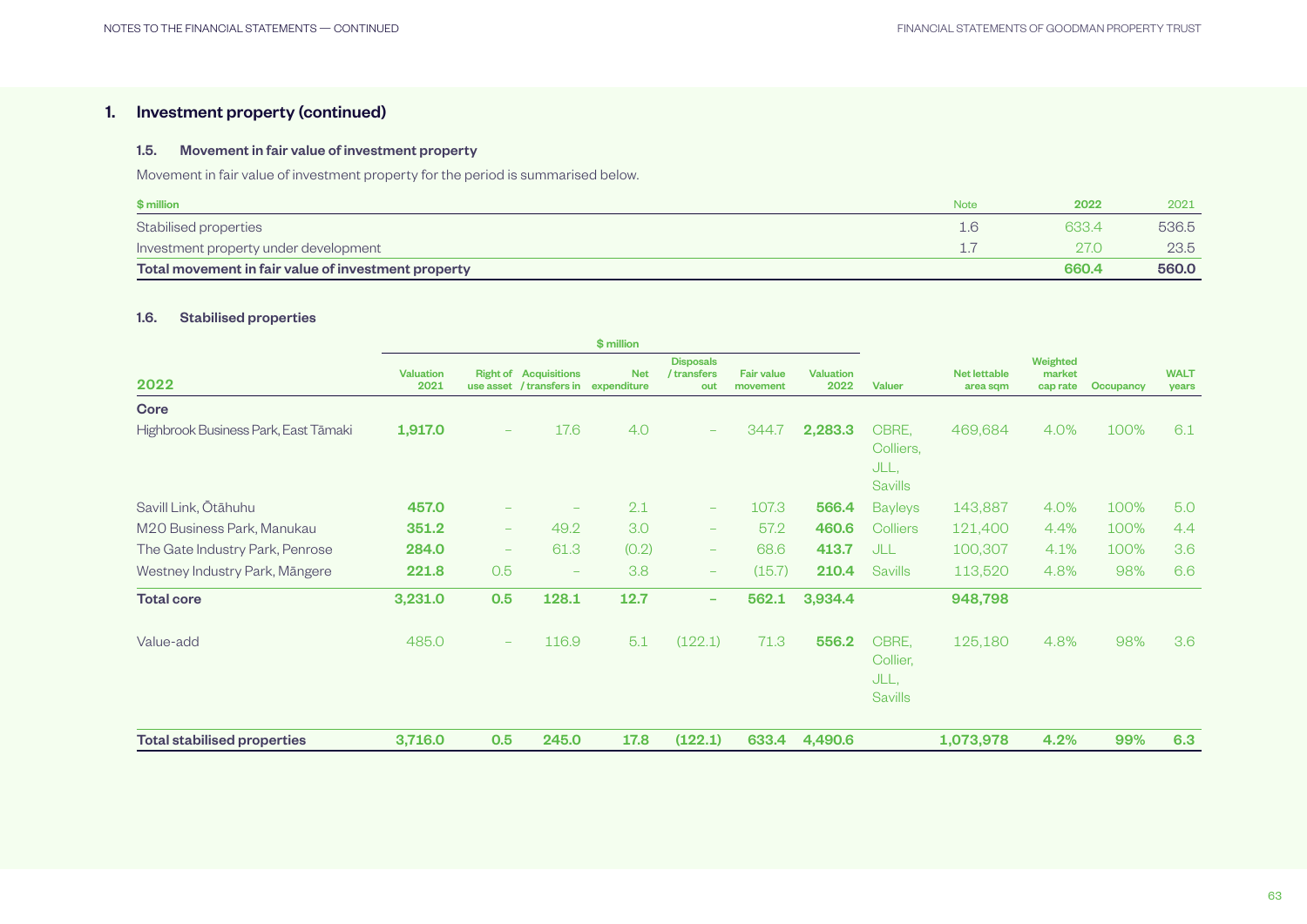## 1.6. Stabilised properties (continued)

| Right of use asset  | reflects a gross-up equivalent to lease liability modifications.                                                                                                                             |
|---------------------|----------------------------------------------------------------------------------------------------------------------------------------------------------------------------------------------|
| <b>Acquisitions</b> | reflect the purchase price and any associated transaction costs.                                                                                                                             |
| Transfers in        | represent the net book value transferred into a category during the year.                                                                                                                    |
| Net expenditure     | comprises capital expenditure, holding costs, straight line rental adjustments, leasing incentives and leasing costs paid, less any<br>amortisation of leasing incentives and leasing costs. |
| Fair value movement | reflects the difference between the independent valuation and the net book value immediately prior to the valuation.                                                                         |
| <b>Disposals</b>    | comprise the net book value at the date of disposal for properties sold in the year.                                                                                                         |
| Transfers out       | represent the net book value transferred out of a category during the year.                                                                                                                  |

|                                      | $$$ million       |                              |                                |                           |                             |                               |                   |                                              |                          |                                |           |                      |
|--------------------------------------|-------------------|------------------------------|--------------------------------|---------------------------|-----------------------------|-------------------------------|-------------------|----------------------------------------------|--------------------------|--------------------------------|-----------|----------------------|
| 2021                                 | Valuation<br>2020 | <b>Right of</b><br>use asset | Acquisitions<br>/ transfers in | <b>Net</b><br>expenditure | Disposals/<br>transfers out | <b>Fair value</b><br>movement | Valuation<br>2021 | Valuer                                       | Net lettable<br>area sqm | Weighted<br>market<br>cap rate | Occupancy | <b>WALT</b><br>years |
| <b>Core</b>                          |                   |                              |                                |                           |                             |                               |                   |                                              |                          |                                |           |                      |
| Highbrook Business Park, East Tāmaki | 1,527.6           | $-$                          | 71.3                           | 6.6                       | $\overline{\phantom{0}}$    | 311.5                         | 1,917.0           | CBRE,<br>Colliers,<br>JLL                    | 469,584                  | 4.5%                           | 99%       | 6.3                  |
| Savill Link, Ōtāhuhu                 | 361.9             | $\qquad \qquad -$            | 17.1                           | 0.2                       | $\overline{\phantom{m}}$    | 77.8                          | 457.0             | <b>Bayleys</b>                               | 134,960                  | 4.6%                           | 100%      | 5.8                  |
| M20 Business Park, Manukau           | 279.1             | $\qquad \qquad -$            | 20.3                           | 2.3                       | $\overline{\phantom{0}}$    | 49.5                          | 351.2             | Colliers                                     | 112,372                  | 4.8%                           | 99%       | 4.2                  |
| The Gate Industry Park, Penrose      | 244.1             | $\qquad \qquad -$            |                                | 1.8                       | $\qquad \qquad -$           | 38.1                          | 284.0             | Colliers,<br>JLL                             | 85,439                   | 5.0%                           | 100%      | 2.9                  |
| Westney Industry Park, Mängere       | 193.9             | 2.3                          | 17.1                           | 0.2                       | $\overline{\phantom{0}}$    | 8.3                           | 221.8             | Savills                                      | 114,161                  | 6.0%                           | 95%       | 4.6                  |
| <b>Total core</b>                    | 2,606.6           | 2.3                          | 125.8                          | 11.1                      | $\overline{\phantom{a}}$    | 485.2                         | 3,231.0           |                                              | 916,516                  |                                |           |                      |
| Value-add                            | 345.2             | $\qquad \qquad -$            | 84.1                           | 4.4                       | $\qquad \qquad -$           | 51.3                          | 485.0             | CBRE,<br>Colliers,<br>JLL,<br><b>Savills</b> | 181,182                  | 5.1%                           | 93%       | 2.6                  |
| <b>Total stabilised properties</b>   | 2,951.8           | 2.3                          | 209.9                          | 15.5                      | $\overline{\phantom{m}}$    | 536.5                         | 3,716.0           |                                              | 1,097,698                | 4.7%                           | 98%       | 5.5                  |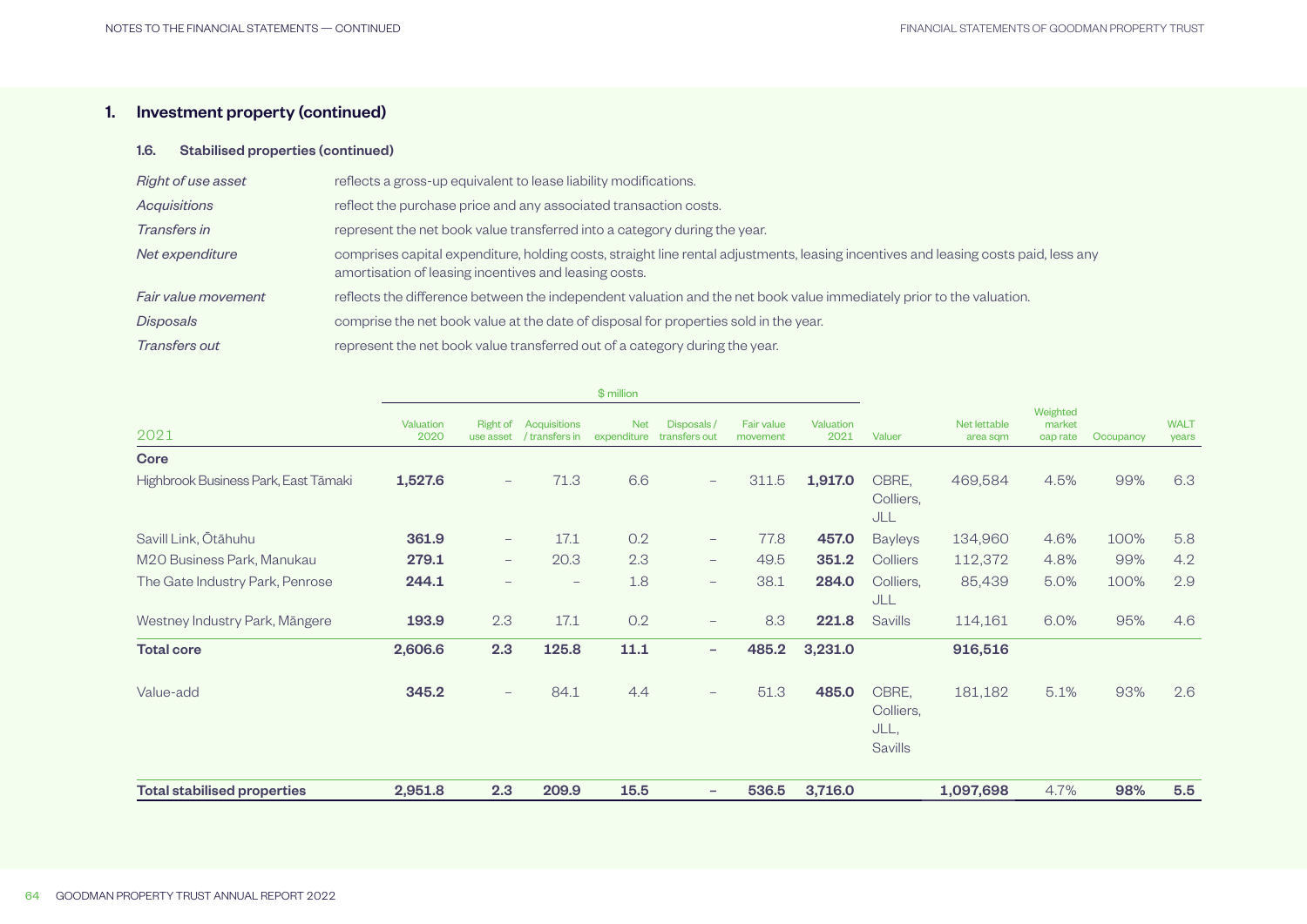#### 1.6. Stabilised properties (continued)

## ACCOUNTING POLICIES

Stabilised properties are investment properties which are held to earn rental income. They are recorded initially at cost, including related transaction costs. After initial recognition, stabilised properties are carried at fair value. A panel of expert independent valuers value the portfolio at least once each year, generally at 31 March. Fair values are based on estimated market values. If this information is not available, alternative valuation methods such as recent prices in less active markets, the capitalisation method, or discounted cash flow projections are used.

Stabilised property that is being redeveloped is carried at fair value and holding costs are capitalised to the property during redevelopment. Expenditure is capitalised to a property when it is probable that it will provide future economic benefits to the Group. All other repairs and maintenance costs are charged to Profit or Loss.

Any gain or loss arising from a change in fair value is recognised in Profit or Loss.

When sold, the net gain or loss on disposal of stabilised property is included in Profit or Loss in the period in which the sale occurred. The gain or loss on disposal is calculated as the difference between the carrying amount of the stabilised property on the Balance Sheet and the proceeds from sale net of any costs associated with the sale.

For leases where the Group is a lessee, the Group recognises a right of use asset at the commencement date of the lease, being the date the underlying asset is available for use. Investment property is defined to include both owned investment property and investment property held by a lessee as a right of use asset. The Group therefore measures all investment property using the same measurement basis, being the fair value model. The value of the right of use assets represents the fair value of a freehold interest in the land subject to ground lease interests held by GMT. Investment property is adjusted for cash flows relating to lease liabilities already recognised separately on the balance sheet and also reflected in the investment property valuations.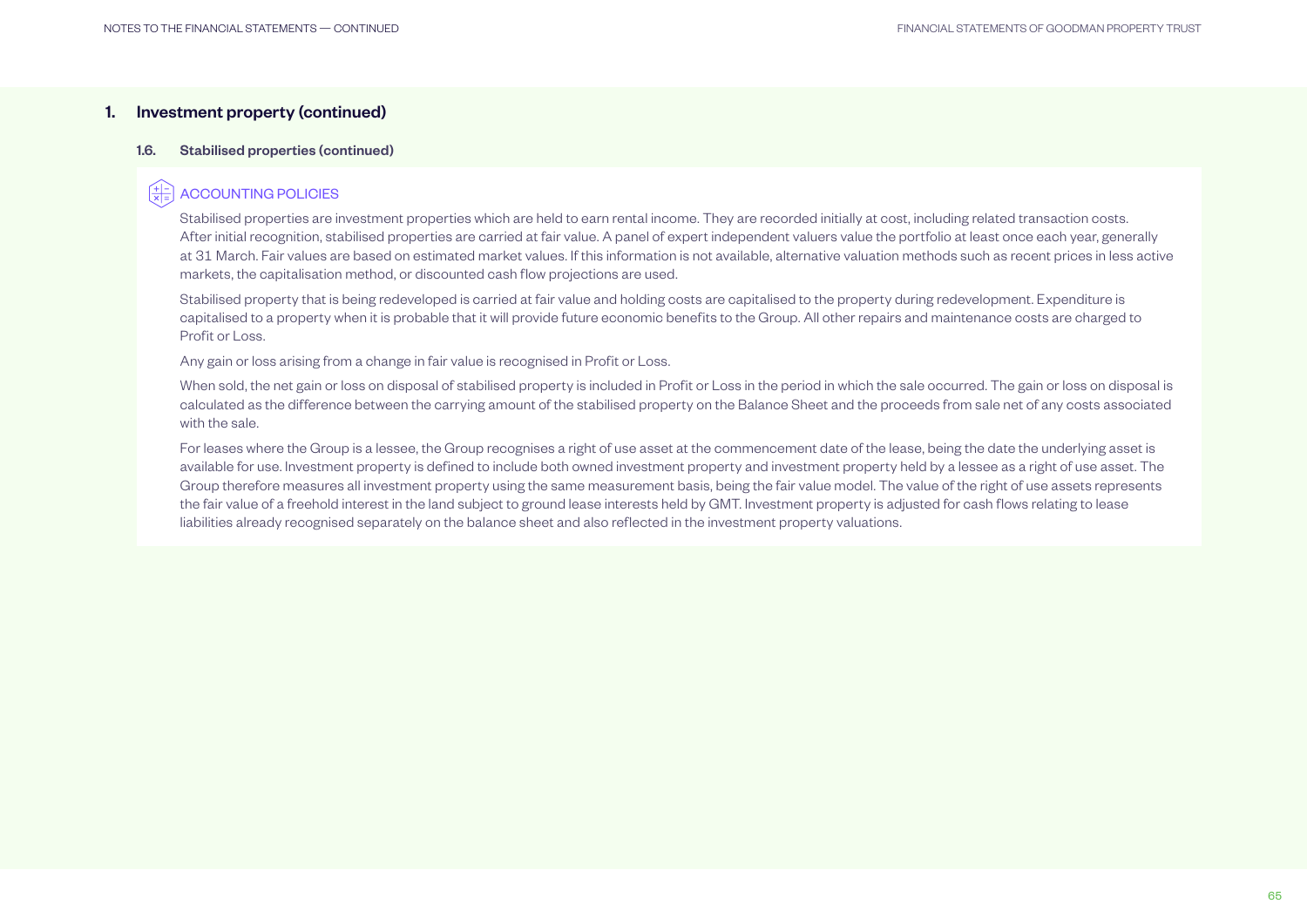#### 1.7. Investment property under development

Investment property under development comprises land held for future development and developments under construction, held at either fair value or held at cost.

|                                                       | \$ million               |                                                  |                           |                               |                         |                        |  |  |  |
|-------------------------------------------------------|--------------------------|--------------------------------------------------|---------------------------|-------------------------------|-------------------------|------------------------|--|--|--|
| 2022                                                  | Carrying                 | <b>Acquisitions</b><br>value 2021 / Transfers in | <b>Net</b><br>expenditure | <b>Fair value</b><br>movement | <b>Transfers</b><br>out | Carrying<br>value 2022 |  |  |  |
| Roma Road, Mt Roskill                                 | $\overline{\phantom{0}}$ | 94.5                                             | 17.6                      |                               |                         | 112.1                  |  |  |  |
| Villa Maria, Māngere                                  | $\qquad \qquad -$        | 66.1                                             | 0.4                       | 1.5                           |                         | 68.0                   |  |  |  |
| Highbrook Business Park, East Tāmaki                  | 57.4                     |                                                  | 18.6                      | 1.5                           | (17.6)                  | 59.9                   |  |  |  |
| Favona Road, Favona                                   | $\qquad \qquad -$        | 27.6                                             | 10.6                      |                               |                         | 38.2                   |  |  |  |
| Savill Link, Ōtāhuhu                                  | 4.1                      |                                                  | 0.2                       | 0.1                           |                         | 4.4                    |  |  |  |
| M20 Business Park, Manukau                            | 11.8                     |                                                  | 13.5                      | 23.9                          | (49.2)                  |                        |  |  |  |
| <b>Total investment property</b><br>under development | 73.3                     | 188.2                                            | 60.9                      | <b>27.0</b>                   | (66.8)                  | 282.6                  |  |  |  |

Included within investment property under development is \$81.8 million of land held at fair value and \$200.8 million of commenced developments held at the land transfer value plus subsequent capital expenditure. There are no developments under construction recorded at fair value.

|                                                | \$ million |                                        |                           |                        |                         |                        |  |  |
|------------------------------------------------|------------|----------------------------------------|---------------------------|------------------------|-------------------------|------------------------|--|--|
| 2021                                           | value 2020 | Carrying Acquisitions/<br>Transfers in | <b>Net</b><br>expenditure | Fair value<br>movement | <b>Transfers</b><br>out | Carrying<br>value 2021 |  |  |
| Highbrook Business Park, East Tāmaki           | 89.2       | -                                      | 27.7                      | 11.8                   | (71.3)                  | 57.4                   |  |  |
| M20 Business Park, Manukau                     | 10.9       | $\overline{\phantom{0}}$               | 13.2                      | 8.0                    | (20.3)                  | 11.8                   |  |  |
| Savill Link, Ōtāhuhu                           | 19.9       | $\overline{\phantom{0}}$               | 0.3                       | 1.0                    | (17.1)                  | 4.1                    |  |  |
| Westney Industry Park, Māngere                 | 2.2        | $\overline{\phantom{0}}$               | 12.2                      | 2.7                    | (17.1)                  |                        |  |  |
| Total investment property<br>under development | 122.2      |                                        | 53.4                      | 23.5                   | (125.8)                 | 73.3                   |  |  |

Included within investment property under development is \$35.5 million of land held at fair value, \$37.8 million of commenced developments held at the land transfer value plus subsequent capital expenditure. There are no developments under construction recorded at fair value.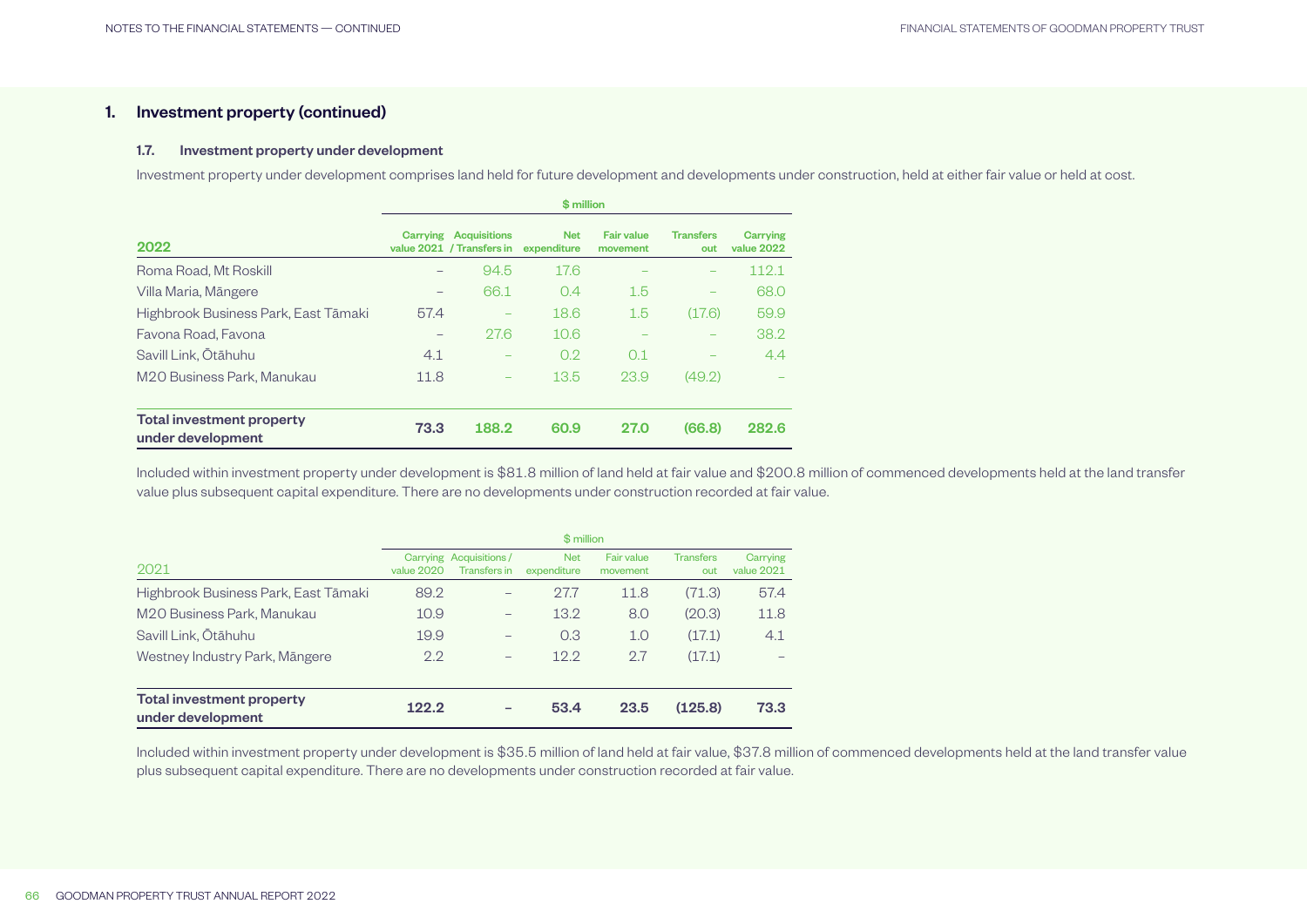#### <span id="page-16-0"></span>1.7. Investment property under development (continued)

## ACCOUNTING POLICIES

Investment property under development includes properties that are being constructed for future use as stabilised property and land to be developed as stabilised property in the future. On acquisition, investment property under development is recorded at cost, including related transaction costs. Stabilised property to be redeveloped is transferred at the carrying value prior to transfer. All subsequent costs and capital expenditure directly associated with investment property under development is capitalised.

Holding costs are capitalised if they are directly attributable to the development of a property. The most significant component of holding costs is borrowing costs. Capitalisation of borrowing costs commences when the activities to prepare the property for its intended use are in progress and expenditure and borrowing costs are being incurred. The amount capitalised is determined by applying the weighted average cost of debt to borrowings attributed to the investment property under development. Capitalisation of borrowing costs continues until the development of the property is completed.

If the fair value of a development can be reliably determined during the course of its construction, then the development will be recorded at fair value in the same manner as stabilised properties.

Land is carried at fair value, independently valued at least annually, with any changes in valuation recognised in Profit or Loss.

## 2. Borrowings

#### 2.1. Interest

| \$ million                                 | 2022   | 2021   |
|--------------------------------------------|--------|--------|
| Interest expense on borrowings             | (21.5) | (21.5) |
| Interest expense on lease liabilities      | (3.3)  | (3.2)  |
| Amortisation of borrowing costs            | (3.0)  | (3.3)  |
| Borrowing costs capitalised <sup>(1)</sup> | 7.8    | 5.5    |
| <b>Total interest cost</b>                 | (20.0) | (22.5) |
| Interest income                            | 0.3    | 0.2    |
| Net interest cost                          | (19.7) | (22.3) |

(1) Borrowing costs are capitalised at the weighted average cost of borrowing of 3.2% (2021: 3.7%). Borrowing costs of \$1.6 million were capitalised to land (2021: \$2.3 million).

## ACCOUNTING POLICIES

Interest costs charged on borrowings are recognised as incurred. Costs associated with the establishment of borrowings are amortised over the term of the relevant borrowings.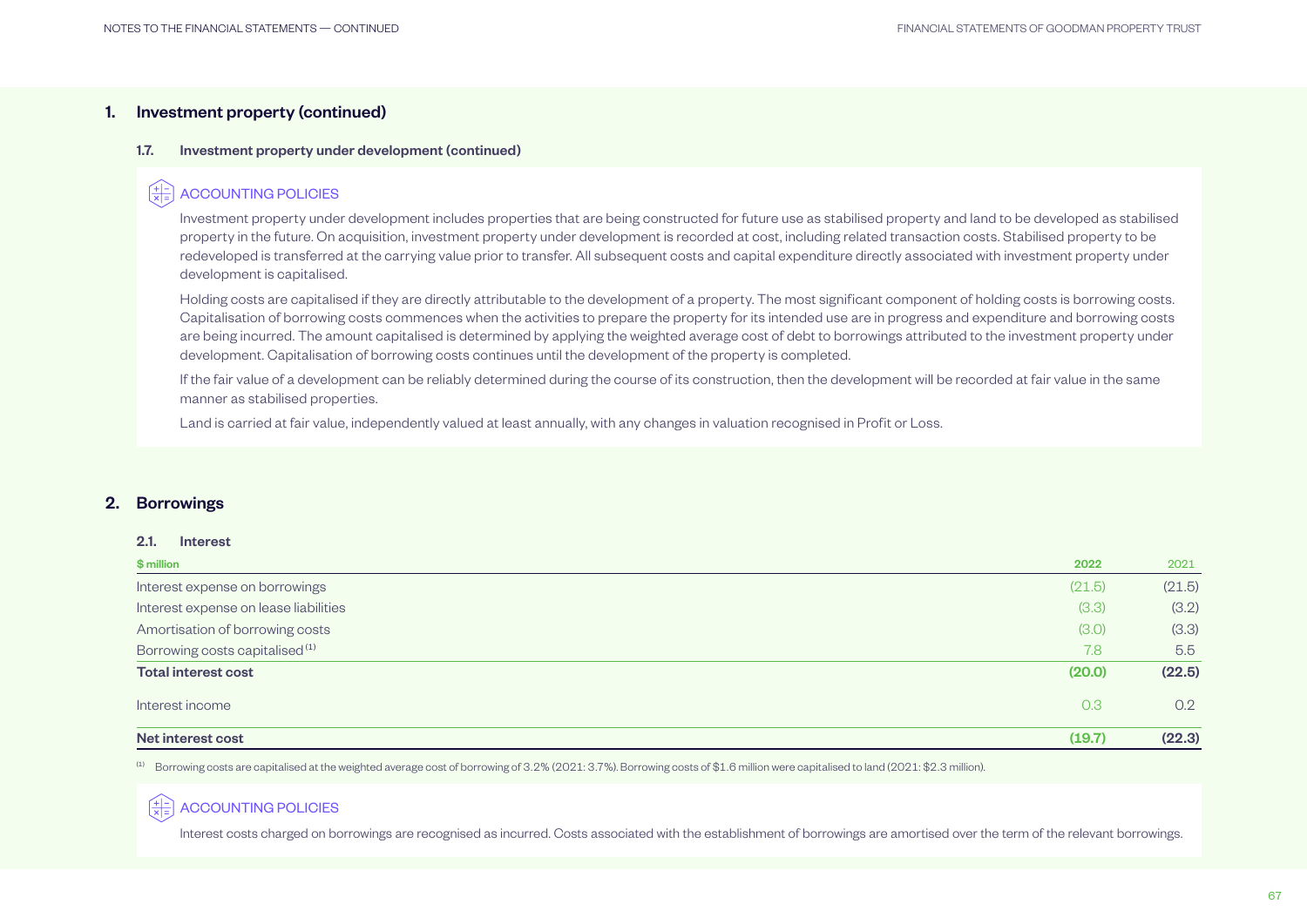#### 2.2. Borrowings

| \$ million                                 | 2022    | 2021  |
|--------------------------------------------|---------|-------|
| <b>Current</b>                             |         |       |
| Retail bonds                               | 100.0   | $-$   |
| <b>Total current borrowings</b>            | 100.0   |       |
| Non-current                                |         |       |
| Syndicated bank facilities                 | 147.0   | 61.0  |
| Retail bonds                               | 200.0   | 300.0 |
| Wholesale bonds                            | 400.0   | 200.0 |
| US Private Placement notes                 | 173.0   | 171.8 |
| <b>Total non-current</b>                   | 920.0   | 732.8 |
| Unamortised borrowings establishment costs | (2.9)   | (2.7) |
| <b>Total non-current borrowings</b>        | 917.1   | 730.1 |
| <b>Total borrowings</b>                    | 1,017.1 | 730.1 |

## $\left(\frac{4}{\times 4}\right)$  ACCOUNTING POLICIES

Borrowings are recorded initially at fair value, net of transaction costs. Subsequent to initial recognition, borrowings are carried at amortised cost using the effective interest method.

## **( + 3 SIGNIFICANT TRANSACTIONS**

In December 2021, GMT issued \$200.0 million of wholesale bonds, with a 6 year term expiring in December 2027, paying a fixed interest rate of 3.656%.

In December 2021, GMT increased its bank facilities with a \$100.0 million facility expiring in December 2022. The facility was provided by Bank of New Zealand.

In March 2022, the syndicated bank facility was amended to increase and extend the tranche maturities and alter the participation by bank. The total facility has increased to \$570.0 million, comprising four facilities expiring in June 2023 (\$160.0 million), June 2024 (\$130.0 million), June 2025 (\$130.0 million) and June 2026 (\$150.0 million).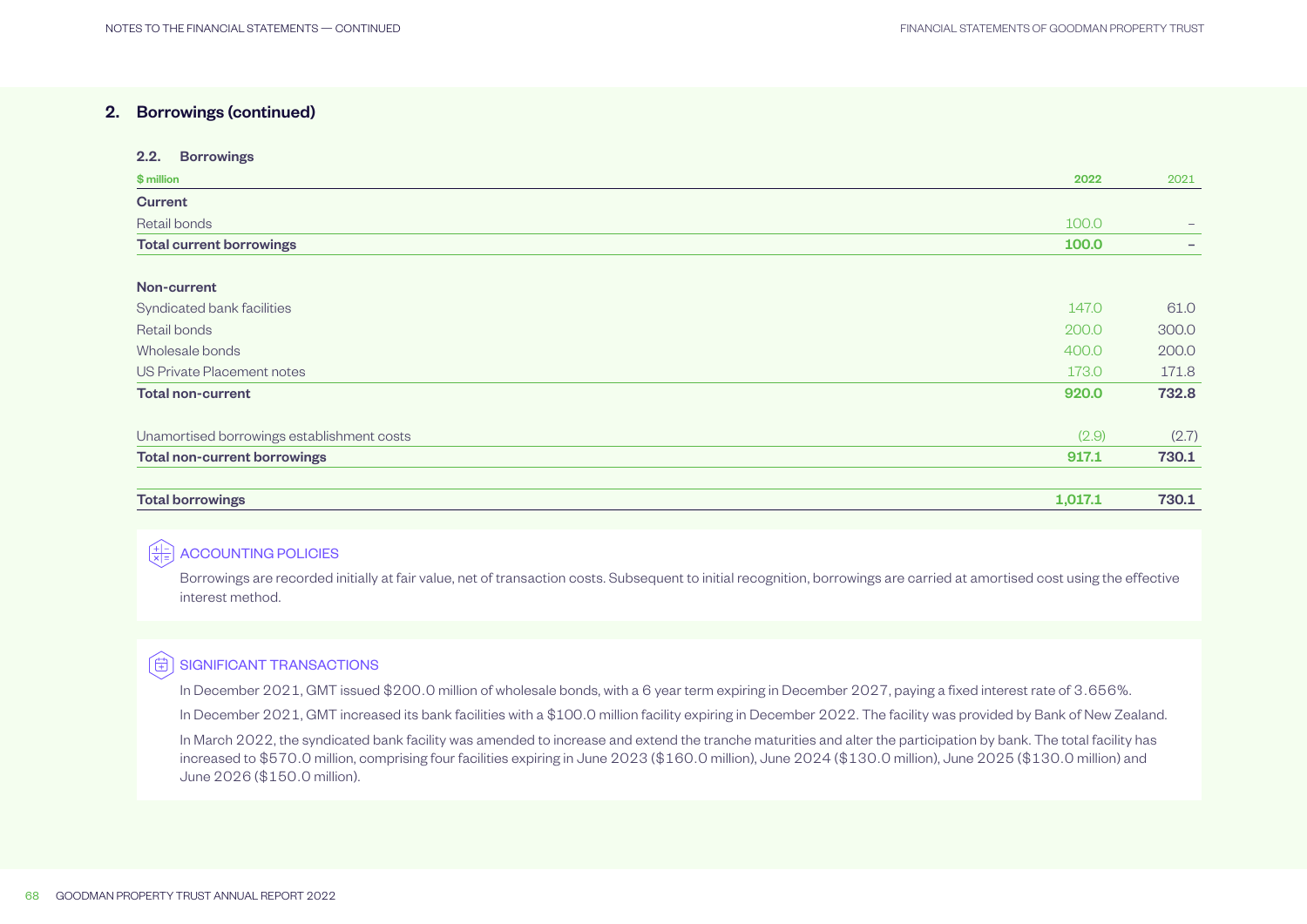#### 2.2. Borrowings (continued)

## $\circledf$  SUBSEQUENT EVENT

In April 2022, GMT issued \$150.0 million of green bonds, with a 5 year term expiring in April 2027, paying a fixed interest rate of 4.740%.

## 2.3. Composition of borrowings

|                            |                          |                 | Weighted                             |                  | \$ million                        |                            |
|----------------------------|--------------------------|-----------------|--------------------------------------|------------------|-----------------------------------|----------------------------|
| 2022                       | Date issued              | <b>Expiry</b>   | average<br>remaining<br>term (years) | Interest<br>rate | <b>Facility drawn</b><br>/ Amount | <b>Undrawn</b><br>facility |
| Syndicated bank facilities | $\qquad \qquad$          | Jun 23 - Jun 26 | 2.7                                  | <b>Floating</b>  | 147.0                             | 423.0                      |
| BNZ bank facility          | $\overline{\phantom{0}}$ | Dec 22          | O.7                                  | <b>Floating</b>  | $\overline{\phantom{0}}$          | 100.0                      |
| Retail bonds - GMB030      | Jun $15$                 | Jun 22          | 0.2                                  | 5.000%           | 100.0                             |                            |
| Retail bonds - GMB040      | May $17$                 | May 24          | 2.2                                  | 4.540%           | 100.0                             | $-$                        |
| Retail bonds - GMB050      | Mar 18                   | Sep 23          | 1.4                                  | 4.000%           | 100.0                             |                            |
| Wholesale bonds - 6 years  | Dec 21                   | Dec 27          | 5.7                                  | 3.656%           | 200.0                             |                            |
| Wholesale bonds - 8 years  | Sep 20                   | Sep 28          | 6.4                                  | 2.262%           | 50.0                              |                            |
| Wholesale bonds - 10 years | Sep 20                   | Sep 30          | 8.4                                  | 2.559%           | 150.0                             | $-$                        |
| US Private Placement notes | Jun $15$                 | Jun 25          | 3.2                                  | 3.460%           | US\$40.0                          |                            |
| US Private Placement notes | Jun 15                   | <b>Jun 27</b>   | 5.2                                  | 3.560%           | US\$40.0                          |                            |
| US Private Placement notes | Jun $15$                 | <b>Jun 30</b>   | 8.2                                  | 3.710%           | US\$40.0                          |                            |

|                            |             |                     |                                               |                  | \$ million                        |                            |  |
|----------------------------|-------------|---------------------|-----------------------------------------------|------------------|-----------------------------------|----------------------------|--|
| 2021                       | Date issued | <b>Expiry</b>       | Weighted average<br>remaining<br>term (years) | Interest<br>rate | <b>Facility drawn</b><br>/ Amount | <b>Undrawn</b><br>facility |  |
| Syndicated bank facilities | $-$         | Nov $22 -$ Nov $24$ | 2.6                                           | Floating         | 61.0                              | 339.0                      |  |
| Retail bonds - GMB030      | Jun $15$    | Jun 22              | 1.2                                           | 5.000%           | 100.0                             |                            |  |
| Retail bonds - GMB040      | May 17      | May 24              | 3.2                                           | 4.540%           | 100.0                             |                            |  |
| Retail bonds - GMB050      | Mar 18      | Sep 23              | 2.4                                           | 4.000%           | 100.0                             |                            |  |
| Wholesale bonds - 8 years  | Sep 20      | Sep 28              | 7.4                                           | 2.262%           | 50.0                              |                            |  |
| Wholesale bonds - 10 years | Sep 20      | Sep 30              | 9.4                                           | 2.559%           | 150.0                             |                            |  |
| US Private Placement notes | Jun 15      | Jun 25              | 4.2                                           | 3.460%           | US\$40.0                          |                            |  |
| US Private Placement notes | Jun 15      | <b>Jun 27</b>       | 6.2                                           | 3.560%           | US\$40.0                          |                            |  |
| US Private Placement notes | Jun 15      | <b>Jun 30</b>       | 9.2                                           | 3.710%           | US\$40.0                          |                            |  |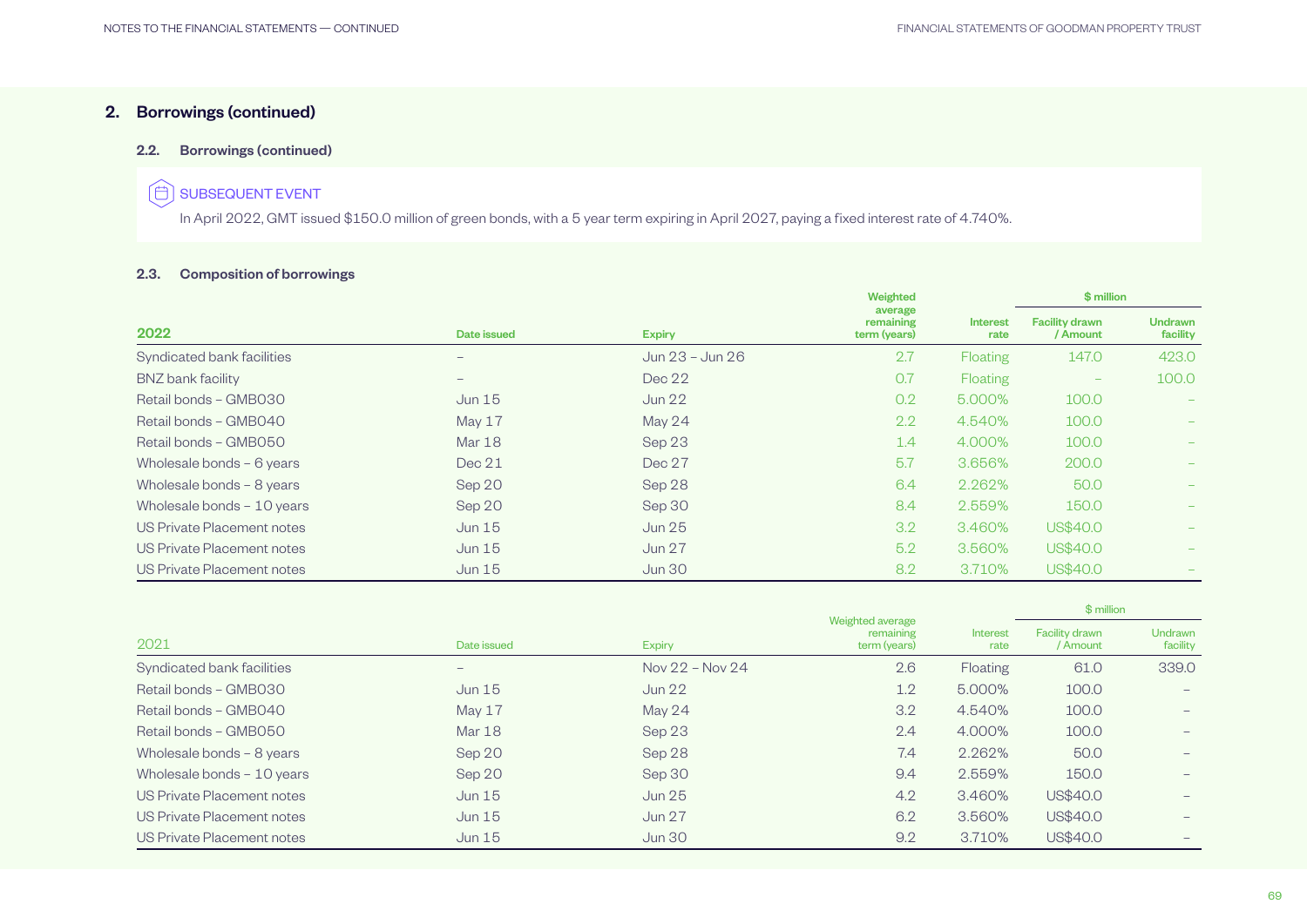#### 2.3. Composition of borrowings (continued)

As at 31 March 2022, \$570.0 million of syndicated bank facilities was provided to the Trust by Bank of New Zealand (\$185.0 million), Commonwealth Bank of Australia (\$150 million), The Hongkong and Shanghai Banking Corporation Limited (\$130.0 million) and Westpac New Zealand Limited (\$105.0 million). An additional \$100.0 million facility was provided to the Trust by Bank of New Zealand.

As at 31 March 2021, \$400.0 million of syndicated bank facilities was provided to the Trust by Commonwealth Bank of Australia (\$115.0 million), Westpac New Zealand Limited (\$115.0 million), Bank of New Zealand (\$90.0 million) and The Hongkong and Shanghai Banking Corporation Limited (\$80.0 million).

As at 31 March 2022, GMT's drawn borrowings had a weighted average remaining term of 4.6 years (2021: 5.2 years), with 85% being drawn from non-bank sources (2021: 92%). Calculation of the weighted average remaining term assumes bank debt utilises the longest dated facilities.

#### 2.4. Security and covenants

All borrowing facilities are secured on an equal ranking basis over the assets of the wholly owned subsidiaries of the Trust. A loan to value ratio covenant restricts total borrowings incurred by the Group to 50% of the value of the secured property portfolio.

The Group has given a negative pledge to not create or permit any security interest over its assets. The principal financial ratios which must be met are the ratio of earnings before interest, tax, depreciation and amortisation to interest expense, and the ratio of financial indebtedness to the value of the property portfolio. Further negative and positive undertakings have been given as to the nature of the Group's business.

#### 2.5. Lease liabilities

| \$ million                                               | 2022  | 2021  |
|----------------------------------------------------------|-------|-------|
| Opening balance                                          | 65.5  | 63.3  |
| Increase in liability as a result of ground rent reviews | 0.5   | 2.3   |
| Lease liability interest expense                         | 3.3   | 3.2   |
| Ground rent paid                                         | (3.5) | (3.5) |
| Amortisation of incentives received                      | 0.2   | 0.2   |
| <b>Total lease liabilities</b>                           | 66.0  | 65.5  |

## **B** KEY JUDGEMENT

The lease liabilities are for perpetually renewable ground leases at Westney Industry Park for \$65.8 million (2021: \$65.3 million) and The Gate Industry Park for \$0.2 million (2021: \$0.2 million). The calculation of the lease liabilities assumes lease terms of between 63 and 66 years and utilises discount rates based on an assessment of GMT's long-term borrowing costs at the time of the renewal, which range from 3.5% to 5.5%.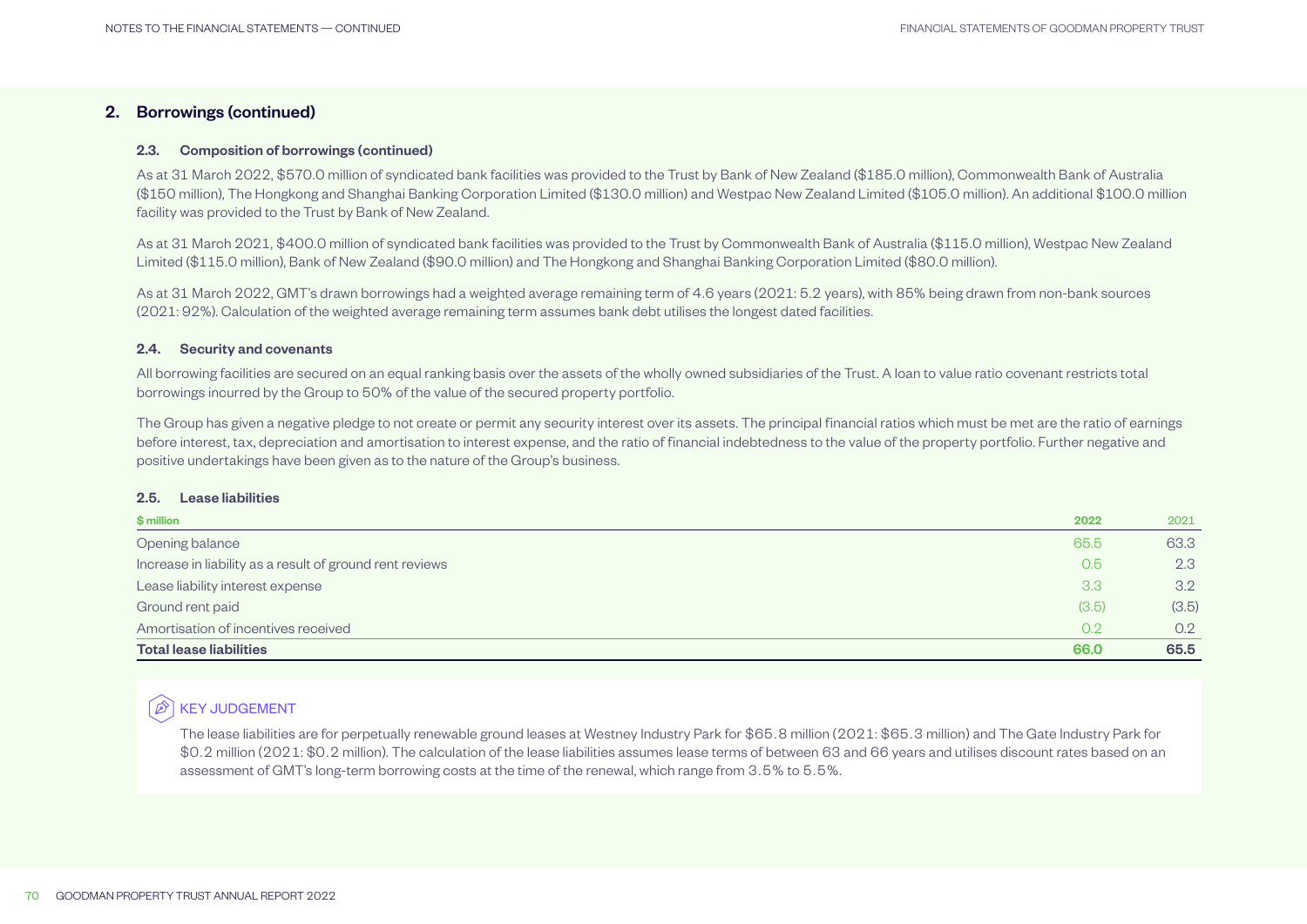#### 2.5. Lease liabilities (continued)

#### (#) ACCOUNTING POLICIES

At the commencement date of a lease the Group recognises lease liabilities measured at the present value of lease payments to be made over the lease term, including expected lease renewals. The lease payments include fixed payments, less any lease incentives receivable.

#### 2.6. Loan to value ratio calculation

The loan to value ratio ("LVR") is a non-GAAP metric used to measure the strength of GMT's Balance Sheet. This non-GAAP financial measure may not be consistent with its calculation by other similar entities. The LVR calculation is set out in the table below.

| \$ million                                                       | 2022    | 2021    |
|------------------------------------------------------------------|---------|---------|
| Total borrowings                                                 | 1,017.1 | 730.1   |
| US Private Placement notes – foreign exchange translation impact | (12.3)  | (11.1)  |
| Cash                                                             | (3.6)   | (3.0)   |
| <b>Borrowings for LVR calculation</b>                            | 1,001.2 | 716.0   |
|                                                                  |         |         |
| Investment property                                              | 4,773.2 | 3,789.3 |
| Lease liabilities                                                | (66.0)  | (65.5)  |
| <b>Assets for LVR calculation</b>                                | 4,707.2 | 3,723.8 |
|                                                                  |         |         |
| Loan to value ratio %                                            | 21.3%   | 19.2%   |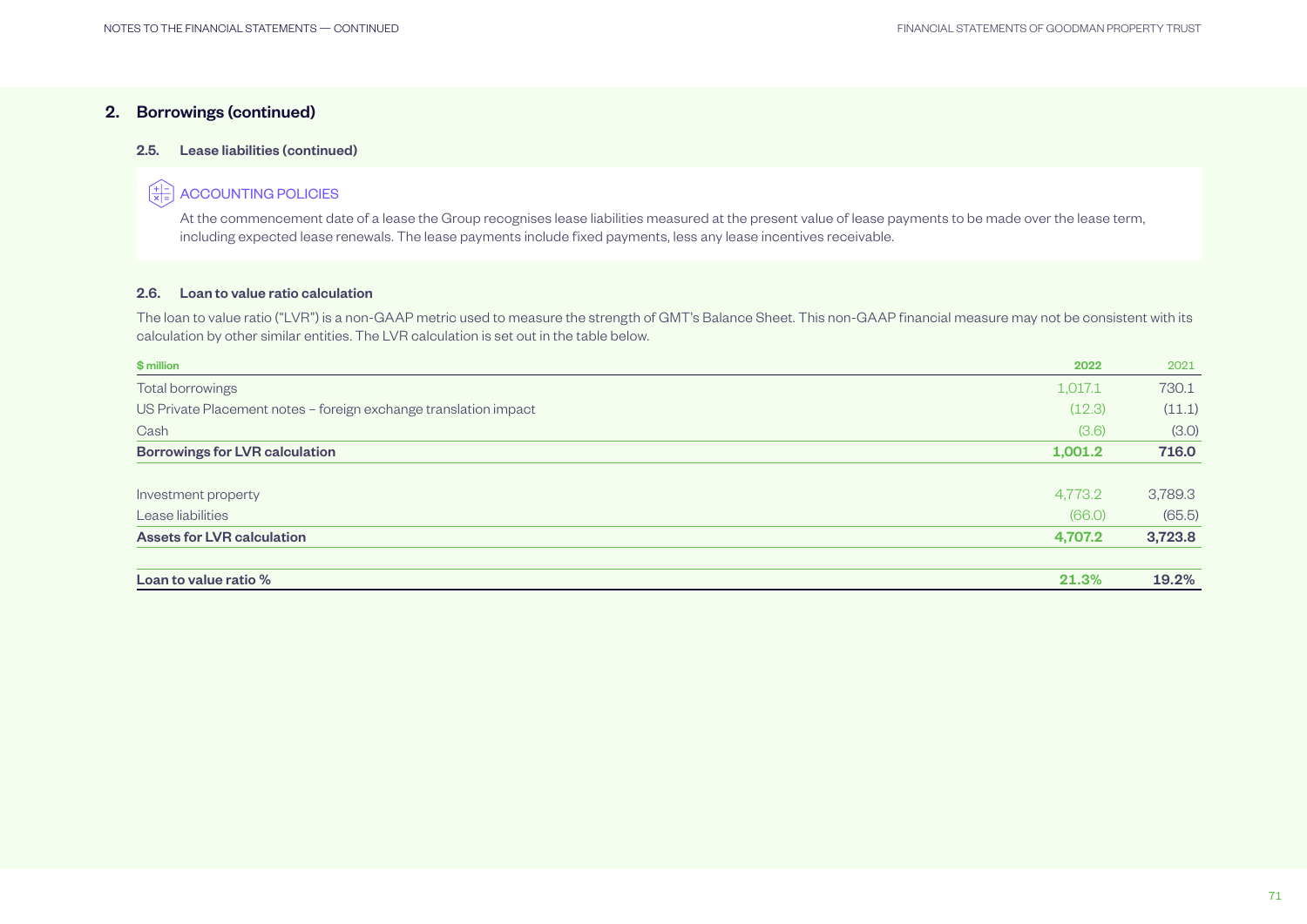## <span id="page-21-0"></span>3. Earnings per unit and net tangible assets

#### 3.1. Earnings per unit

Earnings per unit measures are calculated as profit or operating earnings after tax divided by the weighted number of issued units for the year. Operating earnings is a non-GAAP financial measure included to provide an assessment of the performance of GMT's principal operating activities. This non-GAAP financial measure may not be consistent with its calculation by other similar entities.

The calculation of operating earnings before other income / (expenses) and tax is set out in Profit or Loss.

| \$ million                                                  | 2022   | 2021   |
|-------------------------------------------------------------|--------|--------|
| Operating earnings before other income / (expenses) and tax | '18.3  | 114.9  |
| Income tax on operating earnings                            | (19.0) | (19.5) |
| Operating earnings after tax                                | 99.3   | 95.4   |

|                                               |         | <b>Weighted units</b> |  |
|-----------------------------------------------|---------|-----------------------|--|
| <b>Million</b>                                | 2022    | 2021                  |  |
| Weighted units                                | 1,397.3 | 1,391.2               |  |
| cents per unit                                | 2022    | 2021                  |  |
| Operating earnings per unit before tax        | 8.47    | 8.26                  |  |
| Operating earnings per unit after tax         | 7.11    | 6.86                  |  |
| Basic and diluted earnings per unit after tax | 53.57   | 45.41                 |  |

#### 3.2. Net tangible assets

Diluted units, comprising issued units plus deferred units not yet issued, are used to calculate net tangible assets per unit.

|                                                                        |         | <b>Diluted units</b> |
|------------------------------------------------------------------------|---------|----------------------|
| <b>Million</b>                                                         | 2022    | 2021                 |
| <b>Issued units</b>                                                    | 1,397.3 | 1,391.2              |
| Deferred units for Manager's performance fee expected to be reinvested | 6.0     | 6.0                  |
| <b>Diluted units</b>                                                   | 1,403.3 | 1,397.2              |
|                                                                        |         |                      |
|                                                                        | 2022    | 2021                 |
| Net tangible assets (\$ million)                                       | 3,657.4 | 2,969.2              |
| Net tangible assets per unit (cents)                                   | 260.6   | 212.5                |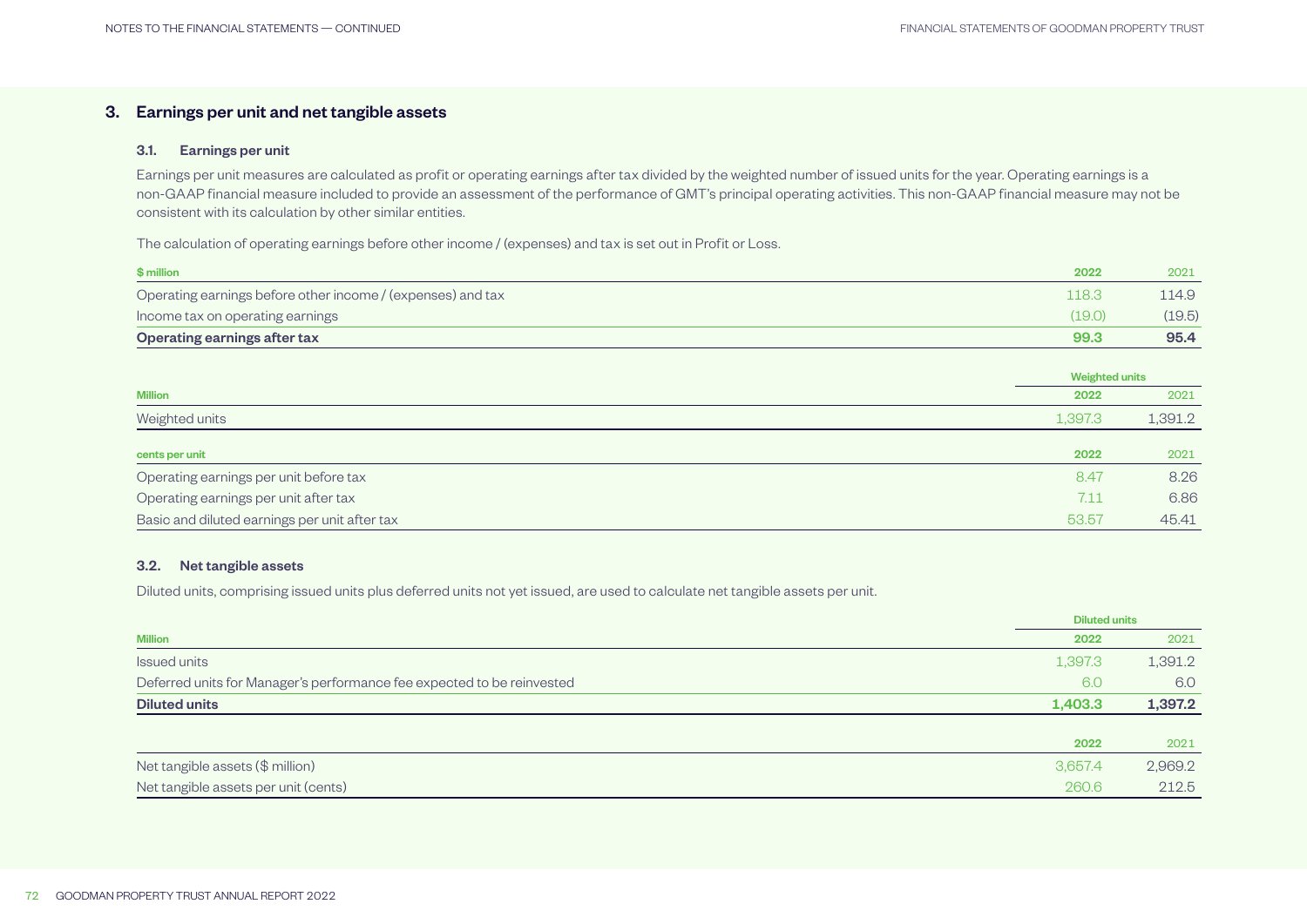## <span id="page-22-0"></span>4. Derivative financial instruments

Derivative financial instruments are used to manage exposure to interest rate risks and foreign exchange risks arising from GMT's borrowings.

#### 4.1. Movement in fair value of financial instruments

| \$ million                                                                      | 2022   | 2021   |
|---------------------------------------------------------------------------------|--------|--------|
| Interest rate derivatives                                                       | 12.0   | 2.5    |
| Cross currency interest rate derivatives relating to US Private Placement notes | (10.0) | (44.4) |
| Total movement in fair value of derivative financial instruments                | 2.0    | (41.9) |
| Foreign exchange rate movement on US Private Placement notes                    | (1.2)  | 29.6   |
| Total movement in fair value of financial instruments                           | 0.8    | (12.3) |

## $\left(\frac{+}{\times}\right)$  ACCOUNTING POLICIES

Derivative financial instruments are initially recognised at fair value on the date a derivative contract is entered into and are subsequently measured at fair value at each reporting date. Derivative financial instruments are classified as current or non-current based on their date of maturity.

Movements in the fair value of derivative financial instruments are recognised through Profit or Loss. GMT does not apply hedge accounting.

## **B** KEY JUDGEMENT

The fair values of derivative financial instruments are determined from valuations using Level 2 valuation techniques. These are based on the present value of estimated future cash flows, taking account of the terms and maturity of each contract and the current market interest rates at reporting date. Fair values also reflect the creditworthiness of the derivative counterparty and GMT at balance date. The valuations were based on market rates at 31 March 2022 of between 1.61% for the 90-day BKBM and 3.38% for the 10-year swap rate (2021: 0.35% for the 90-day BKBM and 1.96% 10-year swap rate). There were no changes to these valuation techniques during the period.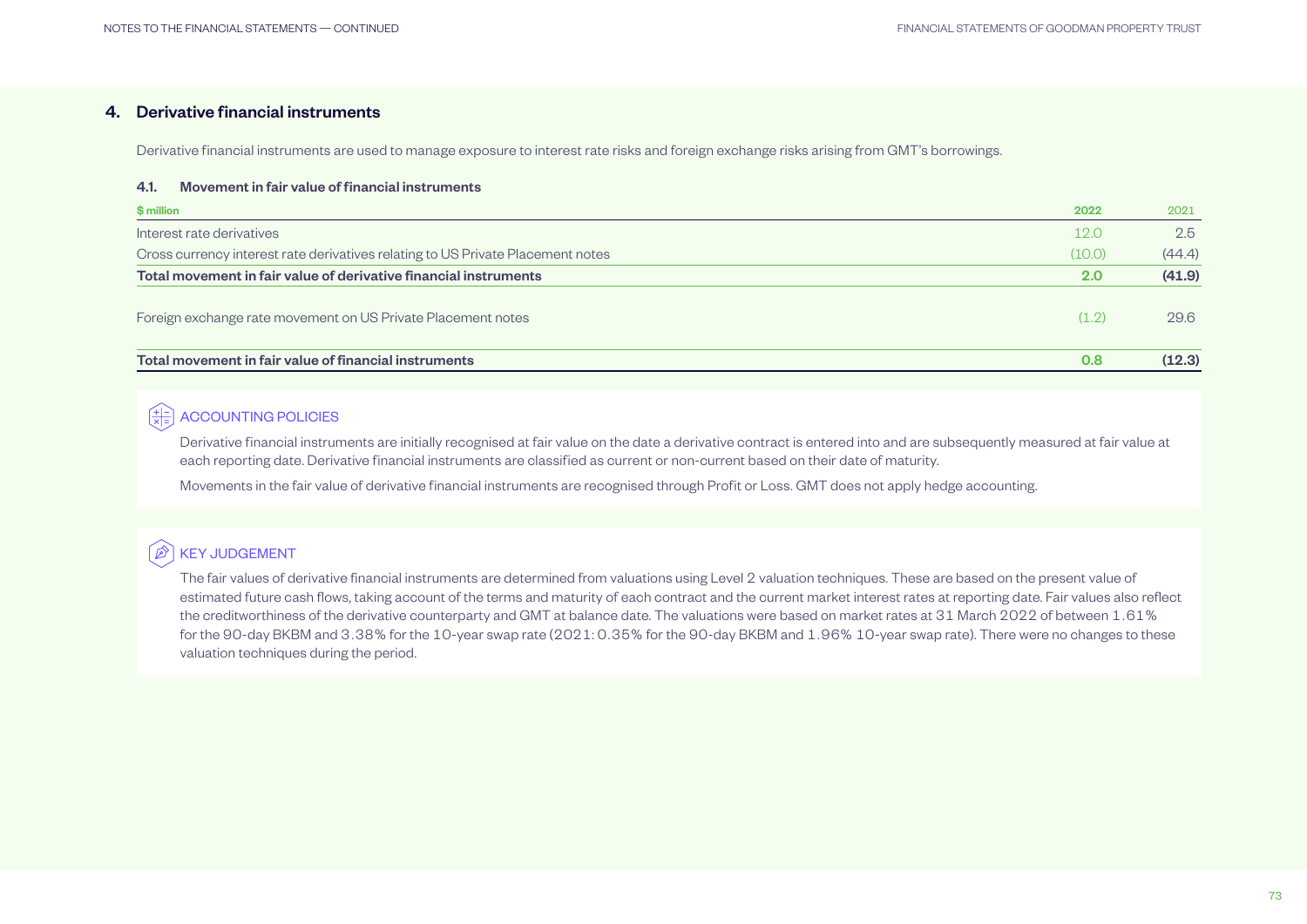## 4. Derivative financial instruments (continued)

#### 4.2. Derivative financial instruments

| \$ million                               | 2022  | 2021  |
|------------------------------------------|-------|-------|
| Cross currency interest rate derivatives |       |       |
| Non-current assets                       | 10.0  | 20.0  |
|                                          |       |       |
| Interest rate derivatives                |       |       |
| Non-current assets                       | 20.4  | 10.3  |
| Current assets                           | 0.5   | $-$   |
| Non-current liabilities                  | (2.5) | (3.9) |
|                                          |       |       |
| Net derivative financial instruments     | 28.4  | 26.4  |

### 4.3. Additional derivative information

|                                                                                                     | 2022            | 2021            |
|-----------------------------------------------------------------------------------------------------|-----------------|-----------------|
| Cross currency interest rate derivatives                                                            |                 |                 |
| Notional contract value as fixed rate receiver (\$ million)                                         | 160.7           | 160.7           |
| Percentage of US Private Placement notes borrowings converted to floating rate NZD payments         | 100%            | 100%            |
| Weighted average term to maturity (years)                                                           | 5.5             | 6.5             |
|                                                                                                     |                 |                 |
| Interest rate derivatives                                                                           |                 |                 |
| Notional contract value as fixed rate payer (\$ million)                                            | 260.0           | 260.0           |
| Interest rate range as fixed rate payer                                                             | $0.4\% - 2.7\%$ | $0.4\% - 2.7\%$ |
| Notional contract value as fixed rate receiver $(\$$ million) <sup>1</sup>                          | 250.0           | 150.0           |
|                                                                                                     |                 |                 |
| Weighted average term to maturity of borrowings fixed, including retail and wholesale bonds (years) | 5.3             | 5.8             |
| Percentage of borrowings fixed, including retail and wholesale bonds                                | 70%             | 85%             |

<sup>1</sup> The fixed rate receiver derivative expiries align with the retail bonds, to convert a portion of retail bonds back to floating rate interest.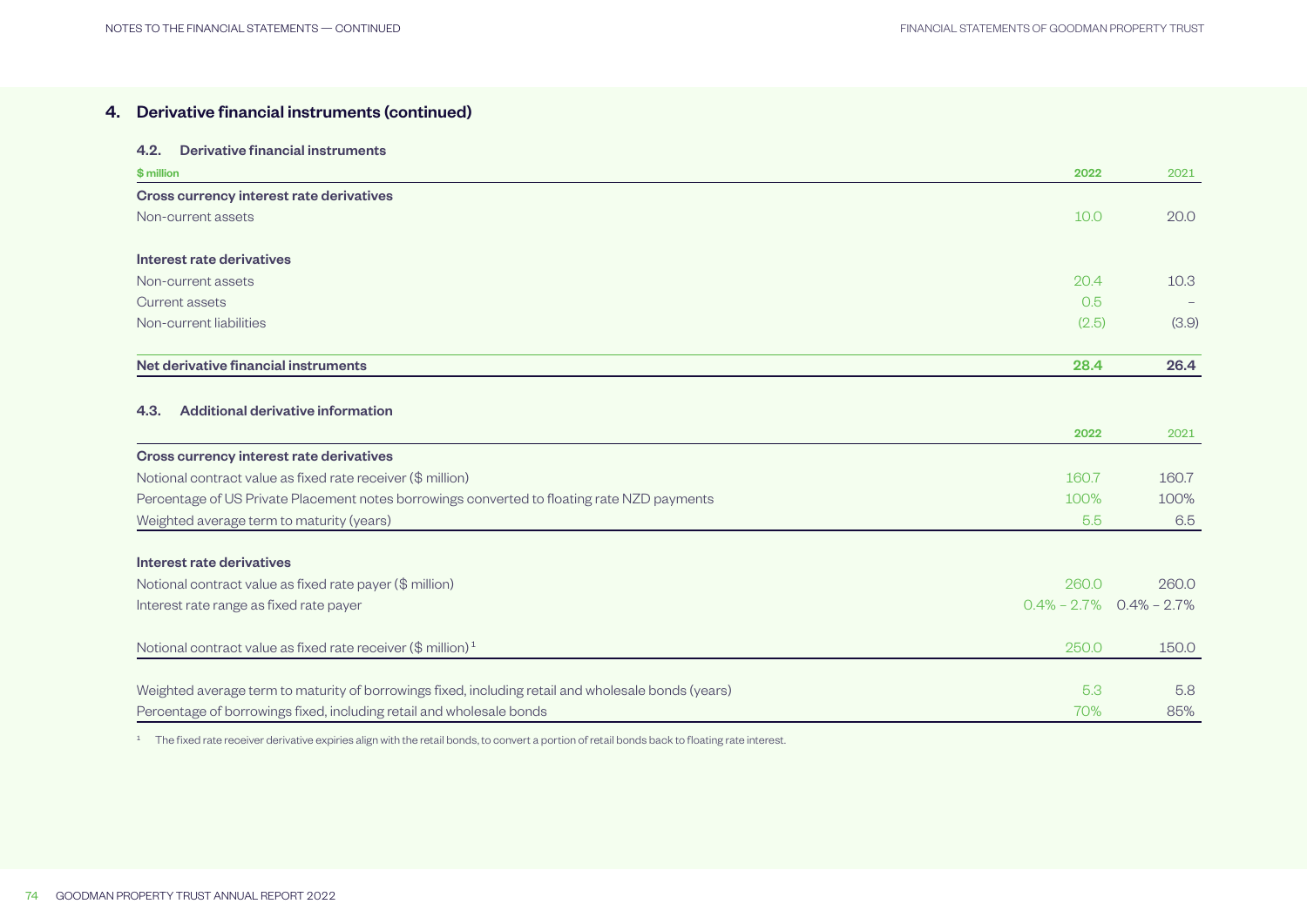## <span id="page-24-0"></span>5. Administrative expenses

Administrative expenses are incurred to manage the operational activity of GMT.

| \$ million                    | 2022  | 2021  |
|-------------------------------|-------|-------|
| <b>Valuation fees</b>         | (0.9) | (0.8) |
| Trustees fees                 | (0.5) | (0.4) |
| Auditor's fees                | (0.3) | (0.3) |
| Other costs                   | (1.5) | (1.5) |
| Total administrative expenses | (3.2) | (3.0) |

## Auditor's fees

| \$ million                               | 2022  | 2021  |
|------------------------------------------|-------|-------|
| Audit and review of financial statements | (0.3) | (0.3) |
| Other assurance related services         | -     |       |
| Total auditor's fees                     | (0.3) | (0.3) |

| Other assurance  | Fees for other assurance related services of \$17,000 comprise assurance services on the performance fee calculation, agreed upon procedures     |
|------------------|--------------------------------------------------------------------------------------------------------------------------------------------------|
| related services | on the financial covenants of the bank facilities and reporting to the supervisor of GMT Bond Issuer Limited (2021: \$10,500 comprised           |
|                  | assurance services on the performance fee calculation, agreed upon procedures on the financial covenants of the bank facilities and reporting to |
|                  | the supervisor of GMT Bond Issuer Limited).                                                                                                      |
|                  |                                                                                                                                                  |

*Other services* Fees for other services of \$6,000 comprise materiality guidance for the green bond issuance (2021: \$nil).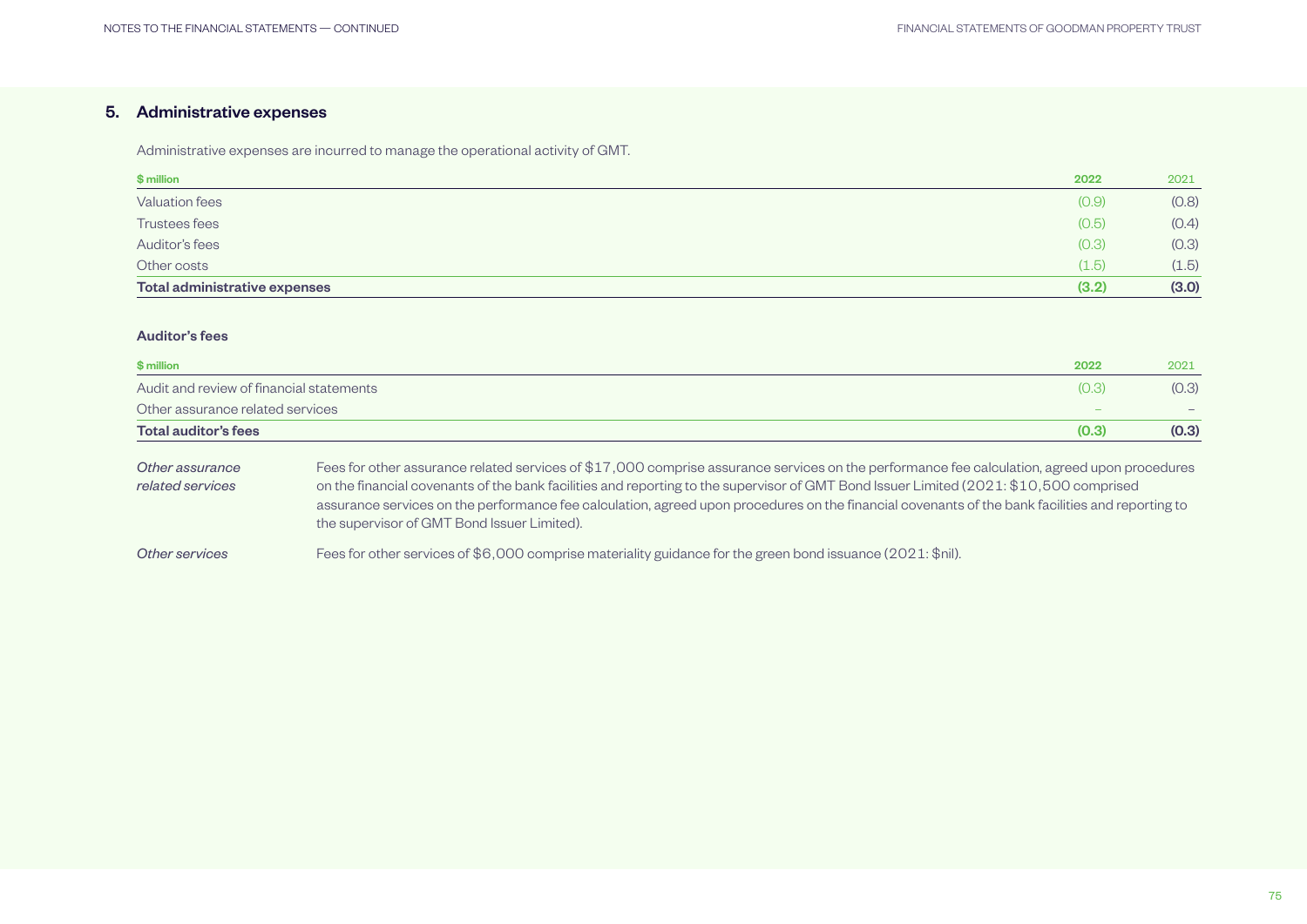## <span id="page-25-0"></span>6. Debtors and other assets

| \$ million                     | 2022             | 2021 |
|--------------------------------|------------------|------|
| <b>Current</b>                 |                  |      |
| Debtors                        | 1.3              | 1.6  |
| Prepayments                    | 0.9              | 0.7  |
| Interest receivable            | 2.9              | 1.6  |
| Other assets                   | 0.4              | 5.0  |
| Total debtors and other assets | 5.5 <sub>5</sub> | 8.9  |

## $\left(\frac{+1}{\times 1} \right)$  ACCOUNTING POLICIES

Debtors and other assets are initially recognised at fair value and subsequently measured at amortised cost. They are adjusted for expected impairment losses. Discounting is not applied to receivables where collection is expected to occur within the next twelve months.

A provision for impairment is recognised when there is objective evidence that GMT will be unable to collect amounts due. The simplified approach to providing for expected credit losses prescribed by NZ IFRS 9 has been applied, permitting the use of a lifetime expected loss provision for all trade receivables. The amount provided is the difference between the carrying amount and expected recoverable amount.

### 7. Creditors and other liabilities

| \$ million                            | 2022 | 2021 |
|---------------------------------------|------|------|
| <b>Current</b>                        |      |      |
| Creditors                             | 1.8  | 0.7  |
| Interest payable                      | 7.2  | 4.6  |
| Related party payables                | 3.8  | 0.4  |
| Accrued capital expenditure           | 12.1 | 9.1  |
| Other liabilities                     | 7.9  | 10.6 |
| Total creditors and other liabilities | 32.8 | 25.4 |

## $\left(\frac{4}{\times 1} \right)$  ACCOUNTING POLICIES

Creditors and other liabilities are initially recognised at fair value and subsequently measured at amortised cost. All payments are expected to be made within the next twelve months.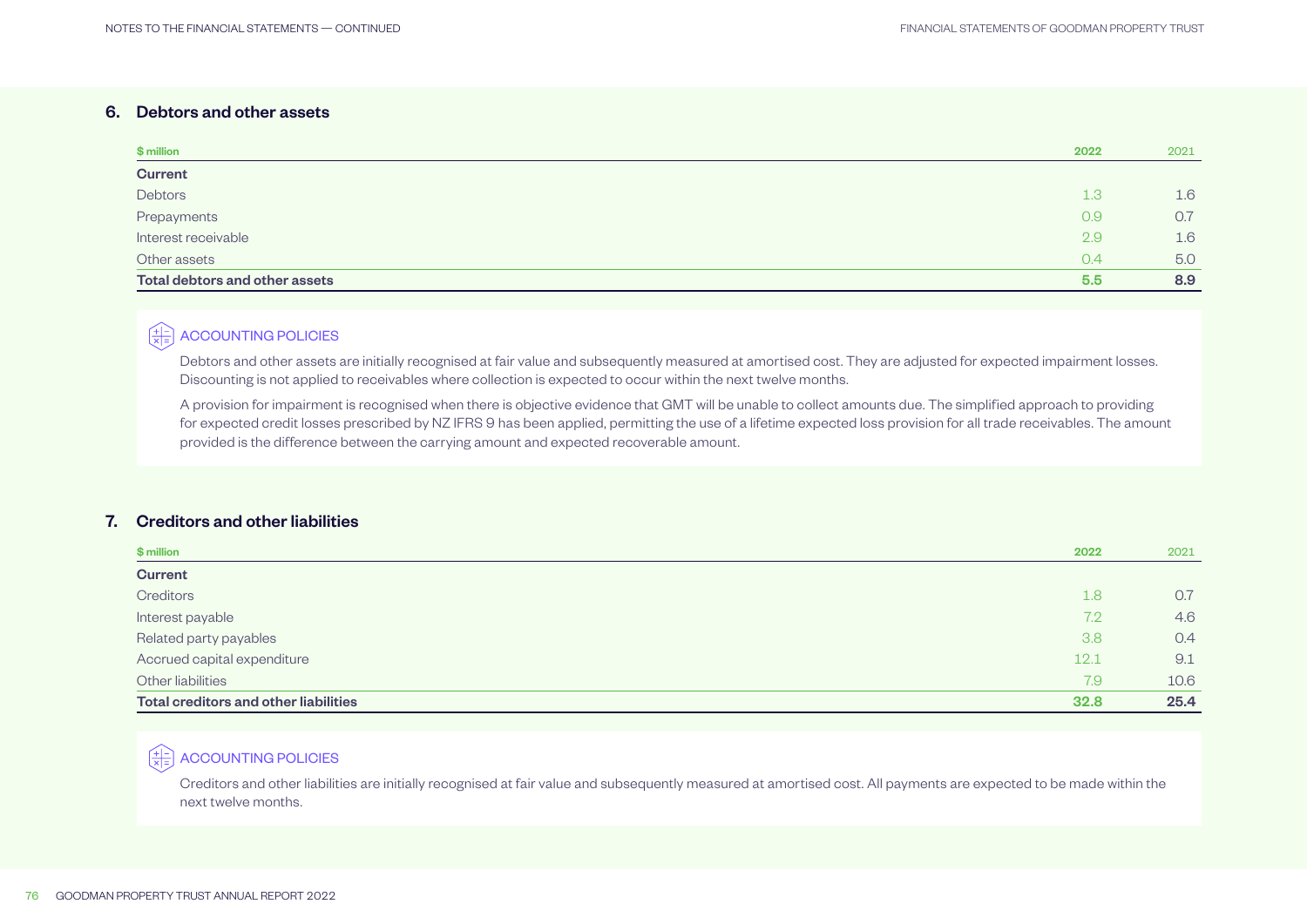## <span id="page-26-0"></span>8. Tax

| 8.1.<br><b>Tax expense</b>                                        |         |               |
|-------------------------------------------------------------------|---------|---------------|
| \$ million                                                        | 2022    | 2021          |
| Profit before tax                                                 | 763.8   | 648.9         |
| <b>Tax at 28%</b>                                                 | (213.9) | (181.7)       |
| Depreciation of investment property                               | 9.6     | 9.2           |
| Movement in fair value of investment property                     | 184.9   | 156.8         |
|                                                                   |         |               |
| Deductible net expenditure for investment property                | 4.0     | $2.2^{\circ}$ |
| Derivative financial instruments                                  | 0.4     | (3.2)         |
| Performance fee                                                   | (4.4)   | (3.8)         |
| Other                                                             | 0.4     | 1.0           |
| <b>Current tax on operating earnings</b>                          | (19.0)  | (19.5)        |
| Settlement of derivative financial instruments                    |         | 2.0           |
| Performance fee                                                   | 4.4     | 3.8           |
| <b>Current tax on non-operating earnings</b>                      | 4.4     | 5.8           |
| <b>Current tax</b>                                                | (14.6)  | (13.7)        |
| Depreciation of investment property                               | (9.6)   | (9.2)         |
| Reduction of liability in respect of depreciation recovery income | 9.0     | 5.8           |
| Deferred expenses                                                 | (0.5)   | (0.4)         |
| Derivative financial instruments                                  | 0.5     | 0.3           |
| <b>Deferred tax</b>                                               | (0.6)   | (3.5)         |
| <b>Total tax</b>                                                  | (15.2)  | (17.2)        |

Current tax on operating earnings is a non-GAAP measure included to provide an assessment of current tax for GMT's principal operating activities. This non-GAAP financial measure may not be consistent with its calculation by other similar entities.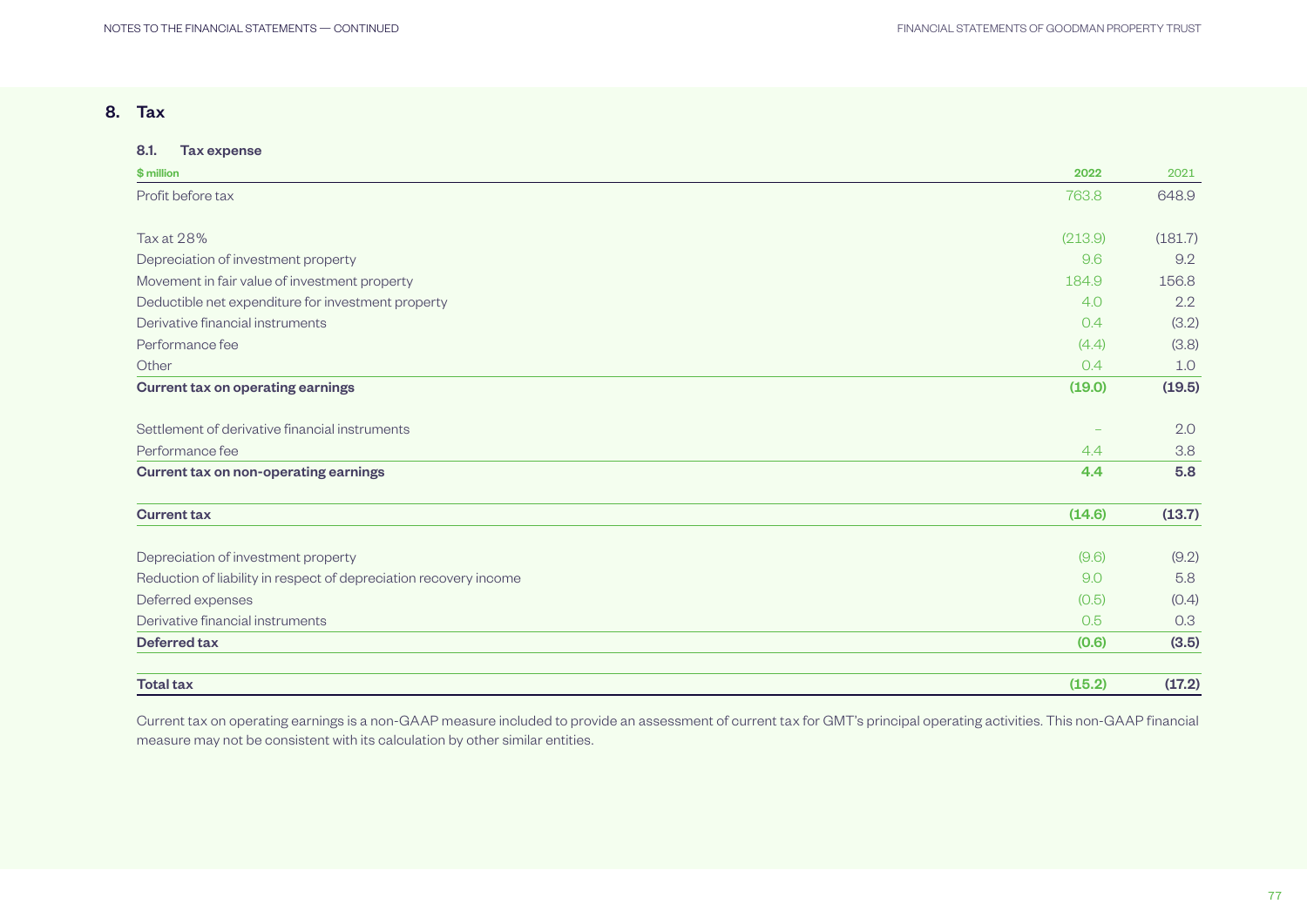## 8. Tax (continued)

#### 8.1. Tax expense (continued)

## ACCOUNTING POLICIES

Tax expense for the year comprises current and deferred tax recognised in Profit or Loss.

Current tax is the expected tax payable on the taxable income for the year, using tax rates enacted or substantively enacted at balance date, and includes any adjustment to tax payable in respect of previous years.

Deferred tax is provided in full using the liability method, providing for temporary differences between the carrying amounts of assets and liabilities for financial reporting purposes and their tax bases. Deferred tax is not accounted for if it arises from the initial recognition of assets or liabilities in a transaction, other than a business combination, that affects neither accounting nor taxable profit or loss and differences relating to investments in subsidiaries to the extent that they will probably not reverse in the foreseeable future.

#### 8.2. Deferred tax

| \$ million                                       | 2022   | 2021   |
|--------------------------------------------------|--------|--------|
| <b>Deferred tax liabilities</b>                  |        |        |
| Investment properties - depreciation recoverable | (22.1) | (21.5) |
| Investment properties - deferred expenses        | (9.9)  | (9.4)  |
| Derivative financial instruments                 | (3.8)  | (4.3)  |
| Borrowings issue costs                           | (0.2)  | (0.2)  |
| <b>Total deferred tax liabilities</b>            | (36.0) | (35.4) |

#### $\bigcirc$ KEY JUDGEMENT

The amount of deferred tax provided is based on the expected manner of realisation or settlement of the carrying amount of assets and liabilities, using tax rates enacted or substantively enacted at the balance date.

A deferred tax asset is recognised only to the extent that it is probable that future taxable profits will be available against which the asset can be utilised. Deferred tax assets are reduced to the extent that it is no longer probable that the related tax benefit will be realised.

For deferred tax liabilities potentially arising on investment property measured at fair value, there is a rebuttable presumption that the carrying amount of the investment property asset will be recovered through sale. In estimating this deferred tax liability, the Group has made reference to the Manager's experience of tax depreciation recovered when properties of a similar nature have been sold.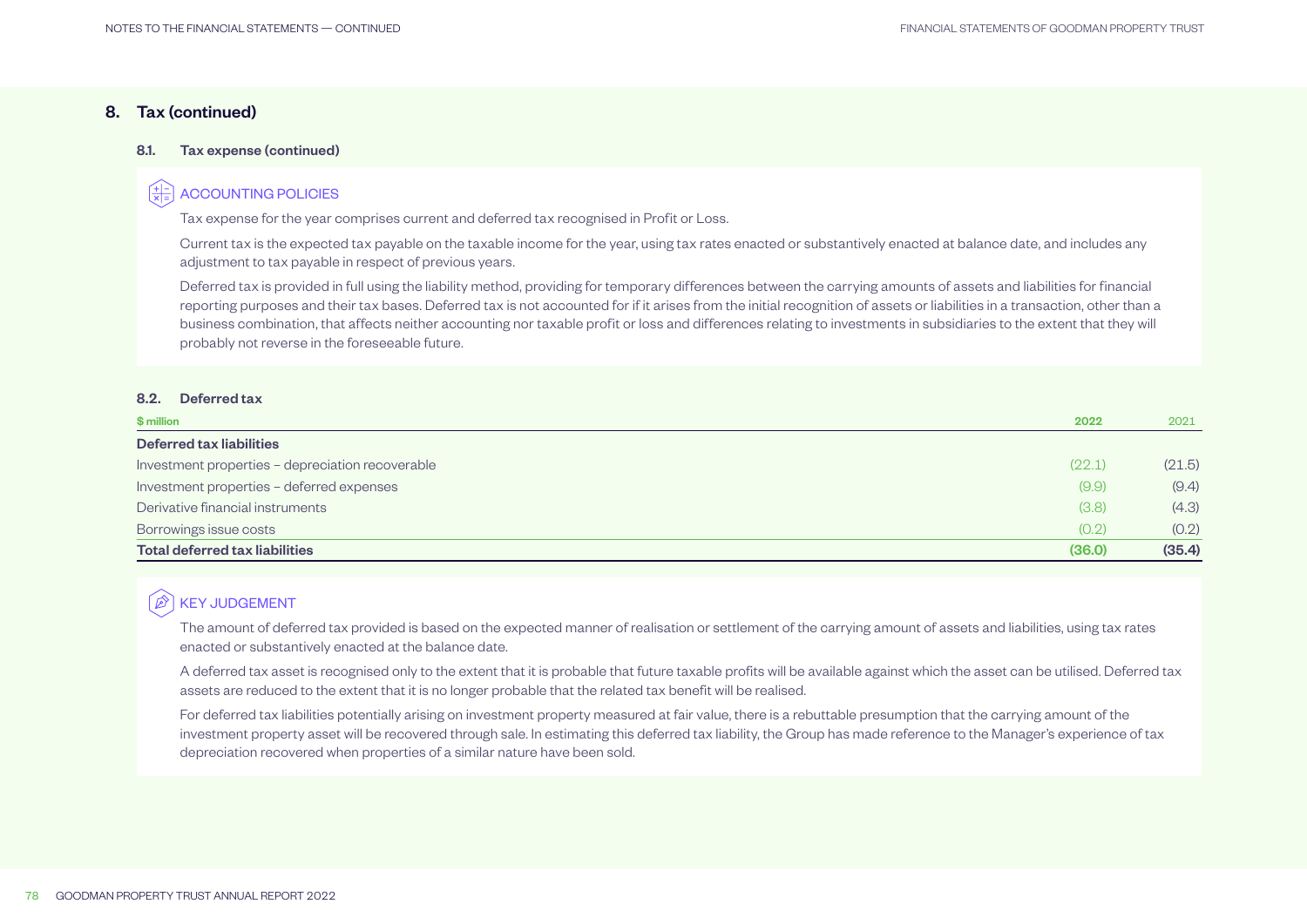## <span id="page-28-0"></span>9. Related party disclosures

As a Unit Trust, GMT does not have any employees. Consequently, services that the Group requires are provided under arrangements governed by GMT's Trust Deed or by contractual arrangements. The Trust has related party relationships with the following parties.

| <b>Entity</b>                            |              | Nature of relationship                                                                    |
|------------------------------------------|--------------|-------------------------------------------------------------------------------------------|
| Goodman (NZ) Limited                     | <b>GNZ</b>   | Manager of the Trust                                                                      |
| Goodman Property Services (NZ) Limited   | <b>GPSNZ</b> | Provider of property management, development management and related services to the Trust |
| Goodman Investment Holdings (NZ) Limited | <b>GIH</b>   | Unitholder in GMT                                                                         |
| Goodman Limited                          | GL           | Parent entity of GNZ, GPSNZ & GIH                                                         |
| Goodman Industrial Trust                 | GIT          | Property co-owner with GMT                                                                |

## 9.1. Transactions with related parties

|                                                         |                      | <b>Recorded</b> |        | <b>Capitalised</b>       |                                 | <b>Outstanding</b> |        |
|---------------------------------------------------------|----------------------|-----------------|--------|--------------------------|---------------------------------|--------------------|--------|
| \$ million                                              | <b>Related party</b> | 2022            | 2021   | 2022                     | 2021                            | 2022               | 2021   |
| Manager's base fee                                      | <b>GNZ</b>           | (17.0)          | (13.4) | 1.1                      | 0.6                             | (1.6)              | (1.3)  |
| Manager's performance fee                               | <b>GNZ</b>           | (15.7)          | (13.7) |                          | $\overline{\phantom{0}}$        | (15.7)             | (13.7) |
| Property management fees <sup>(1)</sup>                 | <b>GPSNZ</b>         | (3.6)           | (3.3)  |                          | $-$                             | (0.3)              | (0.2)  |
| Leasing fees                                            | <b>GPSNZ</b>         | (2.8)           | (1.2)  | $\overline{\phantom{m}}$ | $\hspace{0.1mm}-\hspace{0.1mm}$ | (0.2)              | (0.1)  |
| Acquisition and disposal fees                           | <b>GPSNZ</b>         | (2.4)           | (0.8)  | 2.4                      | 0.8                             | (2.4)              | -      |
| Minor project fees                                      | <b>GPSNZ</b>         | (0.6)           | (0.2)  | 0.6                      | 0.2                             |                    |        |
| Development management fees                             | <b>GPSNZ</b>         | (5.9)           | (2.7)  | 5.9                      | 2.7                             | (0.7)              |        |
| <b>Total fees</b>                                       |                      | (48.0)          | (35.3) | 10.0                     | 4.3                             | (20.9)             | (15.3) |
| Reimbursement of expenses for services provided         | <b>GPSNZ</b>         | (2.0)           | (1.6)  | 0.4                      | 0.3                             | (0.2)              | (0.1)  |
| Gross lease receipts received                           | <b>GPSNZ</b>         | 0.2             | 0.2    |                          |                                 |                    |        |
| Issue of units for Manager's performance fee reinvested | GIH                  | 13.7            | 11.4   |                          |                                 |                    |        |
| Distributions paid                                      | <b>GIH</b>           | (18.2)          | (16.7) |                          |                                 |                    |        |

(1) Of the property management fees charged by GPSNZ, \$2.9 million was paid by customers and was not a cost borne by GMT (2021: \$2.6 million).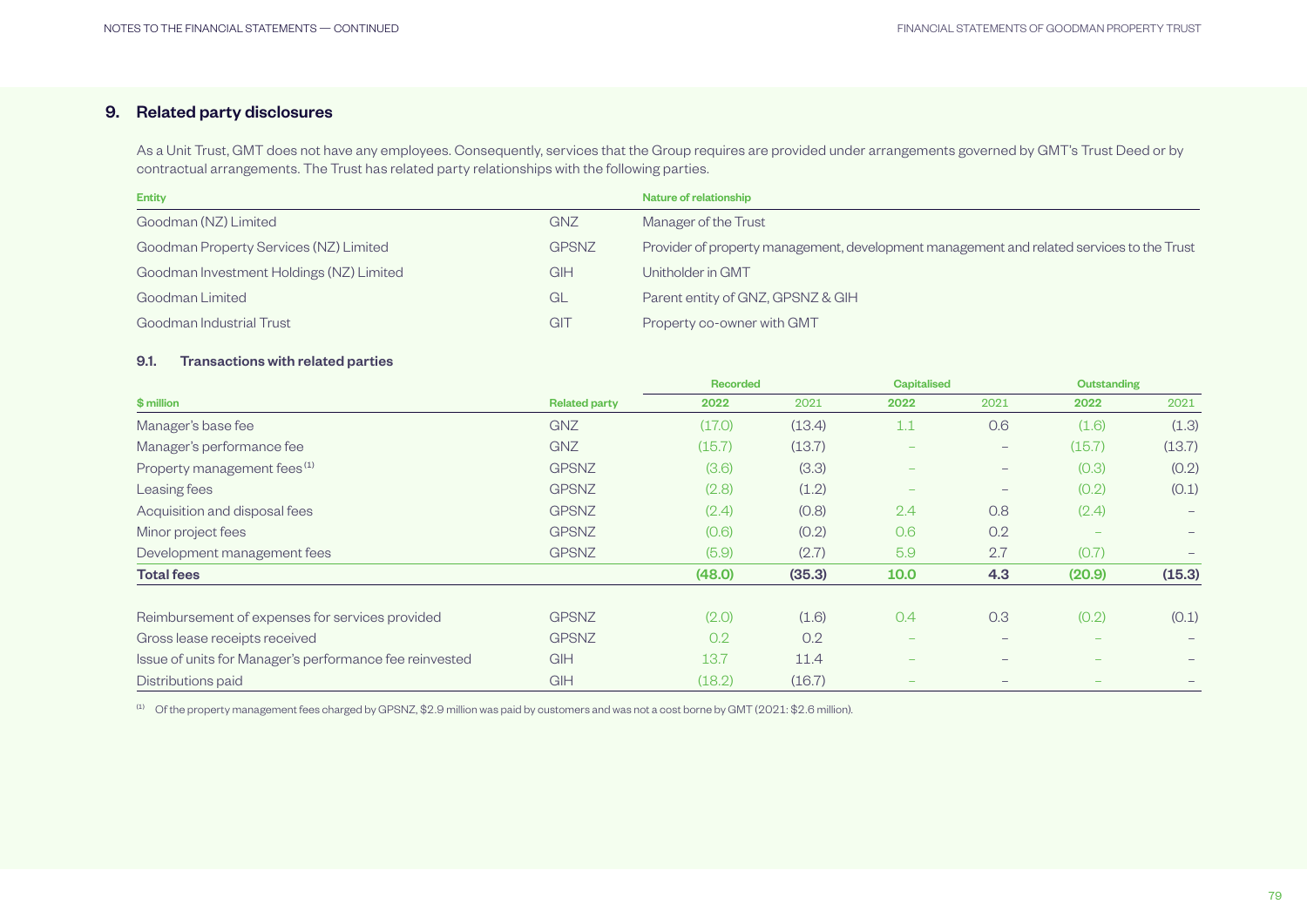## 9. Related party disclosures (continued)

#### 9.2. Other related party transactions

#### Capital transactions

Capital transactions that occur with related parties can only be approved by the independent directors of GNZ, with non-independent directors excluded from the approval process.

No properties were acquired pursuant to the Co-ownership Agreement between GMT and Goodman Industrial Trust (2021: none). This agreement was approved by unitholders at a general meeting held on 23 March 2004.

#### Key management personnel

Key management personnel are those people with the responsibility and authority for planning, directing and controlling the activities of an entity. As the Trust does not have any employees or Directors, key management personnel is considered to be the Manager. All compensation paid to the Manager is disclosed within this note.

#### Related party investment in GMT

At 31 March 2022, Goodman Group, GNZ's ultimate parent, through its subsidiary Goodman Investment Holdings (NZ) Limited, held 345,971,371 units in GMT out of a total 1,397,303,338 units on issue (31 March 2021: 297,975,387 units in GMT out of a total 1,391,227,995 units).

#### 9.3. Explanation of related party transactions

#### Manager's base fee

The Manager's base fee is calculated as 0.50% per annum of the book value of GMT's assets (other than cash, debtors and development land) up to \$500 million, plus 0.40% per annum of the book value of GMT's assets (other than cash, debtors and development land) greater than \$500 million.

#### Manager's performance fee

The Manager is entitled to be paid a performance fee equal to 10% of GMT's performance above a target return (which is calculated annually on 31 March) and is capped at 5% of annual out performance (except in a period in which GNZ ceases to hold office, or GMT terminates). The target return is equal to the annual return of a gross accumulation index created from NZX listed property entities having a principal focus on investment in real property, excluding GMT, with the index being compiled by a suitably qualified and experienced person.

Any performance below the target return is carried forward indefinitely to future periods. GMT will not earn a performance fee on any performance in excess of the target return plus 5% per annum. Any performance over that cap will be carried forward indefinitely to future periods (except in a period in which GNZ ceases to hold office, or GMT terminates). No performance fee is payable for any year where GMT's performance is less than 0%, however, any under or over performance is carried forward indefinitely to future periods.

The Manager is required to use performance fee proceeds to reinvest in GMT units in accordance with the terms of the Trust Deed, provided that the Independent Directors of GNZ consider it in the best interests of GMT unitholders for the Manager to do so. The issue price for these units is equal to the higher of market price and the net asset value per unit.

At 31 March 2022, a performance fee of \$15.7 million is payable (2021: \$13.7 million), with a \$9.0 million carry forward to include in the calculation for future periods (2021: \$nil carry forward).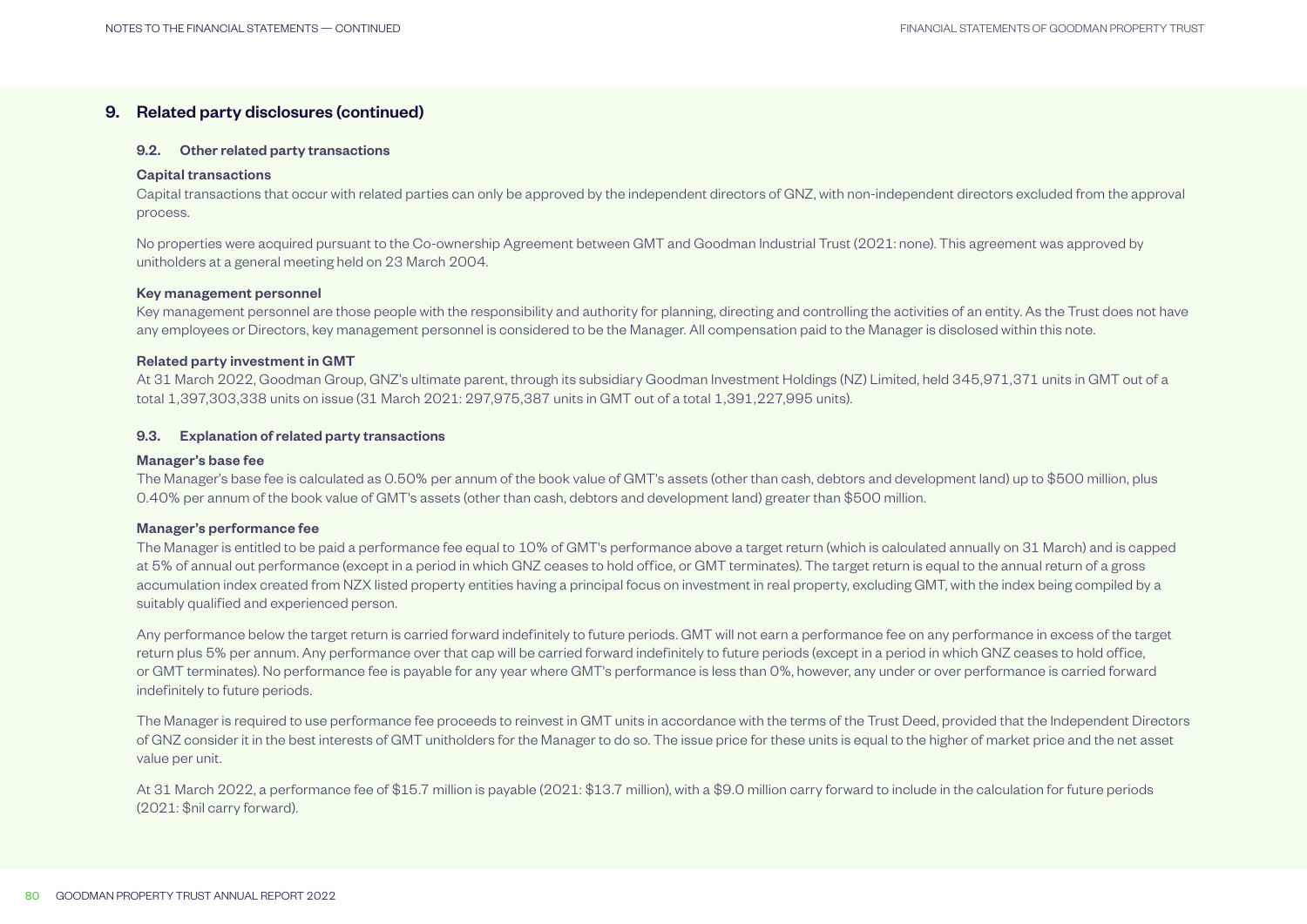## 9. Related party disclosures (continued)

#### 9.3. Explanation of related party transactions (continued)

#### Property management fees

Property management fees are paid to GPSNZ for day to day management of properties.

#### Leasing fees

Leasing fees are paid to GPSNZ for executing leasing transactions.

#### Acquisition and disposal fees

Acquisition and disposal fees are paid to GPSNZ for executing sale and purchase agreements.

#### Minor project fees

Minor project fees are paid for services provided to manage capital expenditure projects for stabilised properties.

#### Development management fees

Development management fees are paid for services provided to manage capital expenditure projects for developments.

#### Reimbursement of expenses for services provided

Certain services are provided by GPSNZ instead of using external providers, with these amounts reimbursed on a cost recovery basis.

#### Gross lease receipts

Rent received by GMT for the office leased by GPSNZ at Highbrook Business Park.

#### 9.4. Additional Trust information

(a) Termination of Goodman Property Trust

GMT terminates on the earlier of:

- i. The date appointed by GNZ, giving not less than three months' written notice to the unitholders and the Trustee; or
- ii. If the units are quoted, the office of trustee becomes vacant, and a new trustee is not appointed within two months of the vacancy occurring; or
- iii. The date on which GMT is terminated under the Trust Deed or by operation of law.

#### 9.5. Related party capital commitments

| \$ million                                               | <b>Related party</b> | 2022 | 2021 |
|----------------------------------------------------------|----------------------|------|------|
| Development management fees for developments in progress | <b>GPSNZ</b>         |      |      |
| Total related party capital commitments                  |                      | 10.6 | 5.2  |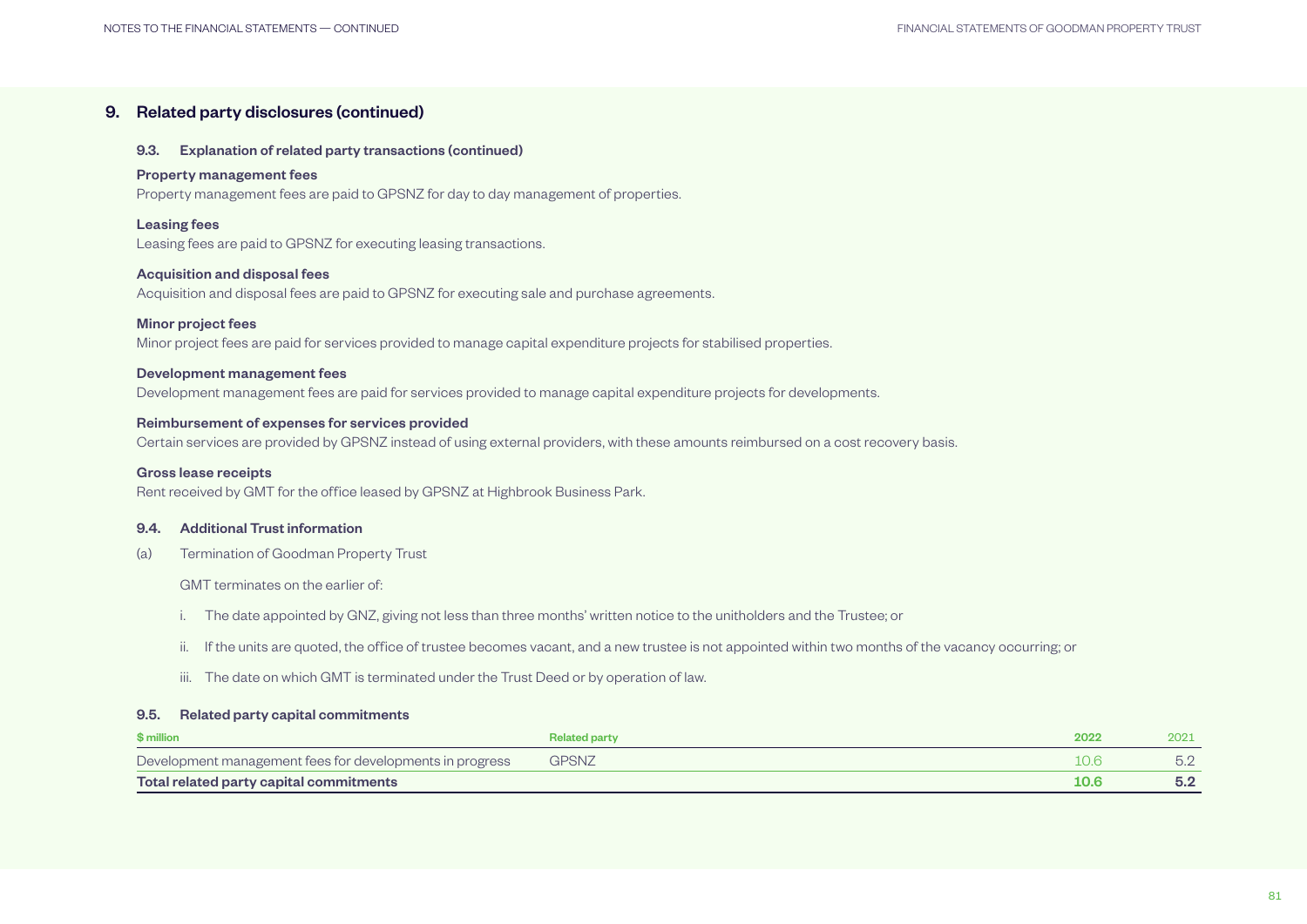## <span id="page-31-0"></span>10. Commitments and contingencies

#### 10.1. Non-related party capital commitments

These commitments are amounts payable for contractually agreed services for capital expenditure. For related party capital commitments refer to note 9.5.

| \$ million                                  | 2022  | 2021 |
|---------------------------------------------|-------|------|
| Completion of developments                  | 215.8 | 84.9 |
| Acquisitions                                | 58.4  |      |
| Total non-related party capital commitments | 274.2 | 84.9 |

## 10.2. Contingent liabilities

GMT has no material contingent liabilities (2021: none).

## 11. Reconciliation of profit after tax to net cash flows from operating activities

| \$ million                                                                        | 2022    | 2021    |
|-----------------------------------------------------------------------------------|---------|---------|
| Profit after tax                                                                  | 748.6   | 631.7   |
| Non-cash items:                                                                   |         |         |
| Movement in fair value of investment property                                     | (660.4) | (560.0) |
| Deferred lease incentives and leasing costs                                       | 0.8     | 0.8     |
| Fixed rental income adjustments                                                   | (0.3)   | (1.7)   |
| Issue costs and subsequent amortisation for non-bank borrowings                   | (0.2)   | 0.2     |
| Movement in fair value of derivative financial instruments                        | (0.8)   | 12.3    |
| Manager's performance fee expected to be reinvested in units                      | 2.0     | 2.3     |
| Deferred tax                                                                      | 0.6     | 3.5     |
| Net cash flows from operating activities before changes in assets and liabilities | 90.3    | 89.1    |
| Movements in working capital from:                                                |         |         |
| Debtors and other assets                                                          | (1.0)   | (0.6)   |
| Creditors and other liabilities                                                   | 1.0     | 1.7     |
| Current tax payable                                                               | 0.5     | (0.4)   |
| <b>Movements in working capital</b>                                               | 0.5     | 0.7     |
| Net cash flows from operating activities                                          | 90.8    | 89.8    |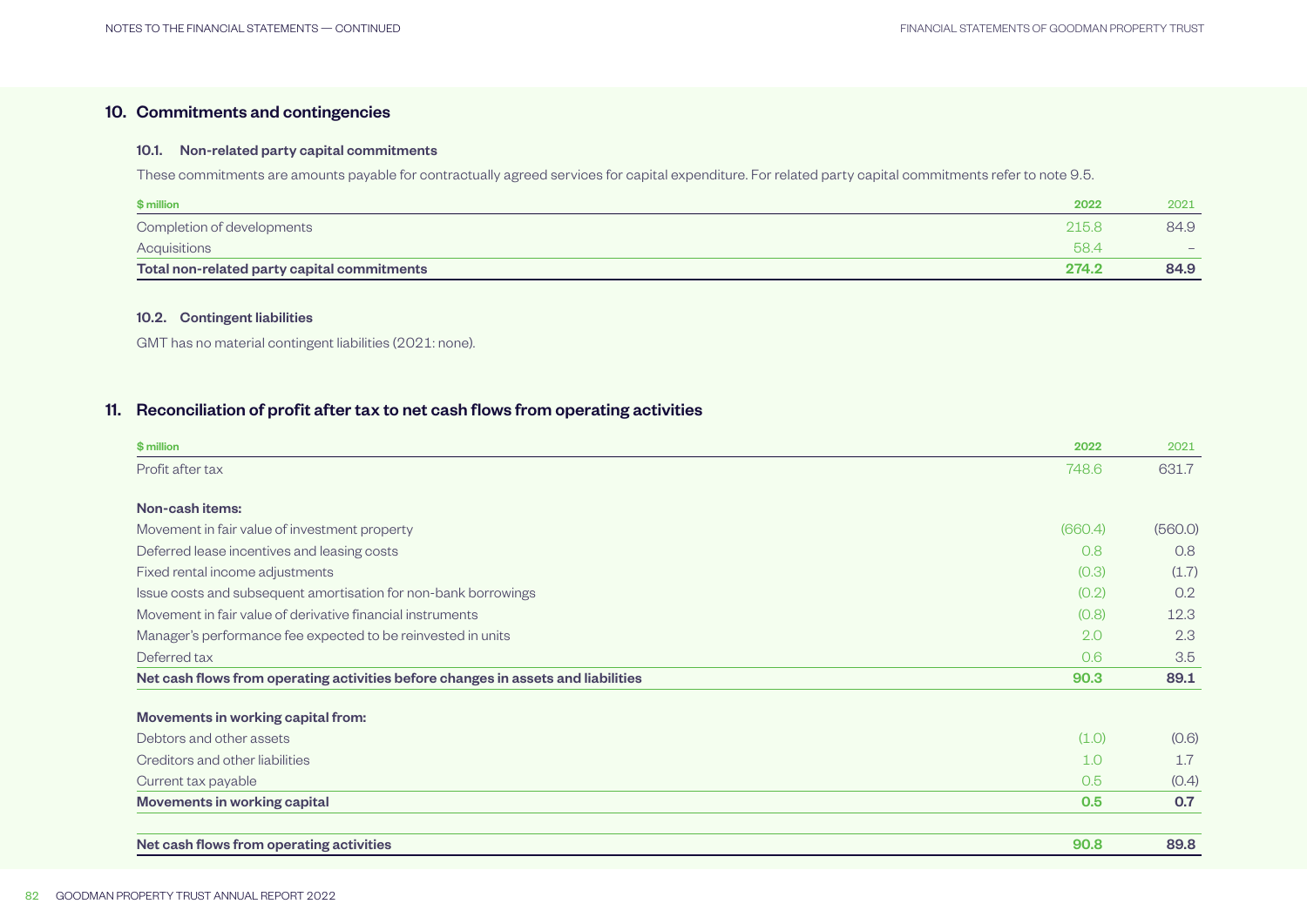## <span id="page-32-0"></span>12. Financial risk management

In addition to business risk associated with the Group's principal activity of investing in real estate in New Zealand, the Group is also exposed to financial risk for the financial instruments that it holds. Financial risk can be classified in the following categories; interest rate risk, credit risk, liquidity risk and capital management risk.

#### 12.1. Financial instruments

The following items in the Balance Sheet are classified as financial instruments: cash, debtors and other assets, derivative financial instruments, creditors and other liabilities, lease liabilities and borrowings. All items are recorded at amortised cost with the exception of derivative financial instruments, which are recorded at fair value through Profit or Loss.

## ACCOUNTING POLICIES

Financial instruments are classified dependent on the purpose for which the financial instrument was acquired or assumed. Management determines the classification of its financial instruments at initial recognition between two categories:

| Amortised cost     | Instruments recorded at amortised cost are those with fixed or determined receipts / payments that are recorded at their expected value<br>at balance date. |
|--------------------|-------------------------------------------------------------------------------------------------------------------------------------------------------------|
| Fair value through | Instruments recorded at fair value through Profit or Loss have their fair value measured via active market inputs, or by using valuation                    |
| Profit or Loss     | techniques if no active market exists.                                                                                                                      |

#### 12.2. Interest rate risk

The Group's interest rate risk arises from borrowings. The Group manages its interest rate risk in accordance with its Financial Risk Management policy. The principal objective of the Group's interest rate risk management process is to mitigate negative interest rate volatility adversely affecting financial performance.

The Group manages its interest rate risk by using floating-to-fixed interest rate swaps and interest rate caps. Interest rate swaps have the economic effect of converting borrowings from floating rates to fixed rates. Generally, the Group raises long-term borrowings at floating rates and swaps them into fixed rates that are lower than those available if the Group borrowed directly at fixed rates. Under the interest rate swaps, the Group agrees with other parties to exchange, at specified intervals (primarily quarterly), the difference between fixed contract rates and floating-rate interest amounts calculated by reference to the agreed notional amounts. Where the Group raises long-term borrowings at fixed rates, it may enter into fixed-to-floating interest rate swaps to enable the cash flow interest rate risk to be managed in conjunction with its floating rate borrowings.

The table below considers the direct impact to interest costs of a 1% change to interest rates.

| \$ million                                                        | 2022 | 2021 |
|-------------------------------------------------------------------|------|------|
| Impact to net profit after tax of a 1% increase in interest rates |      |      |
| Impact to net profit after tax of a 1% decrease in interest rates |      |      |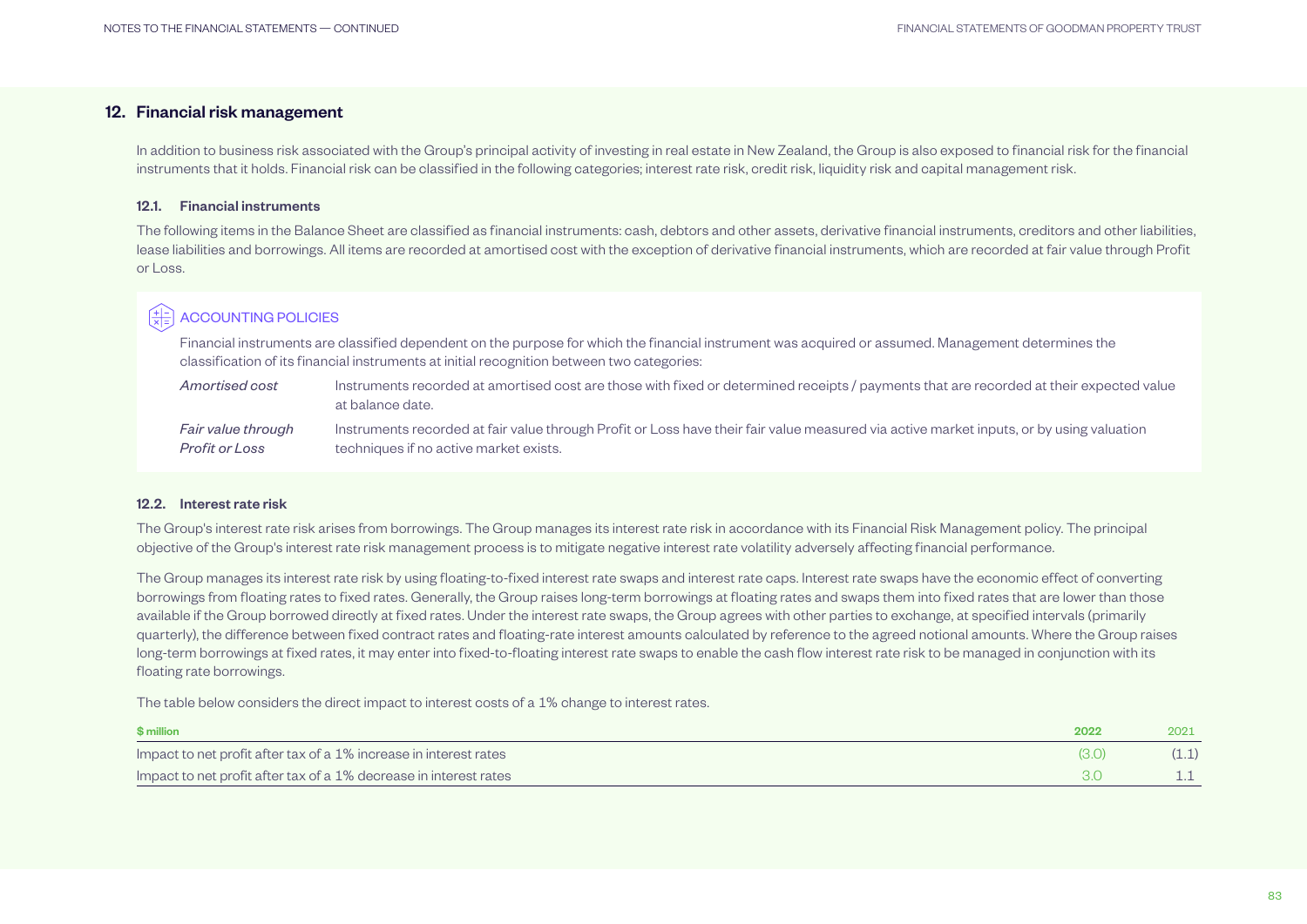## 12. Financial risk management (continued)

#### 12.3. Credit risk

Credit risk arises from cash, derivative financial instruments and credit exposures to customers. For banks and financial institutions, only independently credit rated parties are accepted, and when derivative contracts are entered into their credit risk is assessed. For customers, the Group assesses the credit quality of the customer, considering its financial position, past experience and any other relevant factors. The overall credit risk is managed with a credit policy that monitors exposures and ensures that the Group does not bear unacceptable concentrations of credit risk.

The Group's maximum exposure to credit risk is best represented by the total of its debtors, derivative financial instrument assets and cash as shown in the Balance Sheet. To mitigate credit risk the Group holds security deposits, bank guarantees, parent company guarantees or personal guarantees as deemed appropriate.

#### 12.4. Liquidity risk

Liquidity risk is the risk that the Group will encounter difficulty in meeting obligations from its financial liabilities. The Group's approach to management of liquidity risk is to ensure that it will always have sufficient liquidity to meet its liabilities when due, under both normal and stressed conditions, without incurring unacceptable losses or risking damage to the Group's reputation. The Group manages this risk through active monitoring of the Group's liquidity position and availability of borrowings from committed facilities.

The following table outlines the Group's financial liabilities by their relevant contractual maturity date. Values are the contractual undiscounted cash flows and include both principal and interest where applicable.

| \$ million                       | Year 1 | Year 2                   | Year <sub>3</sub>        | Year 4                   | Year 5                   | Year <sub>6</sub><br>and later | <b>Total</b><br>cash flows | Carrying<br>value |
|----------------------------------|--------|--------------------------|--------------------------|--------------------------|--------------------------|--------------------------------|----------------------------|-------------------|
| 2022                             |        |                          |                          |                          |                          |                                |                            |                   |
| <b>Borrowings</b>                | 129.1  | 125.6                    | 120.1                    | 74.7                     | 163.5                    | 530.9                          | 1,143.9                    | 1,007.7           |
| Derivative financial instruments | 0.8    | 0.8                      | 0.8                      | 0.8                      | 0.5                      | 0.6                            | 4.3                        | $2.5^{\circ}$     |
| Lease liabilities                | 3.5    | 3.5                      | 3.2                      | 1.9                      | 1.0                      | 0.9                            | 14.0                       | 66.0              |
| Creditors and other liabilities  | 32.8   | $\overline{\phantom{a}}$ | $\overline{\phantom{a}}$ | $\overline{\phantom{a}}$ | $\overline{\phantom{a}}$ | $\overline{\phantom{a}}$       | 32.8                       | 32.8              |
| <b>Total</b>                     | 166.2  | 129.9                    | 124.1                    | 77.4                     | 165.0                    | 532.4                          | 1,195.0                    | 1,109.0           |
| 2021                             |        |                          |                          |                          |                          |                                |                            |                   |
| <b>Borrowings</b>                | 22.4   | 179.1                    | 114.3                    | 108.8                    | 63.8                     | 331.5                          | 819.9                      | 721.7             |
| Derivative financial instruments | 2.1    | 2.1                      | 2.1                      | 2.0                      | 1.5                      | 2.1                            | 11.9                       | 3.9               |
| Lease liabilities                | 3.4    | 3.4                      | 3.4                      | 3.1                      | 1.8                      | 1.8                            | 16.9                       | 65.5              |
| Creditors and other liabilities  | 25.4   | $\qquad \qquad -$        | $\overline{\phantom{0}}$ | $\qquad \qquad -$        | $\qquad \qquad -$        | $-$                            | 25.4                       | 25.4              |
| <b>Total</b>                     | 53.3   | 184.6                    | 119.8                    | 113.9                    | 67.1                     | 335.4                          | 874.1                      | 816.5             |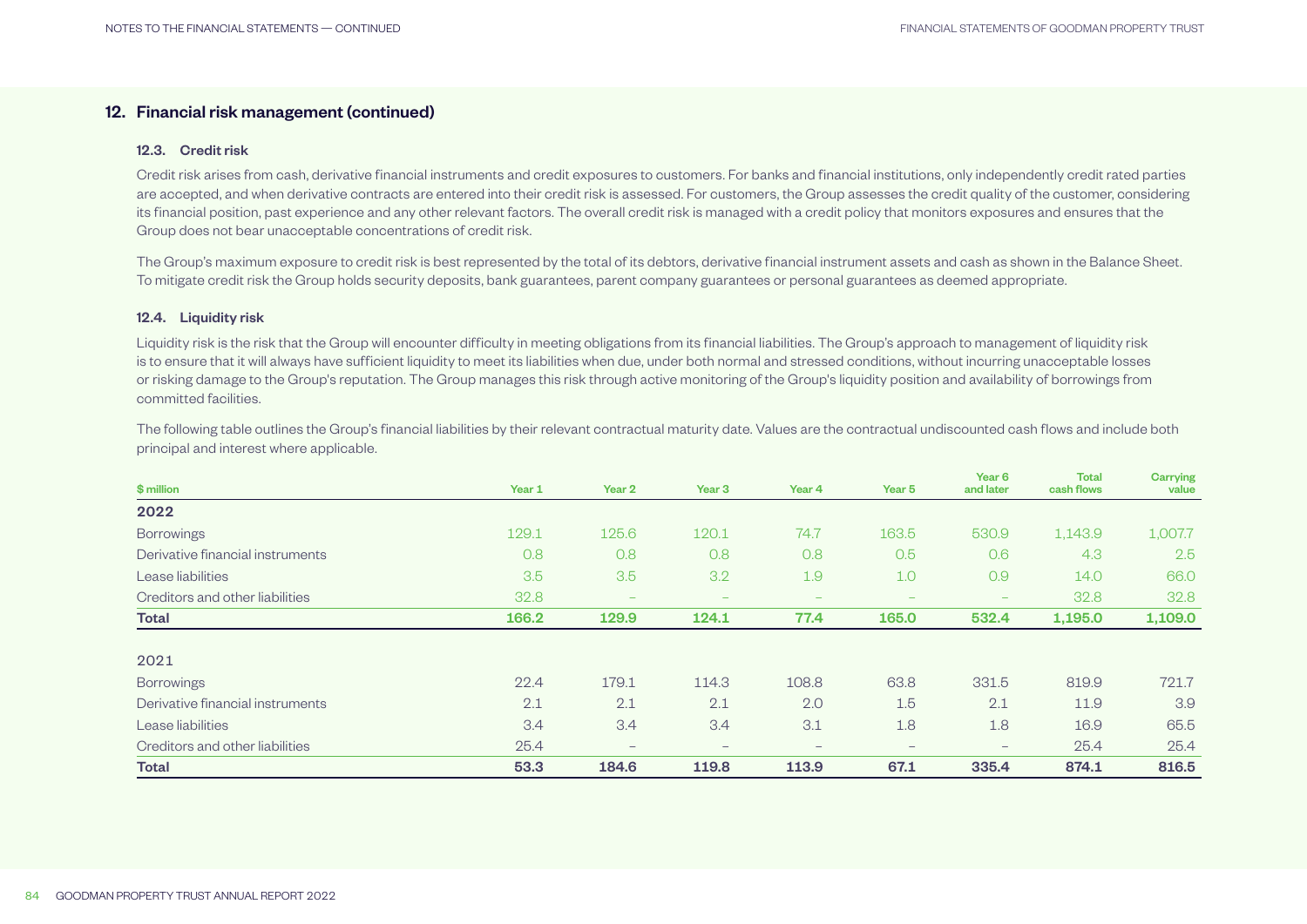## <span id="page-34-0"></span>12. Financial risk management (continued)

#### 12.5. Capital management risk

The Group's policy is to maintain a strong capital base to maintain investor, creditor and market confidence, while maximising the return to investors through optimising the mix of debt and equity. The Group meets its objectives for managing capital through its investment decisions on the acquisition, development and disposal of assets, its distribution policy and raising new equity. The Group's policies in respect of capital management are reviewed regularly by the Board of Directors of the Manager.

The Group's capital structure includes bank debt, retail bonds, wholesale bonds, US Private Placement notes and unitholders' equity. GMT's Trust Deed requires the Group's ratio of borrowings to the aggregate value of its property assets to be less than 50%. The Group complied with this requirement during this year and the prior year.

The Group has issued retail bonds, wholesale bonds and US Private Placement notes, the terms of which require that the total borrowings of GMT and its subsidiaries do not exceed 50% of the value of the property portfolio on which these borrowings are secured. The Group complied with this requirement during this year and the prior year.

#### 12.6. Fair value of financial instruments

Except for the retail bonds, wholesale bonds and US Private Placement notes; the carrying values of all balance sheet financial instruments approximate their estimated fair value. The fair values of retail bonds, wholesale bonds and US Private Placement notes are as follows:

| \$ million                 | Fair value hierarchy | 2022      | 2021      |
|----------------------------|----------------------|-----------|-----------|
| Retail bonds               | Level 1              | 302.4     | 320.1     |
| Wholesale bonds            | Level 2              | 354.2     | 179.8     |
| US Private Placement notes | Level 2              | US\$114.8 | US\$120.5 |

The Group classifies its fair value measurements using a fair value hierarchy that reflects the significance of the inputs used in making the measurements. The fair value hierarchy has the following levels:

Level 1: Quoted prices (unadjusted) in active markets for identical assets or liabilities.

Level 2: Inputs other than quoted prices included within Level 1 that are observable for the asset or liability, either directly (i.e. as prices) or indirectly (i.e. derived from prices).

Level 3: Inputs for the asset or liability that are not based on observable market data (i.e. unobservable inputs).

The fair value of financial instruments classified as Level 2, being wholesale bonds and US Private Placement notes, is measured using a present value calculation of the future cashflows using the relevant term swap rate as the discount factor.

The level in the fair value hierarchy within which the fair value measurement is categorised is determined on the basis of the lowest input to the fair value measurement. If a fair value measurement uses observable inputs that require significant adjustment based on unobservable inputs, the measurement is a Level 3 measurement.

The Group's policy is to recognise transfers into and transfers out of fair value hierarchy levels at the date of the event or change in circumstance that caused the transfer.

## 13. Operating segments

The Trust's activities are reported to the Board as a single operating segment; therefore, these financial statements are presented in a consistent manner to that reporting.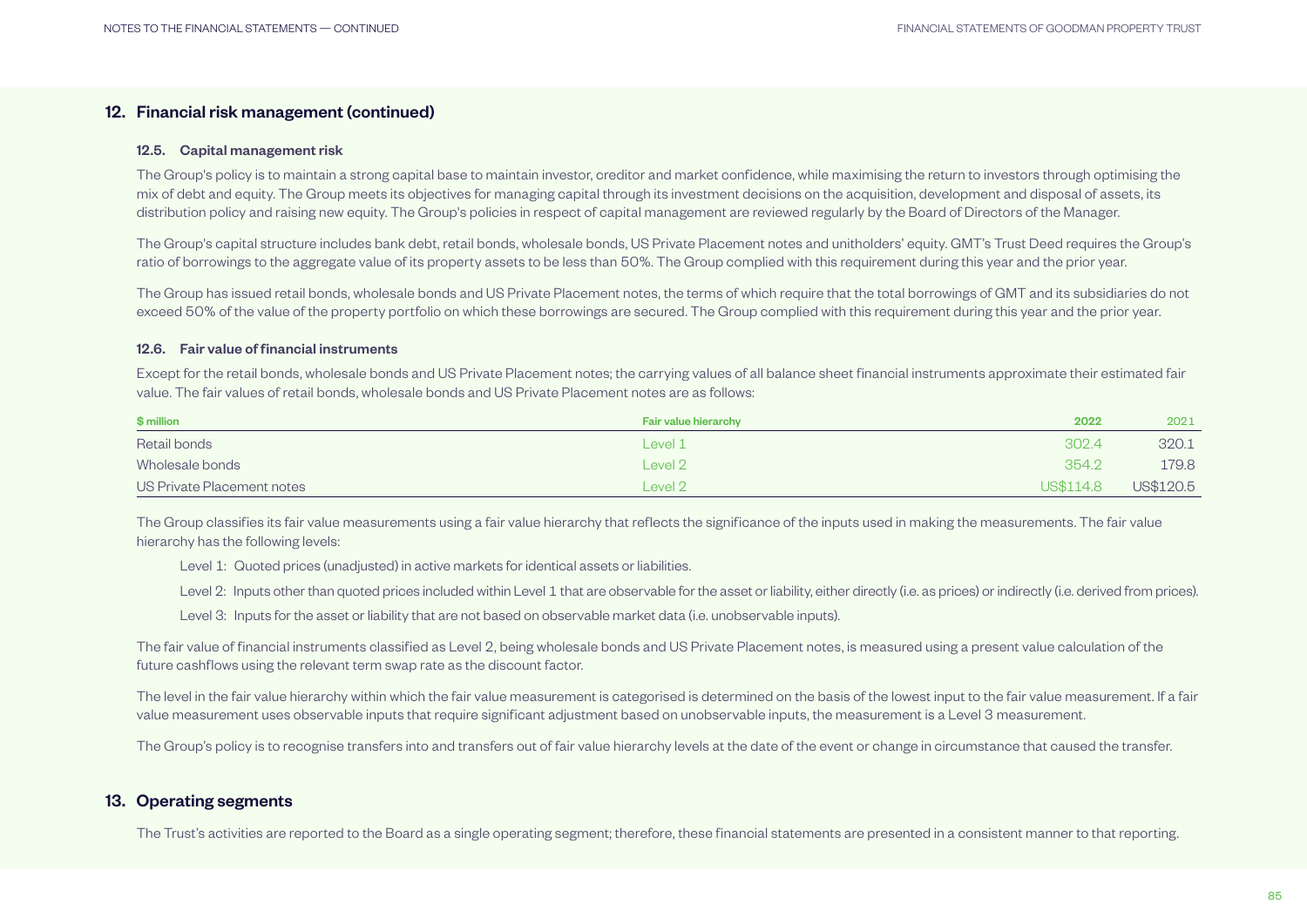# <span id="page-35-0"></span>INDEPENDENT AUDITOR'S REPORT

To the unitholders of Goodman Property Trust

![](_page_35_Picture_3.jpeg)

### In our opinion, the accompanying financial statements of Goodman Property Trust (the Trust), including its subsidiaries (the Group), present fairly, in all material respects, the financial position of the Group as at 31 March 2022, its financial performance and its cash flows for the year then ended in accordance with New Zealand Equivalents to International Financial Reporting Standards (NZ IFRS) and International Financial Reporting Standards (IFRS).

#### What we have audited

OUR OPINION

The Group's financial statements comprise:

- + the balance sheet as at 31 March 2022;
- + the statement of profit or loss for the year then ended;
- + the statement of changes in equity for the year then ended;
- + the statement of cash flows for the year then ended; and
- + the notes to the financial statements, which include significant accounting policies and other explanatory information.

## BASIS FOR OPINION

We conducted our audit in accordance with International Standards on Auditing (New Zealand) (ISAs (NZ)) and International Standards on Auditing (ISAs). Our responsibilities under those standards are further described in the *Auditor's responsibilities for the audit of the financial statements* section of our report.

We believe that the audit evidence we have obtained is sufficient and appropriate to provide a basis for our opinion.

#### Independence

We are independent of the Group in accordance with Professional and Ethical Standard 1 *International Code of Ethics for Assurance Practitioners (including International Independence Standards) (New Zealand)* (PES 1) issued by the New Zealand Auditing and Assurance Standards Board and the I*nternational Code of Ethics for Professional Accountants (including International Independence Standards)* issued by the International Ethics Standards Board for Accountants (IESBA Code), and we have fulfilled our other ethical responsibilities in accordance with these requirements.

Our firm carries out other services for the Group in the areas of assurance services relating to the performance fee calculation, agreed upon procedures relating to the financial covenants of the bank facilities, guidance on the application of materiality for the purposes of the Group's Green Bond Offer and reporting to the supervisor of GMT Bond Issuer Limited. The provision of these other services has not impaired our independence as auditor of the Group.

## KEY AUDIT MATTER

Key audit matters are those matters that, in our professional judgement, were of most significance in our audit of the financial statements of the current year. This matter was addressed in the context of our audit of the financial statements as a whole, and in forming our opinion thereon, and we do not provide a separate opinion on this matter.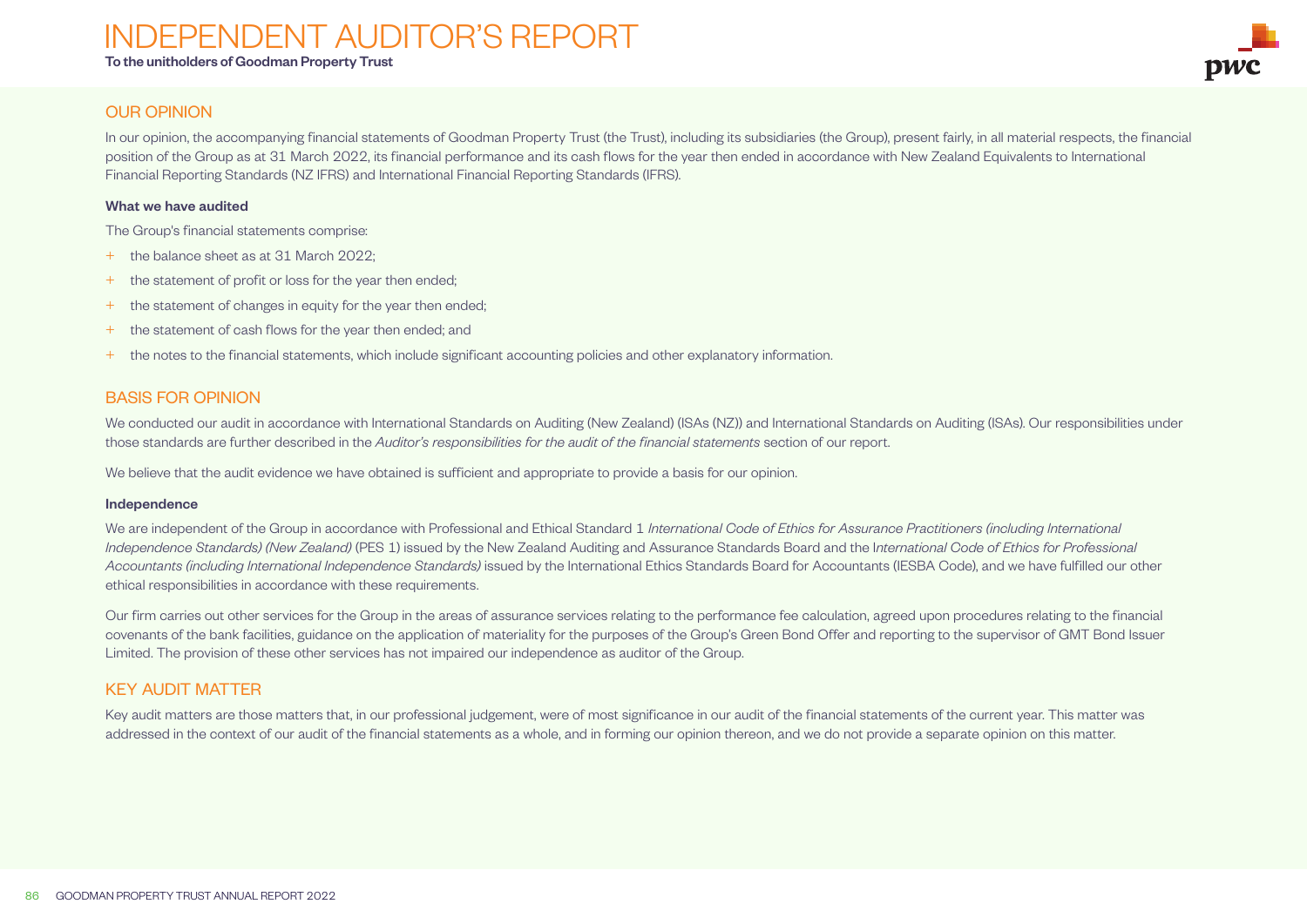#### Valuation of investment property

As disclosed in note 1, the portfolio of investment properties comprising Auckland industrial stabilised properties and investment property under development held by the Group was valued at \$4.8 billion as at 31 March 2022.

The valuation of investment properties is inherently subjective. A small difference in any one of the key market input assumptions, when aggregated, could result in a material misstatement of the valuation of investment properties.

Valuations were carried out by independent registered valuers selected by the Group. The valuers performed their work in accordance with the International Valuation Standards and the Australia and New Zealand Valuation and Property Standards. The valuers engaged are well- known firms, with experience in the market in which the Group operates.

In determining a property's valuation, the valuers consider property specific information such as current tenancy agreements and rental income earned by the asset.

They then apply assumptions in relation to market capitalisation rates, market rental and rental growth rates, based on available market data and transactions, to arrive at a range of valuation outcomes, from which they derive a point estimate.

Due to the unique nature of each property, the assumptions applied take into consideration the individual property characteristics, as well as the qualities of the property as a whole.

Management verifies all key inputs to the valuations, assesses property valuation movements against prior periods and holds discussions with the directors of Goodman (NZ) Limited (the Manager) on the process and results of the valuation.

#### Description of the key audit matter November 1999 and the key audit matter How our audit addressed the key audit matter

The valuation of investment properties is inherently subjective given that there are alternative assumptions and valuation methods that may result in a range of values.

We considered the adequacy of the disclosures made in note 1 to the financial statements. This note explains that there is significant estimation uncertainty in relation to the valuation of investment property. We discussed with management and obtained sufficient appropriate audit evidence to demonstrate that management's assessment of the suitability of the inclusion of the valuation in the balance sheet and disclosures made in the financial statements were appropriate.

In assessing the individual valuations, we performed the procedures outlined below.

We held discussions with management and the valuers to understand:

- movements in the Group's investment property portfolio
- + changes in the conditions of properties within the portfolio
- + the impact of climate change and related risks on the portfolio
- + the controls in place over the valuation process.

On a sample basis, with emphasis on properties with significant or unusual fluctuations in key inputs compared to other investment properties held by the Group, we performed the following procedures:

- + obtained an understanding of the key inputs in the valuation
- agreed forecast contractual rental and lease terms to lease agreements with tenants
- + considered whether seismic assessments and/or capital maintenance requirements had been taken into account in the valuations, with reference to supporting documentation.

We held separate discussions with each of the independent registered valuers to gain an understanding of the assumptions and estimates used and the valuation methodology applied.

We also engaged our own valuation experts to critique and independently assess, based on their market and valuation knowledge, the work performed, and assumptions and estimates made by the valuers, on a sample basis.

We found no evidence of bias in determining the values.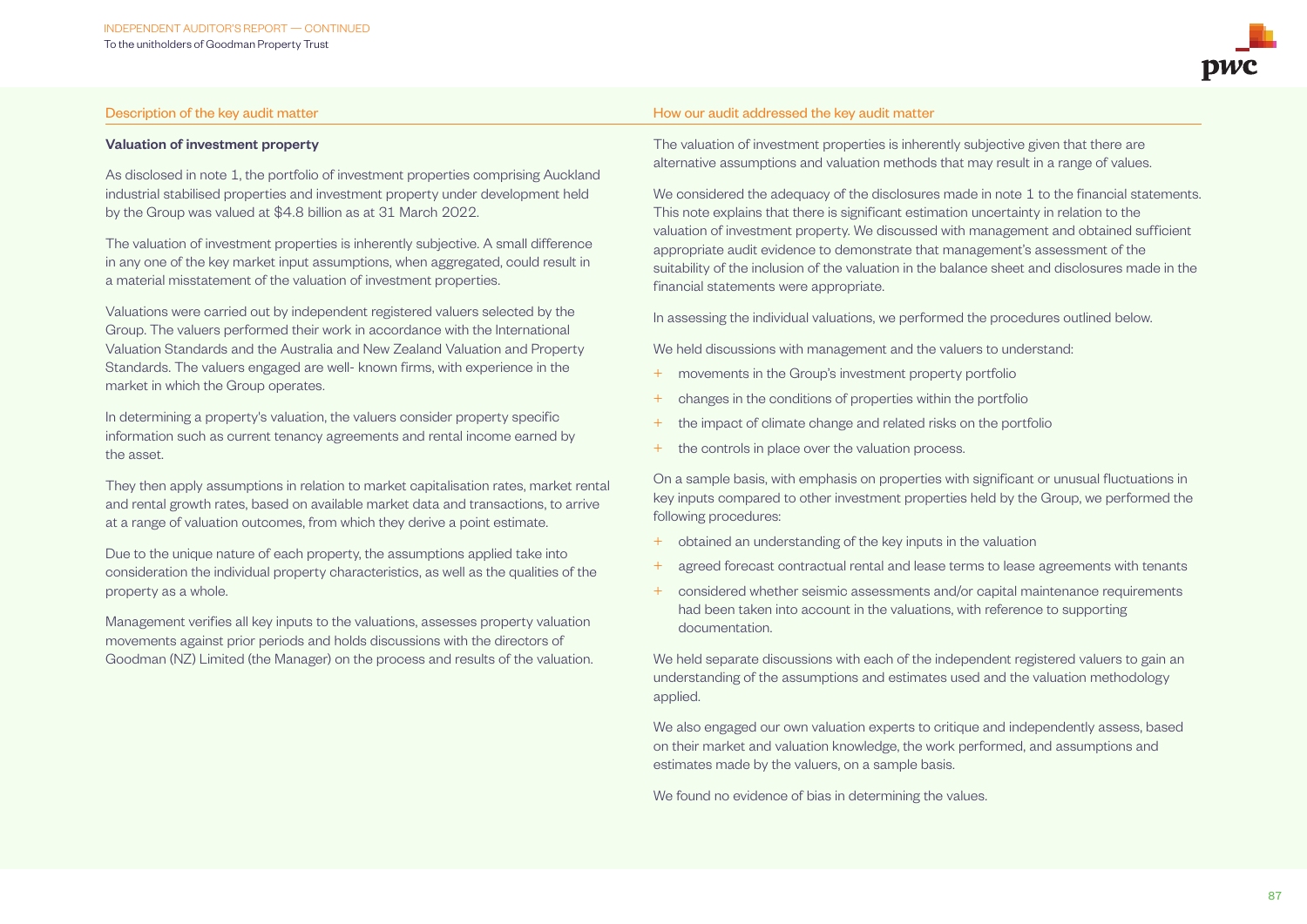![](_page_37_Picture_1.jpeg)

OUR AUDIT APPROACH OVERVIEW

![](_page_37_Figure_3.jpeg)

Overall group materiality: \$5,130,000, which represents 5% of profit before tax excluding movements in fair value of investment property and financial instruments.

We chose profit before tax excluding movements in the fair value of investment property and financial instruments as the benchmark because, in our view, it is the benchmark against which the performance of the Group is most commonly measured by users.

Following our assessment of the risk of material misstatement, a full scope audit was performed over the consolidated Group balances.

As reported above, we have one key audit matter, being:

Valuation of investment property

As part of designing our audit, we determined materiality and assessed the risks of material misstatement in the financial statements. In particular, we considered where management made subjective judgements; for example, in respect of significant accounting estimates that involved making assumptions and considering future events that are inherently uncertain. As in all of our audits, we also addressed the risk of management override of internal controls, including among other matters, consideration of whether there was evidence of bias that represented a risk of material misstatement due to fraud.

#### **Materiality**

**Overview** 

The scope of our audit was influenced by our application of materiality. An audit is designed to obtain reasonable assurance about whether the financial statements are free from material misstatement. Misstatements may arise due to fraud or error. They are considered material if, individually or in aggregate, they could reasonably be expected to influence the economic decisions of users taken on the basis of the financial statements.

Based on our professional judgement, we determined certain quantitative thresholds for materiality, including the overall Group materiality for the financial statements as a whole as set out above. These, together with qualitative considerations, helped us to determine the scope of our audit, the nature, timing and extent of our audit procedures and to evaluate the effect of misstatements, both individually and in aggregate, on the financial statements as a whole.

#### How we tailored our group audit scope

We tailored the scope of our audit in order to perform sufficient work to enable us to provide an opinion on the financial statements as a whole, taking into account the structure of the Group, the accounting processes and controls, and the industry in which the Group operates.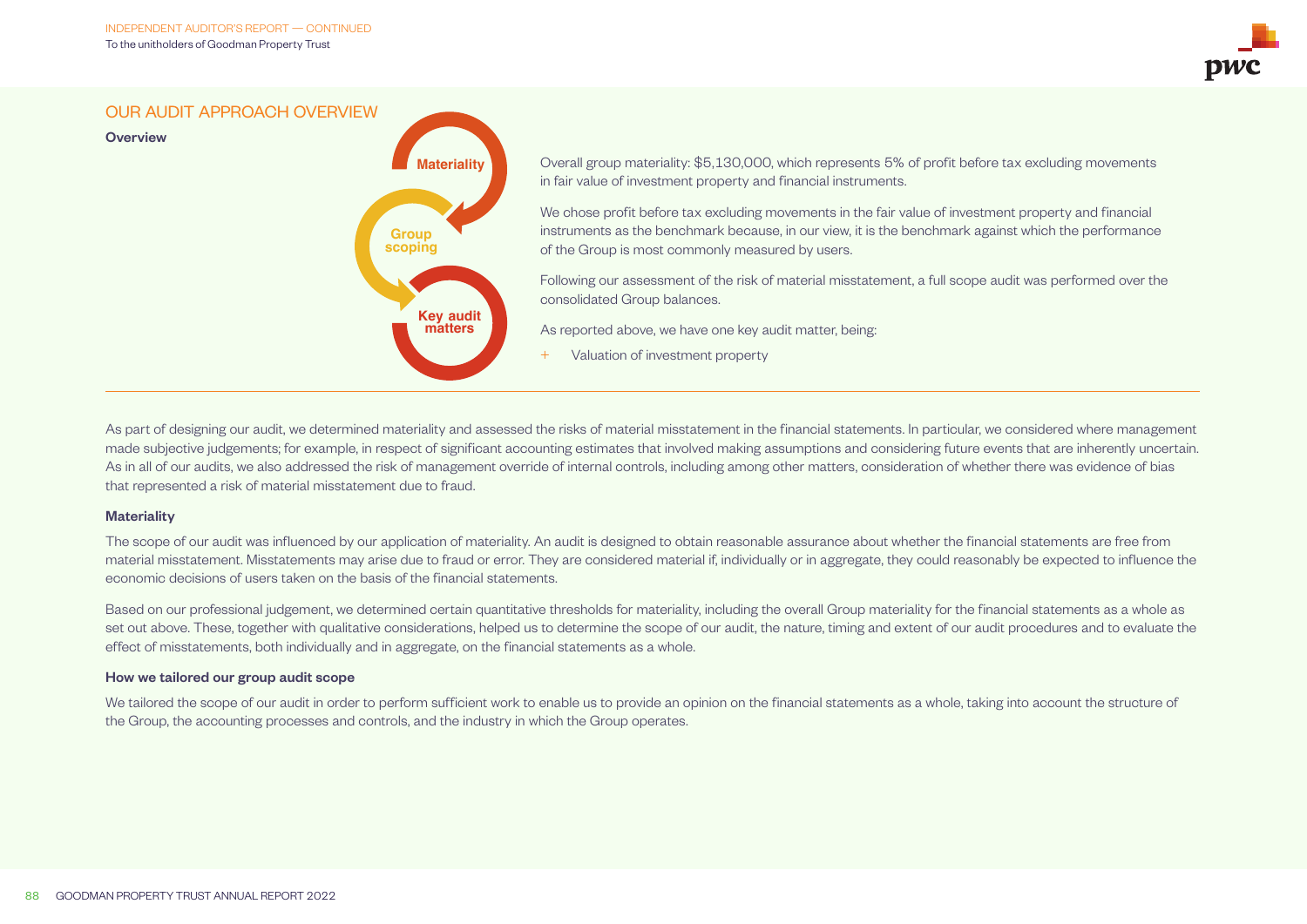![](_page_38_Picture_1.jpeg)

The directors of the Manager are responsible for the other information. The other information comprises the information included in the annual report, but does not include the financial statements and our auditor's report thereon.

Our opinion on the financial statements does not cover the other information and we do not express any form of audit opinion or assurance conclusion thereon.

In connection with our audit of the financial statements, our responsibility is to read the other information and, in doing so, consider whether the other information is materially inconsistent with the financial statements or our knowledge obtained in the audit, or otherwise appears to be materially misstated. If, based on the work we have performed on the other information that we obtained prior to the date of this auditor's report, we conclude that there is a material misstatement of this other information, we are required to report that fact. We have nothing to report in this regard.

## RESPONSIBILITIES OF THE DIRECTORS OF THE MANAGER FOR THE FINANCIAL STATEMENTS

The directors of the Manager are responsible, on behalf of the Trust, for the preparation and fair presentation of the financial statements in accordance with NZ IFRS and IFRS, and for such internal control as the Manager determines is necessary to enable the preparation of financial statements that are free from material misstatement, whether due to fraud or error.

In preparing the financial statements, the Manager is responsible for assessing the Group's ability to continue as a going concern, disclosing, as applicable, matters related to going concern and using the going concern basis of accounting unless the Manager either intends to liquidate the Group or to cease operations, or have no realistic alternative but to do so.

## AUDITOR'S RESPONSIBILITIES FOR THE AUDIT OF THE FINANCIAL STATEMENTS

Our objectives are to obtain reasonable assurance about whether the financial statements, as a whole, are free from material misstatement, whether due to fraud or error, and to issue an auditor's report that includes our opinion. Reasonable assurance is a high level of assurance, but is not a guarantee that an audit conducted in accordance with ISAs (NZ) and ISAs will always detect a material misstatement when it exists. Misstatements can arise from fraud or error and are considered material if, individually or in the aggregate, they could reasonably be expected to influence the economic decisions of users taken on the basis of these financial statements.

As part of an audit in accordance with ISAs (NZ), the auditor exercises professional judgement and maintains professional scepticism throughout the audit.

The auditor also:

- + Identifies and assesses the risks of material misstatement of the consolidated financial statements, whether due to fraud or error, designs and performs audit procedures responsive to those risks, and obtains audit evidence that is sufficient and appropriate to provide a basis for the auditor's opinion. The risk of not detecting a material misstatement resulting from fraud is higher than for one resulting from error, as fraud may involve collusion, forgery, intentional omissions, misrepresentations, or the override of internal control.
- + Obtains an understanding of internal control relevant to the audit in order to design audit procedures that are appropriate in the circumstances, but not for the purpose of expressing an opinion on the effectiveness of the Group's internal control.
- + Evaluates the appropriateness of accounting policies used and the reasonableness of accounting estimates and related disclosures made by management.
- <sup>+</sup> Concludes on the appropriateness of the use of the going concern basis of accounting by those charged with governance and, based on the audit evidence obtained, whether a material uncertainty exists related to events or conditions that may cast significant doubt on the Group's ability to continue as a going concern. If the auditor concludes that a material uncertainty exists, the auditor is required to draw attention in the auditor's report to the related disclosures in the consolidated financial statements or, if such disclosures are inadequate, to modify the auditor's opinion. The auditor's conclusions are based on the audit evidence obtained up to the date of the auditor's report. However, future events or conditions may cause the Group to cease to continue as a going concern.